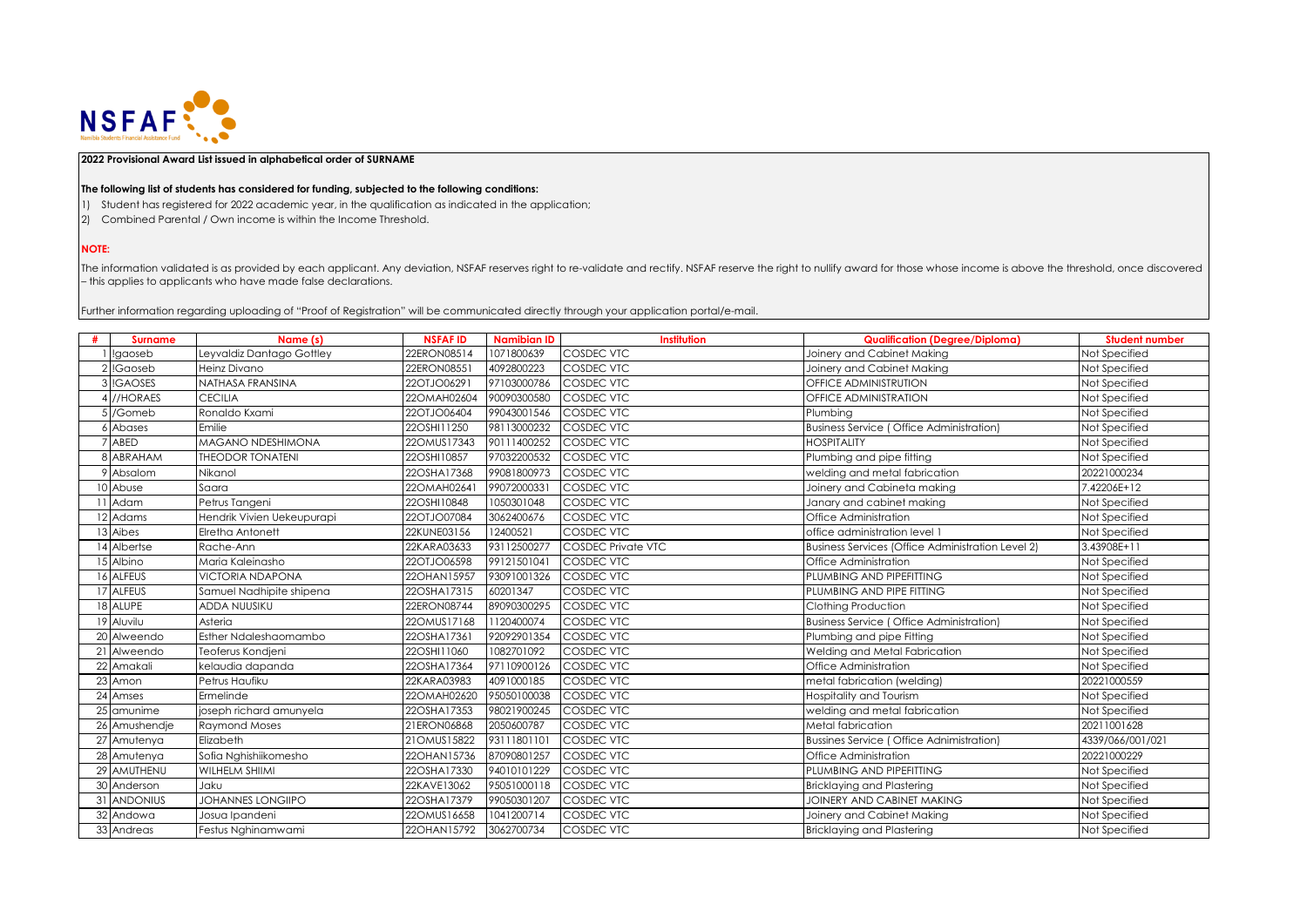| 34 Andreas    | Immanuel Linekela Nghipunghalu   | 22OHAN16036 | 72600977    | <b>COSDEC VTC</b> | Hospitality and travel tourism                                             | Not Specified       |
|---------------|----------------------------------|-------------|-------------|-------------------|----------------------------------------------------------------------------|---------------------|
| 35 ANDREAS    | ELINA MEKONDJO                   | 22OMUS16876 | 92012800718 | COSDEC VTC        | OFFICE ADMINISTRATION                                                      | Not Specified       |
| 36 Andreas    | Elise                            | 22OSHI11525 | 110100786   | COSDEC VTC        | Clothing production                                                        | Not Specified       |
| 37 Andreas    | Tobias                           | 22OSHI11571 | 5050500729  | <b>COSDEC VTC</b> | Plumbing                                                                   | Not Specified       |
| 38 Andrew     | Ricky                            | 22KAVE13156 | 20900678    | COSDEC VTC        | Office Administration In Business Services                                 | Not Specified       |
| 39 ANGULA     | SELMA                            | 22OSHA17571 | 93010301197 | COSDEC VTC        | Hospitality and tourism                                                    | Not Specified       |
| 40 ANGULA     | ISMAEL ELLU ATUSHENI             | 22OSHI11063 | 2100100599  | COSDEC VTC        | Welding and Metal Fabrication                                              | Not Specified       |
| 41 ANGULA     | <b>DANIEL DEYA</b>               | 22OTJO06508 | 1050301347  | <b>COSDEC VTC</b> | plumbing                                                                   | Not Specified       |
| 42 Anton      | Tanikie Sofia                    | 22OMAH02644 | 95051701035 | <b>COSDEC VTC</b> | Hospitality and Tourism                                                    | Not Specified       |
| 43 Antonio    | Kabasa Victoria                  | 22KAVE13063 | 87122100456 | <b>COSDEC VTC</b> | Hospitality and Tourism                                                    | Not Specified       |
| 44 AOSES      | <b>DONNA</b>                     | 22OSHI11280 | 98021800828 | <b>COSDEC VTC</b> | PLUMBING AND PIPEFITTING                                                   | 7127/066/047/022    |
| 45 Arachab    | Imentos Nicesky                  | 22OSHI11279 | 2112800078  | COSDEC VTC        | PLUMBING AND PIPEFITING                                                    | 7127/066/048/022    |
| 46 Aragas     | Sheron                           | 21OSHI09437 | 10106154    | COSDEC VTC        | Clothing Production                                                        | Not Specified       |
| 47 Arebes     | <b>Bernice Doslien Elizabeth</b> | 22OSHI12544 | 99012000823 | <b>COSDEC VTC</b> | <b>Business Services (office Administration)</b>                           | 3439/066/002/021    |
| 48 Ashipala   | Herodia Shekupe                  | 22OMUS16459 | 97042001060 | <b>COSDEC VTC</b> | Hospitality and Tourism                                                    | 972004              |
| 49 Ashipala   | Elias                            | 22OTJO06210 | 97110300919 | COSDEC VTC        | <b>Metal Fabrication</b>                                                   | Not Specified       |
| 50 ASINO      | <b>HILMA</b>                     | 22OMUS18444 | 95102500686 | <b>COSDEC VTC</b> | OFFICE ADMINISTRATION                                                      | Not Specified       |
| 51 Augustinus | Christine Simuma                 | 21OSHI04790 | 99081601113 | <b>COSDEC VTC</b> | Office Administration                                                      | Not Specified       |
| 52 Augustinus | Josef Kondjeni                   | 22OTJO06415 | 1052900054  | COSDEC VTC        | Metal Fabrication                                                          | Not Specified       |
| 53 Augustus   | Fredrik Shangeelao               | 22OHAN15797 | 99042500638 | COSDEC VTC        | Joinery and Cabinet Making                                                 | 20221000161         |
| 54 Auibeb     | Chamat Deven                     | 22OTJO06332 | 97011600744 | COSDEC VTC        | office administration                                                      | Not Specified       |
| 55 Aukumeb    | Eldora                           | 22OSHI11100 | 80900291    | COSDEC VTC        | Welding                                                                    | Not Specified       |
| 56 AWASES     | MELDRID MEDELINE                 | 22OSHA17589 | 95013100682 | COSDEC VTC        | <b>HOSPITALITY</b>                                                         | Not Specified       |
| 57 Awases     | Leena Ndilimeke                  | 22OSHI11874 | 1040100678  | COSDEC VTC        | <b>Business Services</b>                                                   | 3439/066/076/021    |
| 58 Awases     | Berta Rita                       | 22OTJO06230 | 97030800125 | COSDEC VTC        | Cosmetology                                                                | Not Specified       |
| 59 Awene      | Josefina Ndapewa                 | 22OSHA17383 | 99111500093 | COSDEC VTC        | loinery and Cabinet making                                                 | Not Specified       |
| 60 Baeva      | Rebbeka Panduleni                | 22OTJO06345 | 98081901078 | COSDEC VTC        | Clothing Production                                                        | Not Specified       |
| 61 Barakias   | Rakel Ndahalako                  | 22ERON08278 | 50400622    | COSDEC VTC        | Not Defined                                                                | Not Specified       |
| 62 Baseko     | Racheall                         | 22OSHI11278 | 84051810747 | COSDEC VTC        | <b>Business Services (Office Administration)</b>                           | Not Specified       |
| 63 Beeth      | Nesley                           | 22OMAH02612 | 2092501232  | COSDEC VTC        | office administration                                                      | Not Specified       |
| 64 BENDU      | <b>TERESIA</b>                   | 22OMUS17370 | 90081500513 | COSDEC VTC        | JOINERY AND CALPENTRY                                                      | Not Specified       |
| 65 Benjamin   | Tomas                            | 22OSHI11695 | 3032501083  | COSDEC VTC        | Joinery                                                                    | Not Specified       |
| 66 Beredy     | Raimo Muholetjini Peua           | 22KUNE03103 | 81801677    | COSDEC VTC        | Office Administration Level 1                                              | 20221000892         |
| 67 Beukes     | Leandre Chantell                 | 22KARA03765 | 3012700099  | COSDEC VTC        | <b>Business Service Office Administration</b>                              | Q004000010004082022 |
| 68 Beukes     | Julio Marco                      | 22OSHI11402 | 2071801164  | COSDEC VTC        | Welding (Meral Fabrication)                                                | Not Specified       |
| 69 Bloodstaan | Sorea Mariska                    | 22KHOM31342 | 96030300458 | COSDEC VTC        | National Vocational Certificate in Hospitality and Touris 5120/065/022/022 |                     |
| 70 BOEPENS    | <b>OKERI</b>                     | 22OMAH02649 | 96060600166 | COSDEC VTC        | Plumbing and Pipefitting                                                   | 7121/063/007/022    |
| 71 Boku       | Davy                             | 22ZAMB08509 | 97041900290 | COSDEC VTC        | Bricklaying and Plastering                                                 | Not Specified       |
| 72 Boois      | Elaine sheradeen                 | 22OTJO06330 | 90090900863 | COSDEC VTC        | office Administration                                                      | Not Specified       |
| 73 Britz      | Abrasius Xavier                  | 22OMAH02785 | 1123100837  | COSDEC VTC        | Welding and Metal Fabrication                                              | Not Specified       |
| 74 CALVIN     | <b>THINGONYI</b>                 | 22KAVE12397 | 51201429    | COSDEC VTC        | JOINERY AND CABINET MAKING                                                 | Not Specified       |
| 75 Chipungu   | Isabela                          | 22KAVE12887 | 93011000875 | COSDEC VTC        | Clothing production                                                        | Not Specified       |
| 76 Cohlmann   | Rogelio Miguel                   | 22KARA03938 | 3060800917  | COSDEC VTC        | Hospitality and Tourism                                                    | 10005452022         |
| 77 DAKOMBA    | MAY                              | 22KAVE12772 | 87051700421 | COSDEC VTC        | PLUMBING AND PIPEFITTING                                                   | Not Specified       |
| 78 Damiyana   | Hambeleleni                      | 21OMUS15710 | 90091001269 | COSDEC VTC        | <b>Business Services Office Administration</b>                             | Not Specified       |
| 79 Daniel     | Sam                              | 22OSHA17528 | 95052800975 | COSDEC VTC        | Welding and Metal Fabrication                                              | Not Specified       |
| 80 David      | Wilbard Hamutenya Ndakalako      | 22ERON08178 | 3050200235  | COSDEC VTC        | Not Defined                                                                | Not Specified       |
| 81 David      | Stephanus Lamanguluka            | 22OHAN15678 | 92092400932 | COSDEC VTC        | Welding and metal fabrication                                              | 20221000328         |
| 82 DESDERIUS  | <b>ANNA</b>                      | 22OSHA17749 | 97082601174 | COSDEC VTC        | <b>HOSPITALITY AND TOURLISM</b>                                            | Not Specified       |
| 83 Diergaardt | Maria                            | 22OTJO06357 | 99010301346 | <b>COSDEC VTC</b> | National Vocational Certificate in Hospitality and Touris 5120/065/023/022 |                     |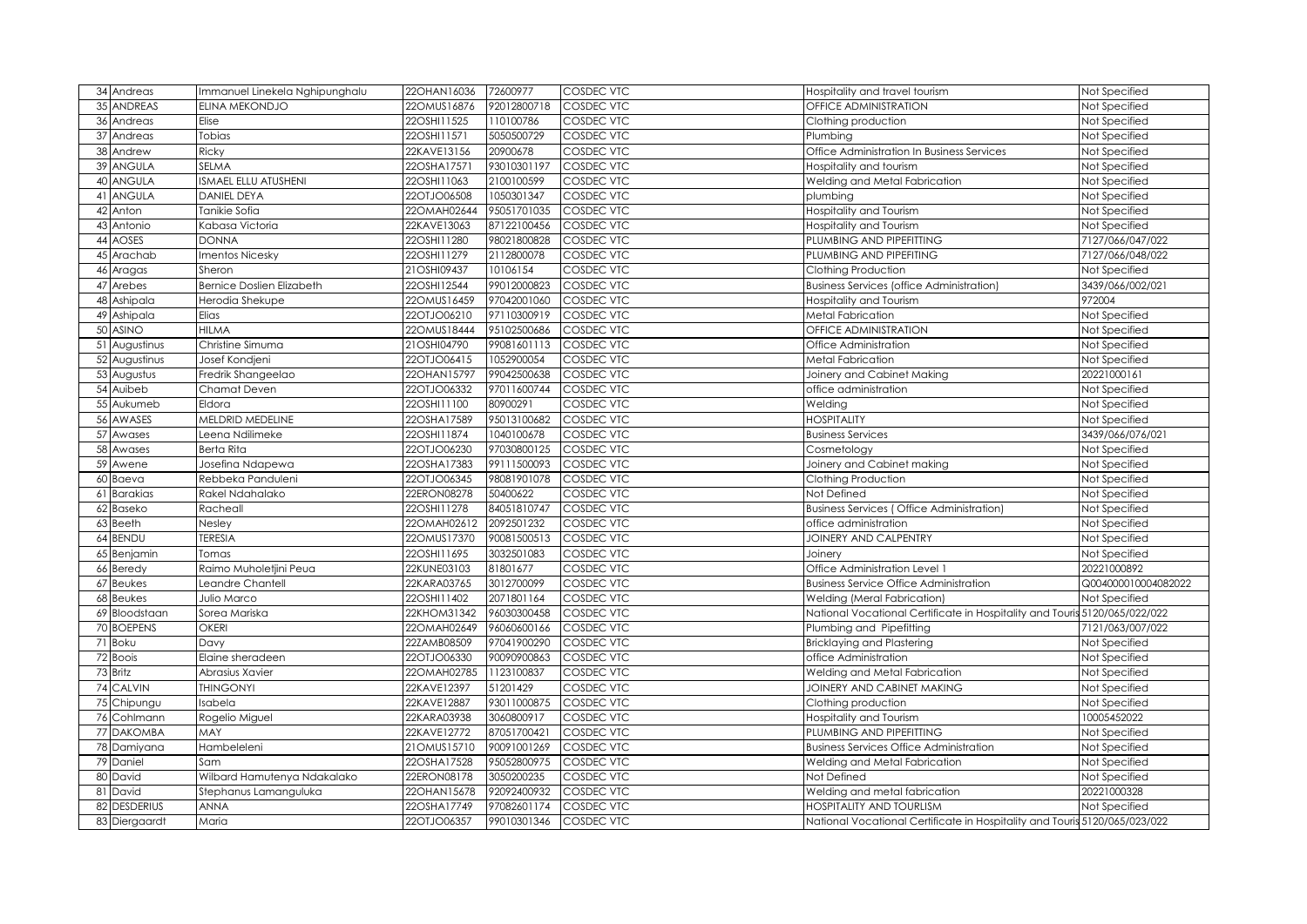|                 | 84 DINYANDO       | <b>ANITA</b>           | 22KAVE12773 | 85010510367 | <b>COSDEC VTC</b> | PLUMBING AND PIPEFITTING                                                   | Not Specified       |
|-----------------|-------------------|------------------------|-------------|-------------|-------------------|----------------------------------------------------------------------------|---------------------|
|                 | 85 Disho          | Adeltraud Kathiku      | 22KAVE12769 | 98111701195 | COSDEC VTC        | Office Administration                                                      | Not Specified       |
| 86              | <b>DISHONGONA</b> | <b>GIDEON</b>          | 22KAVE12472 | 95010500086 | COSDEC VTC        | JOINERY AND CABINET MAKING                                                 | Not Specified       |
| 87              | Divia             | Jerina Patricia        | 22KAVE12816 | 96101300323 | COSDEC VTC        | Clothing Production                                                        | Not Specified       |
| 88              | <b>Doeses</b>     | Memory                 | 21OTJO04852 | 95112101032 | COSDEC VTC        | Office Administration                                                      | 20211002687         |
|                 | 89 Domingu        | Selma Masozi           | 22KAVE12375 | 98050201023 | COSDEC VTC        | <b>Business Services Office Administration</b>                             | Not Specified       |
|                 | 90 Edward         | Olga Ndahalovanhu      | 22KUNE03196 | 98110700624 | COSDEC VTC        | Office Administration Level 1                                              | 20221000833         |
|                 | 91 Eibes          | Chrizelda Maronel      | 22OSHI11420 | 98053100813 | COSDEC VTC        | Joinery and Cabinet Making                                                 | 7422/066/045/022    |
|                 | 92 EICHAB         | <b>CASSIE ELIZEAR</b>  | 22ERON08260 | 2041100303  | COSDEC VTC        | PLUMBING AND PIPEFITTING                                                   | Not Specified       |
|                 | 93 Eiman          | Jerome Edward          | 22OMAH02603 | 61100676    | COSDEC VTC        | JOINERY AND CARPENTRY                                                      | Not Specified       |
|                 | 94 Ekandjo        | Kristine               | 22KUNE02889 | 94110400309 | COSDEC VTC        | Office Administration Level 1                                              | 20221000110         |
|                 | 95 Ekandjo        | Kornelius Nondjila     | 22OSHA17824 | 92071500628 | <b>COSDEC VTC</b> | Plumbing and Pipe fitting                                                  | Not Specified       |
|                 | 96 Elago          | Ngrevasius Iyambo      | 22OSHA17192 | 102100047   | COSDEC VTC        | joinery                                                                    | Not Specified       |
|                 | 97 ELAGO          | ABNER SHAAPWA          | 22OSHI10774 | 99102300915 | <b>COSDEC VTC</b> | WELDING AND METAL FABRICATION                                              | N/A                 |
|                 | 98 ELIA           | <b>HELENA NDINELAO</b> | 22OHAN16029 | 96050500800 | <b>COSDEC VTC</b> | <b>CLOTHING PRODUCTION</b>                                                 | Not Specified       |
|                 | 99 ELIAS          | <b>ELIAS</b>           | 22OHAN16815 | 98103100722 | COSDEC VTC        | OFFICE ADMINISTRATION                                                      | Not Specified       |
| 100             | Eliaser           | Liina Nuukalepo        | 22ERON08302 | 97101700257 | <b>COSDEC VTC</b> | N/A                                                                        | N/A                 |
| 101             | <b>ELIFAS</b>     | ELIFAS KAUKUNGWA       | 22OSHA17356 | 96110800562 | <b>COSDEC VTC</b> | Welding and metal fabrication                                              | Not Specified       |
| 102             | Emvula            | Hilja Ndakuma          | 22OSHA17463 | 97081700217 | <b>COSDEC VTC</b> | Clothing Production                                                        | Not Specified       |
| 103             | Erasmus           | Selma Mwadinomho       | 22OHAN16630 | 96051300902 | COSDEC VTC        | Joinery & Cabinet-Making                                                   | Not Specified       |
| 104             | Erastus           | Indileni               | 22ERON08317 | 95030900810 | COSDEC VTC        | <b>Hospitality And Tourism</b>                                             | Not Specified       |
| 105             | Erikkie           | Kattrina Ndapandula    | 22OTJO06536 | 1061600378  | COSDEC VTC        | Hospitality and Tourism                                                    | Not Specified       |
| 106             | Erikkie           | Helena Ndinelago       | 22OTJO06538 | 1061600556  | COSDEC VTC        | Hospitality and Tourism                                                    | Not Specified       |
| 107             | Esterhuizen       | Plantina Emma Lucille  | 22KARA03758 | 94020300321 | COSDEC VTC        | <b>Business Service Office Administration</b>                              | Q004000010004662022 |
|                 | 108 Felis         | Mateus Tulonga         | 22OSHA17644 | 71601163    | COSDEC VTC        | Joinery and Cabinet Making                                                 | Not Specified       |
|                 | 109 Festus        | Josef Vatilifa         | 22OHAN15723 | 95082301152 | COSDEC VTC        | Plumbing and pipe fitting                                                  | Not Specified       |
| 110             | Francis           | Shirnen Donisha        | 22OSHI11427 | 94121300653 | COSDEC VTC        | Joinery And Cabinet making                                                 | Not Specified       |
| 111             | <b>FRANIS</b>     | NDILUKA                | 22OSHI10919 | 88100900892 | COSDEC VTC        | CLOTHING PRODUCTION                                                        | Not Specified       |
| 112             | Frans             | Kaarina Namupafita     | 22OSHA17271 | 89040100071 | COSDEC VTC        | Clothing Production                                                        | Not Specified       |
|                 | 113 Frans         | Malakia Taleni Ndeapo  | 22OSHI10922 | 1100601047  | COSDEC VTC        | Welding and Metal Fabrication                                              | Not Specified       |
|                 | 114 Frederick     | Hulda Maria            | 22KARA04003 | 89071900271 | COSDEC VTC        | Hospitality and Tourism                                                    | 20221000465         |
|                 | 115 Frederick     | Mbirimeke              | 22KUNE02924 | 99051900791 | COSDEC VTC        | Office Administration Level 1                                              | 20221000111         |
|                 | 116 Frederico     | Osvaldo Mandume Camilo | 22OSHI11437 | 1030700125  | COSDEC VTC        | Joinery and Cabinet Making                                                 | 7422/066/046/022    |
| 117             | Gabab             | Helena                 | 22OSHI11445 | 97060600132 | COSDEC VTC        | Bricklaying and Plastering                                                 | Not Specified       |
|                 | 118 GABISES       | <b>MERCIA</b>          | 22OTJO06214 | 98081401307 | COSDEC VTC        | <b>HOSPITALITY</b>                                                         | Not Specified       |
| 119             | Gabriel           | Aletta Tuwilika        | 22ERON08241 | 1012800431  | COSDEC VTC        | Office Administrative Level 1                                              | Not Specified       |
| 120             | Gaeseb            | Friedel Quinton        | 22OSHI11436 | 10301097    | COSDEC VTC        | Joinery And Cabinet Making                                                 | Not Specified       |
| 121             | Gaeseb            | Mike                   | 22OSHI11451 | 93060500215 | COSDEC VTC        | Bricklaying and Plastering                                                 | Not Specified       |
| 122             | Gaeses            | Antonia Antonesia      | 22OTJO06455 | 1102800341  | COSDEC VTC        | Plumbing and Pipe Fitting                                                  | Not Specified       |
|                 | 123 Gaingos       | Christiana             | 22OSHI11386 | 1022100707  | COSDEC VTC        | Welding and Metal Fabrication                                              | Not Specified       |
|                 | 124 Gaises        | Maxine Le-aan          | 22OSHI11477 | 98032401024 | COSDEC VTC        | Hospitality and Tourism                                                    | Not Specified       |
|                 | 125 Gamgaes       | Rosina                 | 22OTJO06350 | 51600749    | COSDEC VTC        | Office Administration                                                      | Not Specified       |
|                 | 126 Gam-Gaes      | Jolina                 | 22OSHI11423 | 97102800479 | COSDEC VTC        | Joinery and Cabinet Making                                                 | 7422/066/038/022    |
| 127             | Ganeb             | Christian              | 22OMAH02689 | 98040400309 | COSDEC VTC        | Office Administration                                                      | Not Specified       |
| 128             | Ganiseb           | Petrus                 | 22OSHI12511 | 51900270    | COSDEC VTC        | <b>Business Service (Office Administration)</b>                            | 3949/066/007/021    |
| 129             | Gaoas             | Zelda                  | 21OSHI10327 | 93121400169 | COSDEC VTC        | Welding and Metal Fabrication                                              | Not Specified       |
| 130             | Gaoas             | Chamentha Beatrix      | 22OSHI11502 | 112300502   | COSDEC VTC        | Hospitality and Tourism                                                    | Not Specified       |
| 13 <sup>7</sup> | Gaoses            | Tia Sude Kaye          | 22ERON09150 | 96081400379 | COSDEC VTC        | Office Administration                                                      | Not Specified       |
| 132             | Gaoses            | Assentie Ikapo Khitago | 22KUNE03008 | 1050101065  | COSDEC VTC        | National Vocational Certificate in Hospitality and Touris 5120/065/020/022 |                     |
| 133             | Gaoses            | Godes                  | 22OSHI11426 | 96102201067 | COSDEC VTC        | Joinery and Making                                                         | 7422/066/039/022    |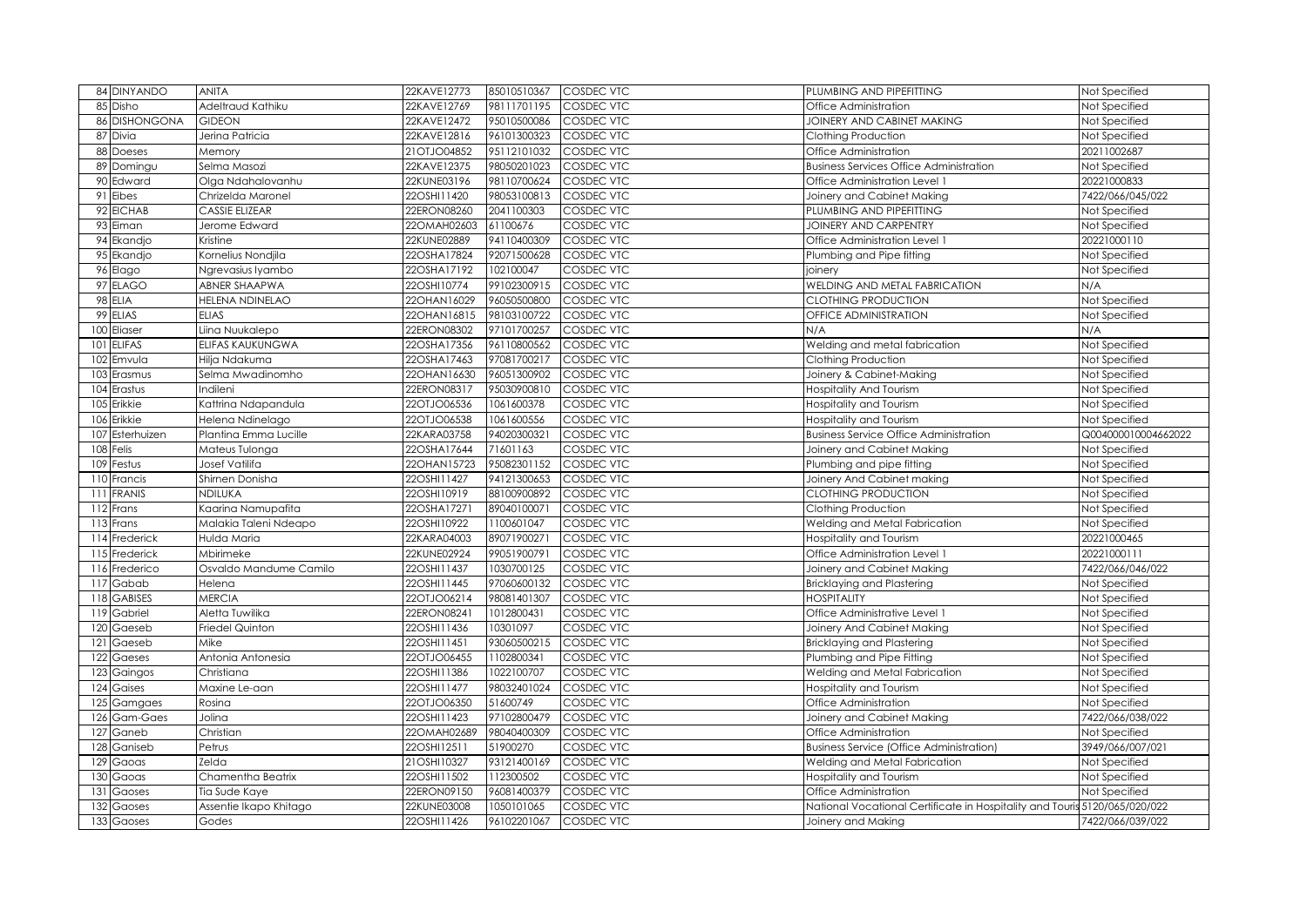|     | 134 Garaxas     | Hilma                         | 22OSHI11446 | 99011300987 | <b>COSDEC VTC</b> | Bricklaying and plastering                                                 | Not Specified    |
|-----|-----------------|-------------------------------|-------------|-------------|-------------------|----------------------------------------------------------------------------|------------------|
| 135 | Gariseb         | Asser                         | 22ERON08263 | 1030700826  | COSDEC VTC        | Not Defined                                                                | Not Specified    |
| 136 | Gariseb         | Richardinho Davey Dollos      | 22KHOM30779 | 3082400558  | COSDEC VTC        | Plumbing and Pipefittings                                                  | Not Specified    |
| 137 | Gariseb         | Rikondja                      | 22OMAH02695 | 96050500479 | COSDEC VTC        | joinery                                                                    | 7422/063/011/022 |
| 138 | Gariseb         | Martinus Ignorence            | 22OSHI11579 | 96092700158 | COSDEC VTC        | Joinery and Cabinet Making                                                 | Not Specified    |
| 139 | Gariseb         | Abriel Miriam                 | 22KARA03771 | 3040400738  | COSDEC VTC        | Hospitality & Tourism                                                      | 20221000171      |
| 140 | Garises         | Beauty Jolanda                | 22OSHI11493 | 1081900156  | COSDEC VTC        | Hospitality and Tourism                                                    | Not Specified    |
| 14  | Garises         | Michelle                      | 22OSHI11286 | 98081200387 | COSDEC VTC        | <b>Business Service Office Administration</b>                              | 3439/066/113/019 |
| 142 | Garoeb          | Herman                        | 22OSHI11394 | 99022300129 | COSDEC VTC        | Welding and Metal Fabrication                                              | Not Specified    |
| 143 | Gaseb           | Stephan Lionel                | 22OSHI11449 | 1053100698  | COSDEC VTC        | Welding and Metal Fabrication                                              | Not Specified    |
| 14  | gases           | zenzi marcelle                | 22ERON08502 | 99041000100 | COSDEC VTC        | hospitality and tourism                                                    | N/A              |
| 145 | Gases           | Thalita Mi-#Haute             | 22OTJO06377 | 40900436    | COSDEC VTC        | National Vocational Certificate in Hospitality and Touris 5120/065/024/022 |                  |
| 146 | Gauases         | lizel Amire                   | 22OSHI11501 | 111300789   | COSDEC VTC        | hospitality and tourism                                                    | Not Specified    |
| 147 | GAVAKWE         | <b>MATUMBO</b>                | 22KAVE12242 | 98061001257 | COSDEC VTC        | PLUMBING AND PIPEFITTING                                                   | Not Specified    |
| 148 | Gawases         | Jusmitha Anosca Rowitha       | 22KUNE02952 | 1121100945  | <b>COSDEC VTC</b> | Office administration                                                      | Not Specified    |
| 149 | Gaweses         | Liona Roslienda               | 22ERON08719 | 90022000194 | COSDEC VTC        | welding and metal fabrication                                              | Not Specified    |
| 150 | Gawises         | Teolani Tatiana               | 22OTJO06117 | 2081000253  | COSDEC VTC        | Hospitality and Tourism                                                    | Not Specified    |
| 151 | Geelbooi        | Sofia                         | 22OMAH02643 | 95030300527 | COSDEC VTC        | Hospitality and Tourism                                                    | Not Specified    |
| 152 | Geelbooi        | Magdalena                     | 22OMAH02654 | 71701044    | <b>COSDEC VTC</b> | Hospitality and Tourism                                                    | Not Specified    |
| 153 | Gei-Gowaseb     | Obed                          | 22OSHI11442 | 99102401088 | COSDEC VTC        | Joinery and Cabinet Making                                                 | 7422/066/049/022 |
| 154 | Geises          | Salinde                       | 22OSHI11300 | 97111000177 | COSDEC VTC        | Office Administration                                                      | Not Specified    |
| 155 | Gerhard         | Maria Tegelela                | 22OSHA17299 | 99111201077 | COSDEC VTC        | clothing production                                                        | Not Specified    |
| 156 | Gideon          | Gideon                        | 22OSHA17304 | 3110300605  | COSDEC VTC        | <b>Bricklaying and Plastering</b>                                          | 20221000048      |
| 157 | <b>GIDEON</b>   | <b>FESTUS</b>                 | 22OSHI10870 | 95052800107 | COSDEC VTC        | PLUMBING AND PIPEFITTING                                                   | Not Specified    |
| 158 | <b>GOEIEMAN</b> | <b>ADOLF VEJORISA</b>         | 22OMAH02687 | 94062800683 | COSDEC VTC        | Joinery and cabinet making                                                 | Not Specified    |
| 159 | <b>GOWASES</b>  | ESTER DANDAGO KERISHNEE VIVIN | 22OTJO06225 | 42700647    | COSDEC VTC        | OFFICE ADMINISTRATION                                                      | Not Specified    |
| 160 | Guim            | Liana                         | 22OSHI11489 | 91300509    | COSDEC VTC        | Hospitality and Tourism                                                    | Not Specified    |
| 161 | Guinum          | Christina                     | 22OSHI11261 | 98122300227 | COSDEC VTC        | <b>Business Service (Office Administration)</b>                            | Not Specified    |
| 162 | Guios           | Brumilda #Khitago             | 22OSHI11314 | 97111000207 | COSDEC VTC        | Welding and Metal fabrication                                              | Not Specified    |
| 163 | Guiseb          | Frankie Frans                 | 22OTJO06378 | 95052500580 | COSDEC VTC        | National Vocational Certificate in Hospitality and Touris 5120/065/026/022 |                  |
| 164 | Guiums          | Lisco                         | 22OSHI11505 | 12200107    | COSDEC VTC        | Hospitality and Tourism                                                    | Not Specified    |
| 165 | Gurirab         | Gabriel                       | 22OSHI11313 | 99082800586 | COSDEC VTC        | welding and Metal fabrication                                              | Not Specified    |
| 166 | Haiamalo        | Willhelm                      | 22OSHI11317 | 96081901092 | <b>COSDEC VTC</b> | Plumbing and Pipe Fitting                                                  | Not Specified    |
| 167 | Haibeb          | Albert Bernardus              | 22OSHI11306 | 99111500301 | COSDEC VTC        | Welding and Metal fabrication                                              | Not Specified    |
| 168 | Haiduwa         | Lina Thigindjipo              | 22KUNE02916 | 99061200307 | COSDEC VTC        | Office Administration Level 1                                              | 20221000112      |
| 169 | Haihambo        | Cornelius Nambili             | 22OHAN15682 | 42601077    | COSDEC VTC        | Plumbing and pipefitting                                                   | Not Specified    |
| 170 | Haikali         | Ndamononghenda Mushoshela     | 22OSHA17301 | 99011201175 | <b>COSDEC VTC</b> | Hospitality & Tourism                                                      | Not Specified    |
| 171 | Haikera         | Bertha                        | 22OMAH02640 | 96052100095 | COSDEC VTC        | Hospitality and Tourism                                                    | Not Specified    |
| 172 | <b>HAIKONDO</b> | PETRUS NGHIKUMWA              | 22OHAN17585 | 21900973    | COSDEC VTC        | PLUMBING AND PIPE FITTING                                                  | Not Specified    |
| 173 | <b>HAIMBODI</b> | SAMUEL SHIWA-OVANHU           | 22OSHI10835 | 82700575    | COSDEC VTC        | Joinery & Cabinet Making                                                   | Not Specified    |
|     | 174 Haimbondi   | Ndahafa Menethe               | 22OSHI11174 | 2071700465  | COSDEC VTC        | Metal Fabrication (Welding)                                                | 7211/066/074/022 |
| 175 | haindere        | issikia                       | 22KAVE12224 | 1071000659  | COSDEC VTC        | office administration                                                      | 2.64817E+11      |
| 176 | Haindji         | Elizabeth                     | 22OSHA17351 | 99032001078 | COSDEC VTC        | Hospitality and Tourism                                                    | Not Specified    |
| 177 | Haindongo       | Phillipus Shuudeni            | 22OHAN15822 | 98042100841 | COSDEC VTC        | Welding and Metal Fabrication                                              | Not Specified    |
| 178 | Haingura        | Karna Nehova                  | 22KAVE12385 | 96081300994 | COSDEC VTC        | Hospitality and Tourism                                                    | Not Specified    |
| 179 | Haingura        | Petrus Sitarara               | 22KAVE12681 | 99020600362 | COSDEC VTC        | <b>Metal Fabrication</b>                                                   | Not Specified    |
| 180 | Haingura        | Annastasia Kasiku             | 22KAVE13144 | 112600239   | COSDEC VTC        | Office Administration                                                      | Not Specified    |
| 18  | Haingura        | Shivalula Ndeli               | 22KAVW02490 | 1061200547  | COSDEC VTC        | <b>Business Service Office Administration</b>                              | Not Specified    |
| 182 | HAININGA        | MATEUS                        | 22KHOM30636 | 99070200823 | COSDEC VTC        | PLUMBING AND PIPEFITTING                                                   | Not Specified    |
|     | 183 Haipinge    | Elisia Penehafo               | 22OMUS16659 | 97061500115 | COSDEC VTC        | Office Administration                                                      | Not Specified    |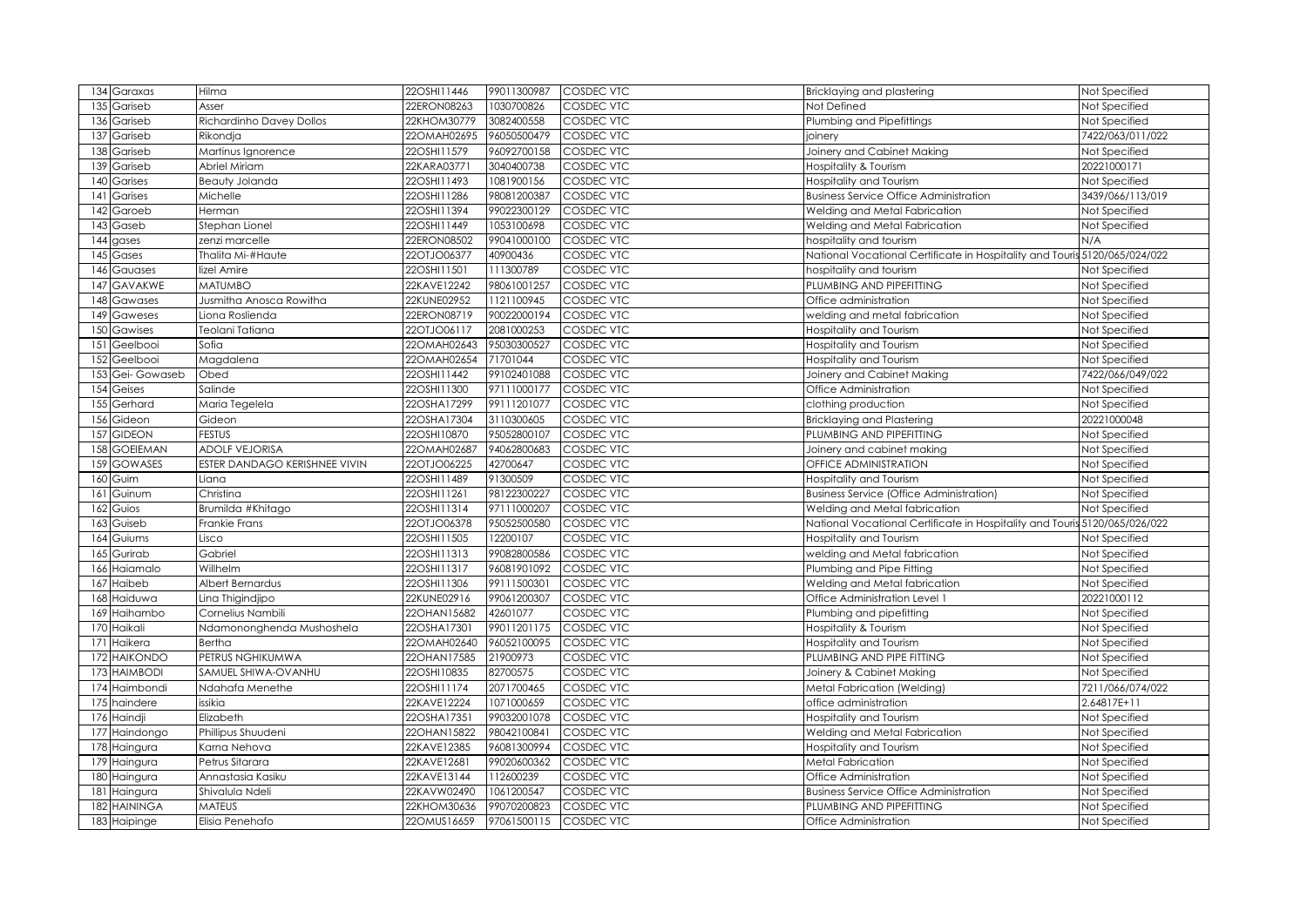|     | 184 Haipinge     | Josephine                    | 22OSHI10924 | 99040700362 | <b>COSDEC VTC</b> | Office Administration                                                   | Not Specified    |
|-----|------------------|------------------------------|-------------|-------------|-------------------|-------------------------------------------------------------------------|------------------|
| 185 | Haipopo          | Esau Kupembona               | 22KAVE12498 | 97031000742 | COSDEC VTC        | Welding and Metal Ffabrication                                          | Not Specified    |
| 186 | Hais             | Maria                        | 22OTJO06370 | 95071100107 | COSDEC VTC        | <b>Metal Fabrication</b>                                                | Not Specified    |
| 187 | <b>HAITEWA</b>   | <b>FESTUS HANGULA</b>        | 22OMUS16706 | 95110700931 | COSDEC VTC        | <b>BRICKLAYING AND BLASTERING</b>                                       | Not Specified    |
| 188 | Hambira          | Vaanda                       | 22OMAH02739 | 1061201031  | COSDEC VTC        | Hospitality and Tourims                                                 | Not Specified    |
|     | 189 HAMEANDIKE   | <b>NDEAPO</b>                | 22OSHI11981 | 2011800552  | COSDEC VTC        | Clothing Production                                                     | Not Specified    |
| 190 | <b>HAMUTENYA</b> | <b>VIOLETHA KAKOVE</b>       | 22KAVE12754 | 92092600958 | COSDEC VTC        | CERTIFICATE IN HOSPITALITY AND TOURISM LEVEL 2                          | Not Specified    |
| 191 | Hamutenya        | Pelgrina Simwaye             | 22KAVE13457 | 97090900118 | COSDEC VTC        | <b>Business Services Office Administration</b>                          | Not Specified    |
|     | 192 Hamutenya    | Alex Isack                   | 22OTJO06204 | 95060300463 | COSDEC VTC        | Plumbing and Pipe Fitting                                               | Not Specified    |
|     | 193 Hamutenya    | Hendrick                     | 22OTJO06255 | 30300495    | COSDEC VTC        | Plumbing and pipe fitting                                               | Not Specified    |
|     | 194 HAMUTENYA    | <b>ISAC</b>                  | 22KAVE12566 | 98082601213 | <b>COSDEC VTC</b> | PLUMBING AND PIPEFITTING                                                | Not Specified    |
| 195 | Hamutwaalela     | Letisia Dilaadilei           | 22OSHI12567 | 97101101062 | <b>COSDEC VTC</b> | Office Administration                                                   | 3439/066/010/021 |
|     | 196 Hamwele      | Titus Popyeni Joseph         | 22OTJO06548 | 3050800186  | <b>COSDEC VTC</b> | National Vocational Certificate in Hospitality and Touris Not Specified |                  |
| 197 | Hanadaos         | Candle Gene Namene           | 22OSHI11482 | 99080201391 | <b>COSDEC VTC</b> | Hospitality and Tourism                                                 | Not Specified    |
| 198 | Haneb            | Carvin                       | 22OSHI11268 | 99112100595 | <b>COSDEC VTC</b> | plumbing and pipefitting                                                | 7127/066/051/022 |
| 199 | Haneb            | Lawrence                     | 22OSHI11453 | 97082500513 | COSDEC VTC        | <b>Bricklaying And Plastering</b>                                       | Not Specified    |
| 20C | Hanes            | Memsie                       | 22OSHI11252 | 95071600943 | COSDEC VTC        | Office Administration                                                   | None             |
| 201 | <b>HANGE</b>     | MBITJITA                     | 22OMAH02513 | 3021400997  | COSDEC VTC        | hospitality and tourism                                                 | 31402            |
| 202 | <b>HANGE</b>     | <b>UERIJANDJA</b>            | 22OMAH02709 | 100801072   | COSDEC VTC        | <b>WELDING</b>                                                          | Not Specified    |
| 203 | Hanghuwo         | Ester                        | 22OTJO07057 | 96040901101 | COSDEC VTC        | National Vocational Certificate in Hospitality and Touris               | Not Specified    |
|     | 204 Hango        | Hango Gideon Shigwedha       | 22OSHA17282 | 2041000481  | COSDEC VTC        | Bricklaying and Plastering                                              | Not Specified    |
|     | 205 Hangula      | Lazarus Kautondokelwa        | 22OHAN17073 | 98032101187 | COSDEC VTC        | Plumbing and Pipefitting                                                | Not Specified    |
|     | 206 Hangula      | Aquilla Sibongile            | 22OSHI11476 | 97102400101 | COSDEC VTC        | Cosmetology                                                             | Not Specified    |
|     | 207 Hannes       | <b>Antonet Gifty Hannes</b>  | 22KUNE03059 | 1031800573  | COSDEC VTC        | Plumbing and Pipe Fitting                                               | Not Specified    |
|     | 208 Hannes       | Jorline Jorlinda             | 22ERON08497 | 95030800360 | COSDEC VTC        | Office Administration                                                   | Not Specified    |
|     | 209 HAOSEB       | <b>KEVIN CHARLY GIVEN</b>    | 22OSHI11884 | 98040401623 | COSDEC VTC        | Joinery&cabinet-making                                                  | 7422/066/050/022 |
|     | 210 Haoseb       | Jerome Wycliff               | 22ERON09412 | 52800067    | COSDEC VTC        | Hospitality and Tourism                                                 | 5120/064/006/021 |
|     | 211 Hapuka       | Andreas Shililomuenjo        | 22OSHA17837 | 91400589    | COSDEC VTC        | Welding and Metal Fabrication                                           | Not Specified    |
|     | 212 Harabis      | Emma                         | 22OSHI11288 | 1102300497  | COSDEC VTC        | Plumbing and Pipe fitting                                               | Not Specified    |
|     | 213 Haraes       | Ashandy Florence             | 22OSHI11289 | 98030400454 | COSDEC VTC        | Office Administration                                                   | Not Specified    |
|     | 214 Hashiyana    | pomwene nghidimondjila       | 22KARA04000 | 99042401184 | COSDEC VTC        | plumbing and pipe fitting                                               | 20221000815      |
|     | 215 Haufiku      | Indileni Ndimuwa Ndayeululwa | 22OHAN15800 | 41701186    | COSDEC VTC        | Hospitality and tourism                                                 | Not Specified    |
|     | 216 Haufiku      | Filimoni Namoweni            | 22OHAN16362 | 99102600048 | <b>COSDEC VTC</b> | Welding and Metal Fabrication                                           | Not Specified    |
| 217 | Haushiku         | Donatus Haingura             | 22KAVE12349 | 93120500518 | <b>COSDEC VTC</b> | <b>Business Services Office Administration</b>                          | Not Specified    |
|     | 218 Hausiku      | Fransina mukwatambo          | 22KAVE12622 | 80081810733 | COSDEC VTC        | Hospitality and tourism                                                 | Not Specified    |
|     | 219 Hausiku      | Isala Andreas                | 22KAVE12623 | 96112000814 | COSDEC VTC        | Joiney and Cabinet Making                                               | Not Specified    |
| 220 | Hausiku          | Nangula Aina                 | 22KAVE12897 | 92022500318 | COSDEC VTC        | Hospitality and Tourism                                                 | Not Specified    |
| 221 | Hauwanga         | Lydia Ndapandula             | 22OHAN16025 | 96061700601 | COSDEC VTC        | Office Administration                                                   | Not Specified    |
|     | $222$ Hawala     | Joram Homateni Tuhafeni      | 22OSHA17360 | 98081001239 | COSDEC VTC        | Metal Fabrication                                                       | 20221000093      |
| 223 | <b>HAWALA</b>    | JAPHETA HIPANGELWA           | 22OSHA17746 | 1120401038  | COSDEC VTC        | <b>BRICKLAYING AND PLASTERING</b>                                       | Not Specified    |
|     | 224 HEINRICH     | <b>ILONI</b>                 | 22OTJO06550 | 95020200654 | COSDEC VTC        | hospitality                                                             | Not Specified    |
| 225 | <b>HELAO</b>     | <b>TIOFILUS</b>              | 22OSHI11433 | 1090101357  | COSDEC VTC        | OFFICE ADMINISTRATION                                                   | Not Specified    |
| 226 | Hembinda         | Vakataako                    | 22KUNE03166 | 41600878    | COSDEC VTC        | Office Administration Level                                             | 20221000851      |
| 227 | Henok            | Elia Nghilundwa              | 21OSHI09374 | 1021200409  | COSDEC VTC        | Plumbing                                                                | 7127/066/027/021 |
|     | 228 Henok        | Ottilie Ndidula              | 22OHAN16620 | 98091801475 | COSDEC VTC        | Clothing Production                                                     | Not Specified    |
| 229 | <b>HEPUNDJUA</b> | <b>TJIZEMBUA</b>             | 22OTJO06184 | 2070200001  | COSDEC VTC        | Bricklaying and Plastering                                              | N/A              |
| 230 | Herunga          | Kamuzandu                    | 22KUNE03071 | 98010700991 | COSDEC VTC        | Office Administration Level                                             | 2022000111       |
| 231 | Herunga          | Jateuije                     | 22KUNE03083 | 40901165    | COSDEC VTC        | Hospitality and Tourism Level 2                                         | 20221000852      |
| 232 | Hewicke          | Uapingena                    | 22OTJO0666  | 113010982   | COSDEC VTC        | Joinery and Cabinet Making                                              | Not Specified    |
|     | 233 Hifitikeko   | Nicoline Ritha Loide         | 22KAVE12849 | 96010900287 | <b>COSDEC VTC</b> | Office Administration                                                   | Not Specified    |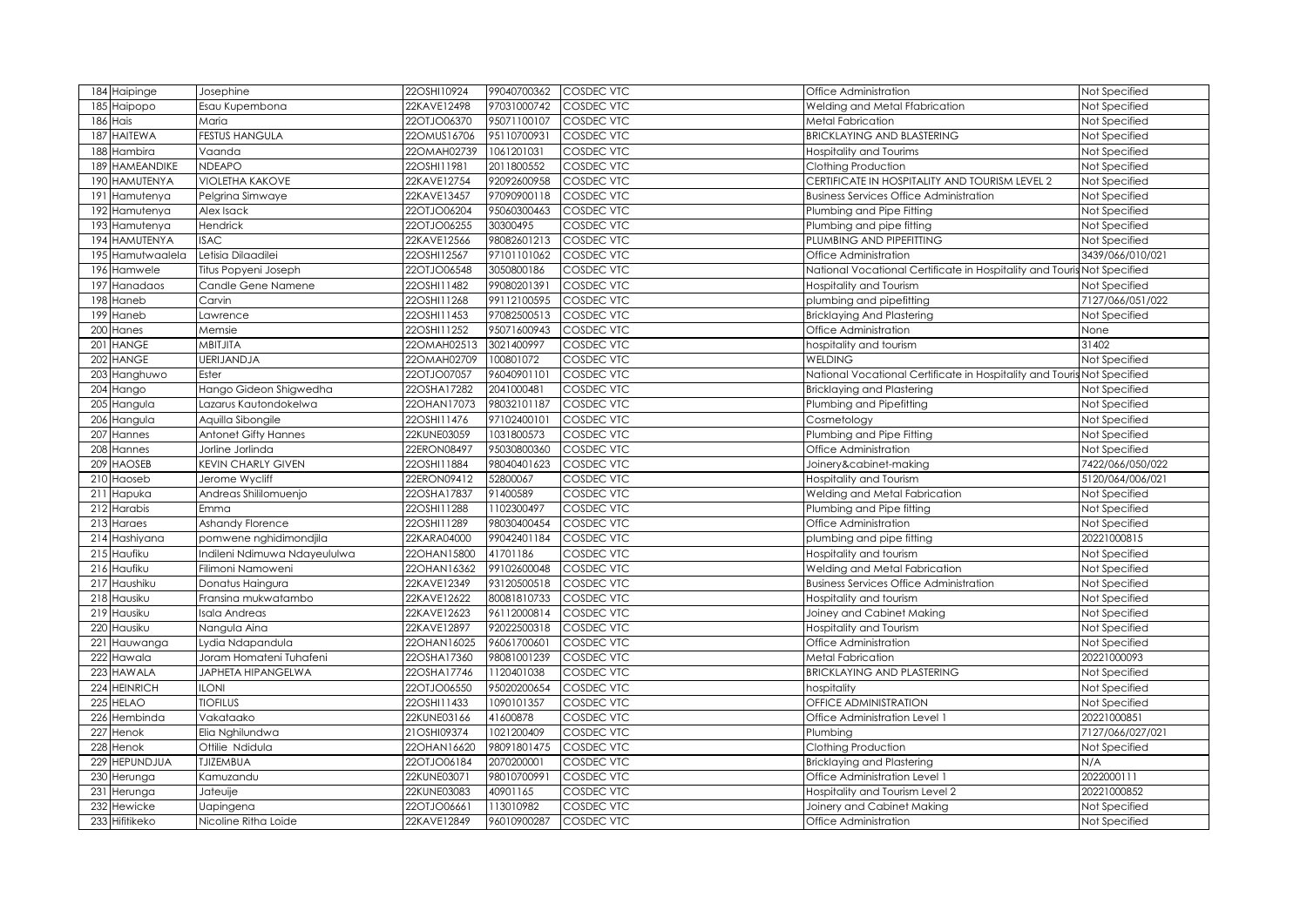| 234<br>Hindjou           | Vetuapuasanavi               | 22KUNE02900 | 62501453    | COSDEC VTC                | Office Administration Level 1                                               | 20221000116         |
|--------------------------|------------------------------|-------------|-------------|---------------------------|-----------------------------------------------------------------------------|---------------------|
| 235<br>Hindjou           | Verikongotue                 | 22KUNE03045 | 81033100021 | COSDEC VTC                | Hospitality and Tourism Level 2                                             | 20221000115         |
| 236<br>Hindjou           | Kaveriua                     | 22OTJO06547 | 30901189    | COSDEC VTC                | joinery and cabinet making                                                  | Not Specified       |
| 237<br>Hinga             | James Rashard                | 22OSHI11434 | 92000088    | COSDEC VTC                | Joinery and Cabinet Making                                                  | 7422/066/052/022    |
| HOCHOBES<br>238          | Rika seronda                 | 22OSHI11455 | 120900378   | COSDEC VTC                | Bricklaying & plastering                                                    | Not Specified       |
| 239<br>Holongo           | Hilma Mwadhina               | 22ERON08677 | 93110500237 | COSDEC VTC                | Joinery and Cabinet Making                                                  | Not Specified       |
| Horaeb<br>240            | Bernard                      | 22OMAH02558 | 2112000853  | COSDEC VTC                | Hospitality and Tourism                                                     | Not Specified       |
| HORASES<br>241           | LISA LINETTE                 | 22KUNE02951 | 95021900757 | COSDEC VTC                | OFFICE ADMINISTRATION                                                       | Not Specified       |
| HOVEKA<br>242            | KARIUIRE                     | 22OMAH02535 | 2082400239  | COSDEC VTC                | JOINERY AND CABINET MAKING                                                  | Not Specified       |
| 243<br>Howaes            | Gadisha Gladys               | 21OSHI07263 | 2013000715  | COSDEC VTC                | Hospitality and Tourism                                                     | Not Specified       |
| Humphries<br>244         | Lorenzo Luzano               | 22KARA03940 | 40500721    | COSDEC VTC                | Hospitality and Tourism                                                     | 2020100314          |
| 245<br>Hungua            | Kuvaronda Indonelta          | 22KUNE02842 | 97080900627 | COSDEC VTC                | Clothing Production                                                         | Not Specified       |
| Huuve<br>246             | Kandija                      | 22KUNE03098 | 96030801074 | COSDEC VTC                | Hospitality and Tourism Level 2                                             | 20221000853         |
| 247<br>Ihemba            | Susana Mathothi              | 22KAVE12379 | 97110201074 | <b>COSDEC VTC</b>         | Hospitality and Tourism                                                     | Not Specified       |
| Illoli<br>248            | Kleopas Ndeshimona           | 22ERON08456 | 1120101131  | <b>COSDEC VTC</b>         | Welding and Metal Fabrication                                               | Not Specified       |
| 249<br>limene            | Daniel                       | 22OSHI10882 | 98090200777 | COSDEC VTC                | Plumbing & Pipefitting                                                      | Not Specified       |
| lipinge<br>250           | Lisias Ekandjo               | 22OMUS16654 | 3112200276  | <b>COSDEC VTC</b>         | Joinery & Cabinet Making                                                    | Not Specified       |
| 251<br>iipinge           | irja ligoleni kaushiweni     | 22OMUS16695 | 3101200423  | COSDEC VTC                | office administration                                                       | Not Specified       |
| itana<br>252             | Petrus shaanika              | 22OMUS16664 | 94103100947 | COSDEC VTC                | joinery and cabinet making                                                  | Not Specified       |
| 253<br>itembu            | Elias Nghidimbwalange        | 22OMUS16761 | 40601005    | COSDEC VTC                | Joinery and Cabinet Making                                                  | Not Specified       |
| <b>ITEMBU</b><br>254     | FRANSINA NDAPANDA            | 22OMUS16902 | 99092301051 | COSDEC VTC                | <b>HOSPITALITY AND TOURISM</b>                                              | Not Specified       |
| 255<br>iyambo            | Andreas Niingeni             | 22OMUS16799 | 94040800923 | COSDEC VTC                | Welding                                                                     | Not Specified       |
| <b>IYAMBO</b><br>256     | MARIA NAAMBO                 | 22OMUS17527 | 97111700058 | COSDEC VTC                | <b>HOSPITALITY AND TOURISM</b>                                              | Not Specified       |
| kukutu<br>257            | Frieda                       | 22OSHI11520 | 99030201126 | COSDEC VTC                | Clothing                                                                    | Not Specified       |
| 258<br>kukutu            | Anna Ndinelago               | 22OTJO06591 | 2092800892  | COSDEC VTC                | National Vocational Certificate in Hospitality and Touris Not Specified     |                     |
| MBILI<br>259             | LINDA NDAPEWA                | 22OSHA18000 | 21000603    | COSDEC VTC                | PLUMBING AND PIPE FITTING                                                   | Not Specified       |
| mebo<br>260              | Imebo Desmond                | 22ZAMB08474 | 95082601180 | COSDEC VTC                | Plumbing and Pipefitting                                                    | Not Specified       |
| mmanuel<br>261           | Dinyu Luvhundo               | 22KAVE12848 | 81300425    | COSDEC VTC                | <b>Metal Fabrication</b>                                                    | Not Specified       |
| 262<br>mmanuel           | Victoria Namene              | 22OSHI10865 | 95051801374 | COSDEC VTC                | Office Administration                                                       | Not Specified       |
| 263<br><b>IMMANUEL</b>   | <b>HILENI</b>                | 22OTJO06438 | 99100500062 | COSDEC VTC                | National Vocational certificate in hospitality and tourisr 5120/065/028/022 |                     |
| 264<br>Immanuel          | Abnier Shikesho              | 22OSHA17429 | 71800522    | COSDEC VTC                | Plumbing and Pipefitting                                                    | Not Specified       |
| 265<br>Intjia            | Emersiana Isoni              | 22KAVE12506 | 88090500897 | COSDEC VTC                | Office administrain                                                         | 20211001987         |
| 266<br>Ipinge            | Adrian Sakie                 | 22ERON08175 | 2052200118  | COSDEC VTC                | Welding and Metal Fabrication                                               | Not Specified       |
| Isaacs<br>267            | Theodore Belanzo Elton       | 22KARA03902 | 1080400257  | <b>COSDEC Private VTC</b> | <b>Business Service Office Administration</b>                               | Q004000010005602022 |
| sak<br>268               | Erikkie                      | 22OSHI11181 | 89032100497 | <b>COSDEC VTC</b>         | Joinery and Cabinet Making                                                  | Not Specified       |
| SASKARY<br>269           | HENDRINA NANGULA             | 22ERON08174 | 93082100058 | COSDEC VTC                | PLUMBING AND PIPEFITTING                                                    | Not Specified       |
| 270<br>Ishungeni         | Monika                       | 22OMUS17470 | 3053100746  | COSDEC VTC                | Joinery                                                                     | Not Specified       |
| Ismael<br>271            | Lasarus                      | 22OTJO06372 | 99052200939 | COSDEC VTC                | Plumbing and Pipe fitting                                                   | Not Specified       |
| <b>VULA</b><br>272       | PANDULENI TSENAYE            | 22KAVE12898 | 99122401458 | COSDEC VTC                | <b>HOSPITALITY AND TOURISM</b>                                              | Not Specified       |
| 273<br>yambo             | Taimi Ndinelago Niita        | 22ERON08270 | 72300396    | COSDEC VTC                | N/A                                                                         | Not Specified       |
| 274<br>yambo             | Itana Johannes               | 22ERON08644 | 98032200517 | COSDEC VTC                | Welding and Metal Fabrication                                               | Not Specified       |
| 275<br>yambo             | Selma Inekela                | 22KUNE02897 | 1110800193  | COSDEC VTC                | Office Administration Level 1                                               | 20221000118         |
| 27 <sub>6</sub><br>yambo | David Penda                  | 22OHAN15720 | 98101100628 | COSDEC VTC                | <b>Bricklaying and Plastering</b>                                           | Not Specified       |
| 277<br>yambo             | Selma Hambeleleni            | 22OSHI10908 | 95091001007 | COSDEC VTC                | Clothing Production                                                         | Not Specified       |
| 278<br>yambo             | Festus Kamwiiyuva            | 22OMUS17242 | 96060500609 | COSDEC VTC                | Office Administration                                                       | ON2019046           |
| 279<br>YAMBO             | PANDULENI TUKALENI DORKAS    | 22KHOM31169 | 88090600387 | COSDEC VTC                | WELDING AND METAL FABRICATION                                               | Not Specified       |
| 280<br><b>JACOBS</b>     | <b>RONALDO</b>               | 22OMAH02517 | 4022500247  | COSDEC VTC                | plastering                                                                  | 25022004            |
| 281<br>Jairus            | Ignatius Ilpumbu Nyanyukweni | 22OSHA18075 | 2121100121  | COSDEC VTC                | welding and metal fabrication                                               | Not Specified       |
| 282<br>Jakob             | Ida                          | 22OMAH02625 | 2082800059  | COSDEC VTC                | Hospitality and Tourism                                                     | Not Specified       |
| 283<br><b>JAMES</b>      | <b>GERT</b>                  | 22KAVE12774 | 94041700949 | COSDEC VTC                | PLUMBING AND PIPEFITTING                                                    | Not Specified       |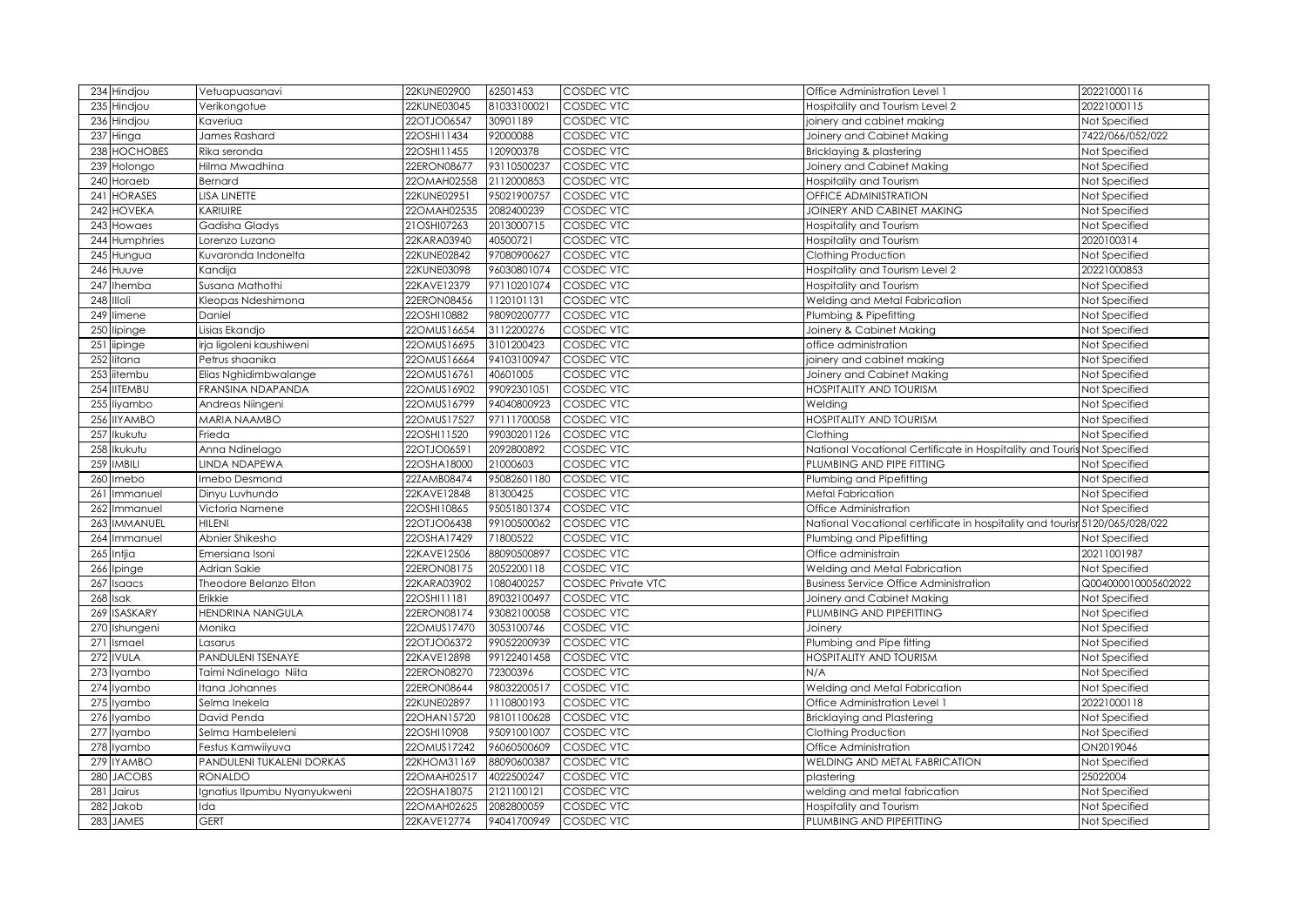|     | <b>284 JAN</b>       | PIET                              | 22OMAH02690                | 1031100067                | <b>COSDEC VTC</b>        | <b>PLUMBING</b>                                    | 7.12106E+12                    |
|-----|----------------------|-----------------------------------|----------------------------|---------------------------|--------------------------|----------------------------------------------------|--------------------------------|
| 285 | Jason                | Opuwone Christy                   | 22KARA03772                | 1013100395                | COSDEC VTC               | <b>Business Service Office Administration</b>      | 20221000175                    |
| 286 | Johannes             | Hafeni panduleni                  | 22OMUS16690                | 99052401241               | COSDEC VTC               | welding                                            | Not Specified                  |
| 287 | <b>JOHANNES</b>      | LAZARUS UUTA EFRAIM               | 22OMUS17126                | 96020601102               | COSDEC VTC               | JOINERY AND CABINET MAKING                         | Not Specified                  |
| 288 | johannes             | aina nelago                       | 22OSHA17367                | 99020400363               | COSDEC VTC               | pinery and cabinet making                          | Not Specified                  |
| 289 | <b>JOHANNES</b>      | HIPANDULWA                        | 22OSHA19435                | 97061401192               | COSDEC VTC               | JOINERY AND CABINET MAKING                         | Not Specified                  |
| 290 | Johannes             | Hedwig Inekela Tuyakula           | 22OSHI10891                | 97042200543               | COSDEC VTC               | Plumbing and Pipefitting                           | Not Specified                  |
| 291 | Johannes             | Maria                             | 22OSHI11473                | 98122400876               | COSDEC VTC               | Clothing Production                                | Not Specified                  |
|     | 292 Johannes         | Mandume                           | 22OSHI12182                | 93021301077               | COSDEC VTC               | Plumbing & Pipe Fitting                            | Not Specified                  |
|     | 293 Johannes         | <b>Felies Sade</b>                | 22KARA03763                | 3030800938                | <b>COSDEC VTC</b>        | <b>Business Service Office Administration</b>      | Q004000010004672022            |
| 294 | <b>JOHANNES</b>      | <b>TEOFILIA NAMUNYELA</b>         | 22OMUS16903                | 97070701527               | COSDEC VTC               | <b>HOSPITALITY AND TOURISM</b>                     | Not Specified                  |
| 295 | Jonas                | Hileni M                          | 22OHAN16192                | 98082000902               | <b>COSDEC VTC</b>        | jounery and cabinet making                         | Not Specified                  |
| 296 | <b>JONAS</b>         | NAMPOLO LAZARUS                   | 22OMUS17057                | 99012801095               | <b>COSDEC VTC</b>        | <b>BRICKLAYING AND PLASTERING</b>                  | Not Specified                  |
| 297 | Jonda                | Estella                           | 22ZAMB08741                | 95030100970               | <b>COSDEC VTC</b>        | Clothing Production                                | Not Specified                  |
|     | 298 Josef            | Leonard                           | 22OHAN15776                | 97101600549               | <b>COSDEC VTC</b>        | Plumbing and Pipe Fitting                          | Not Specified                  |
| 299 | Josef                | Peneyambeko                       | 22OSHI10886                | 110400135                 | <b>COSDEC VTC</b>        | Joinery and Cabinet Making                         | 20221000339                    |
| 300 | Josef                | Lavinia Nakathi                   | 22OSHI10913                | 98050900584               | <b>COSDEC VTC</b>        | Hospitality and Tourism                            | Not Specified                  |
| 301 | Josef                | Toy                               | 22OSHI11547                | 97012400145               | <b>COSDEC VTC</b>        | <b>Bricklaying</b>                                 | Not Specified                  |
| 302 | Josef                | Ndahekelekwa                      | 22OSHA17261                | 99101800833               | <b>COSDEC VTC</b>        | Hospitality and tourism                            | Not Specified                  |
| 303 | Joseph               | Karolina Natangwe                 | 22ERON08306                | 97103100772               | COSDEC VTC               | Clothing Production                                | Not Specified                  |
|     | 304 JOSEPH           | <b>EVELINA</b>                    | 22OTJO06490                | 94051500268               | COSDEC VTC               | <b>BRICKLAYING AND PLASTERING</b>                  | 7122/066/0037/022              |
| 305 | josua                | joseph valombola                  | 22OSHI10893                | 32200544                  | COSDEC VTC               | joinery and cabinet making                         | Not Specified                  |
|     | 306 Judge            | Benia                             | 22KAVE13168                | 98021900717               | COSDEC VTC               | Office Administration In Business Services         | Not Specified                  |
| 307 | <b>JULIUS</b>        | <b>ESTER NAANGO</b>               | 22ERON08517                | 1100500782                | COSDEC VTC               | PLUMBING AND PIPEFITTING                           | Not Specified                  |
|     | 308 Junias           | Anna Nghishiluhepo Ndilokelwa     | 22OSHA17638                | 3081400392                | COSDEC VTC               | Hospitality & Tourism                              | Not Specified                  |
|     | 309 Kaendjere        | Amuzembi                          | 22ERON08672                | 3042400001                | COSDEC VTC               | Cosmetology                                        | Not Specified                  |
| 310 | KAETJAVI             | KAKOTURA KAA                      | 22OMAH02651                | 4022600047                | COSDEC VTC               | <b>BRICKLAYING AND PLASTERING</b>                  | Not Specified                  |
| 311 | Kaibes               | Belinda                           | 22OSHI11429                | 97090100774               | COSDEC VTC               | Joinery and Cabinet Making                         | 7422/066/054/022               |
| 312 | Kaibes               | Helena                            | 22OSHI11548                | 98121700280               | COSDEC VTC               | Hospitality and Tourism                            | Not Specified                  |
|     | 313 KAIMBI           | <b>ESTHER</b>                     | 22OTJO06489                | 97021800215               | COSDEC VTC               | <b>BRICKLAYING AND PLASTERING</b>                  | 7122/066/0038/022              |
|     | 314 Kaimbi           | Raina                             | 22OTJO06493                | 92090600306               | COSDEC VTC               | <b>Brick layering and Plastering</b>               | 7122/0066/0039/022             |
|     | 315 KAITJE           | <b>TJIZAKE</b>                    | 22OTJO06406                | 97100800404               | COSDEC VTC               | PLUMBING AND PIPE FITTING                          | Not Specified                  |
|     | 316 Kakenya          | Mardonico Edmundt                 | 22OSHI11568                | 96040200235               | <b>COSDEC VTC</b>        | Hospitality and Tourism                            | Not Specified                  |
| 317 | Kakora               | Caesy                             |                            |                           |                          |                                                    |                                |
|     |                      |                                   | 22OMAH02652                | 97072700609               | COSDEC VTC               | Hospitality and Tourism                            | Not Specified                  |
|     | 318 kakora           | kiewiet                           | 22OMAH02734                | 90800192                  | COSDEC VTC               | plumbing&pipe fitting                              | 7.12106E+12                    |
|     | 319 Kakuara          | Sonia                             | 22OMAH02650                | 71501193                  | COSDEC VTC               | Hospitality and Tourism                            | Not Specified                  |
| 320 | Kakuva               | Unounongo                         | 22OTJO06158                | 95052900465               | COSDEC VTC               | Office Administration                              | Not Specified                  |
| 321 | Kale                 | Gideon Kadhantu                   | 22KUNE03199                | 99080700517               | COSDEC VTC               | Office Administration Level 1                      | 20221000854                    |
|     | 322 Kalenga          | Rebbeka Kasekere                  | 22OSHI12540                | 96110300257               | COSDEC VTC               | Office Administration                              | 3439/066/012/121               |
| 323 | <b>KALENGA</b>       | VAINO NDESHIPANDA                 | 22ERON08507                | 92042900540               | COSDEC VTC               | PLUMBING AND PIPEFITTING                           | Not Specified                  |
|     | 324 KALIMBO          | <b>SIMON</b>                      | 22OMUS16906                | 97022600953               | COSDEC VTC               | PLUMBING AND PIPE FITTING                          | Not Specified                  |
| 325 | Kalimbwe             | Anna Kalesa                       | 21KAVE04281                | 94070900365               | COSDEC VTC               | <b>Business Services Office Administration</b>     | Not Specified                  |
| 326 | Kalutenda            | Kapia                             | 22OSHI11425                | 1100101373                | COSDEC VTC               | Welding and Metal Fabrication                      | Not Specified                  |
| 327 | Kaluwa               | Sakaria Elago Tangi               | 22OHAN16197                | 98062001277               | COSDEC VTC               | Plumbing and Pipefitting                           | Not Specified                  |
| 328 | Kamamub              | Thomas                            | 22OSHI11484                | 98071001082               | COSDEC VTC               | Manufacturing Joinery and Cabinet-making           | Not Specified                  |
| 329 | kamati               | Pelenga                           | 22OMAH02639                | 97012900946               | COSDEC VTC               | Hospitality and tourism                            | Not Specified                  |
| 330 | Kamati               | Kristian Kamati                   | 22OSHI11381                | 1092300406                | COSDEC VTC               | Welding and Metal Fabrication                      | Not Specified                  |
| 331 | Kamati               | Letisia Nyemwatile                | 22OSHI11512                | 94041601045               | COSDEC VTC               | Clothing Production                                | Not Specified                  |
| 332 | Kamati<br>333 KAMATI | Traugott<br><b>DAVID REMEMBER</b> | 22OTJO06399<br>22OSHA18136 | 95101500534<br>3041200643 | COSDEC VTC<br>COSDEC VTC | Office Administration<br>PLUMBING AND PIPE FITTING | Not Specified<br>Not Specified |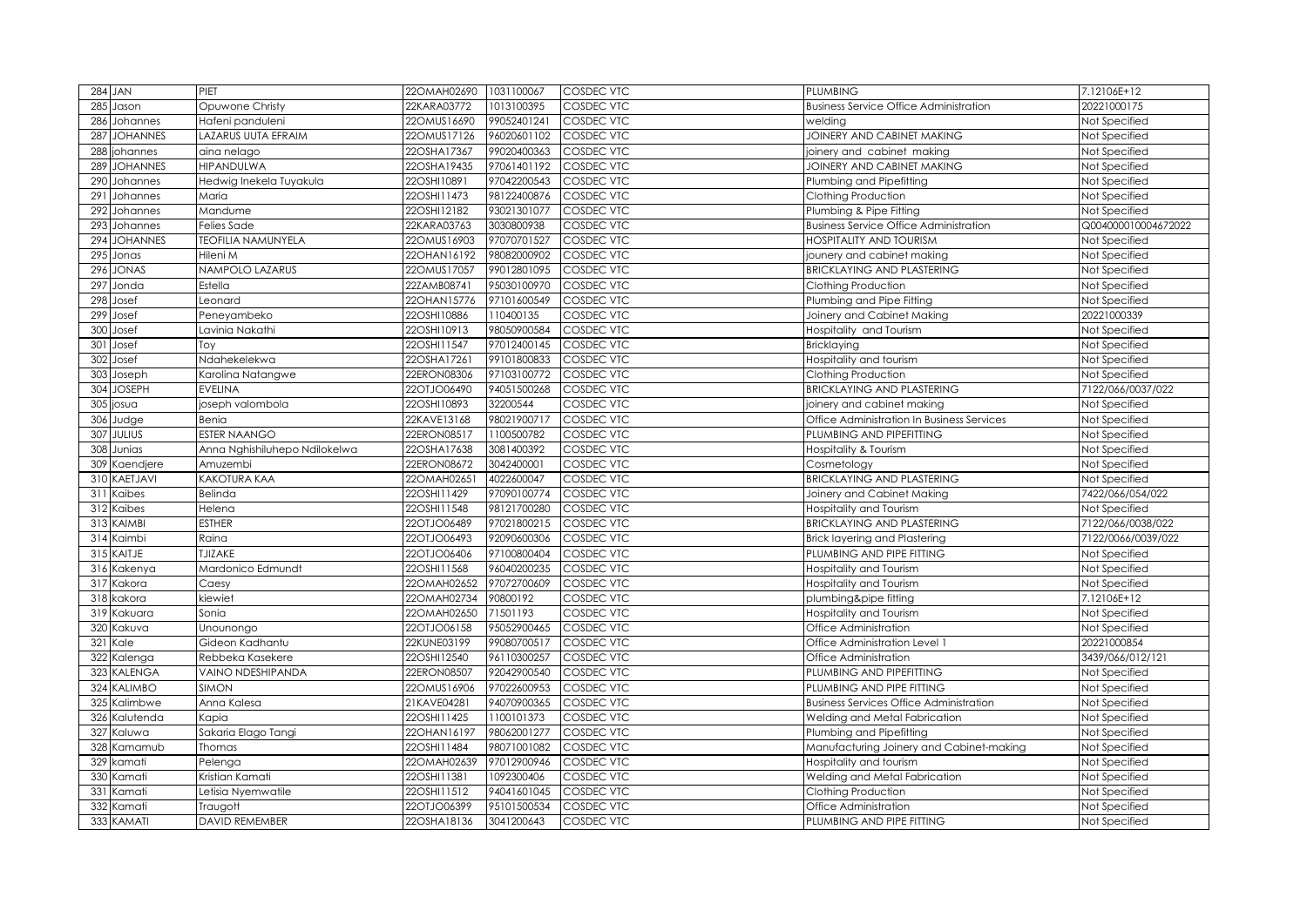| 334 Kamati                | Selma Ndinelago           | 22ERON08461 | 89090800867 | <b>COSDEC VTC</b> | <b>Hospitality And Tourism</b>                   | N/A              |
|---------------------------|---------------------------|-------------|-------------|-------------------|--------------------------------------------------|------------------|
| <b>KAMATJIPOSE</b><br>335 | <b>JAMEE</b>              | 22OMAH02510 | 98072800221 | COSDEC VTC        | WELDING AND METAL FABRIGATION                    | 982807           |
| 336<br>Kambamba           | Steven Mayungano          | 22KAVE12515 | 97092501202 | COSDEC VTC        | Plumbing and Pipe fitting                        | Not Specified    |
| 337<br>Kambangula         | Natasha Murial            | 21OTJO05448 | 98010500445 | COSDEC VTC        | <b>Business Services</b>                         | 3439/066/061/021 |
| 338<br>Kambangula         | Helena Esline             | 22OSHI11506 | 98041200613 | COSDEC VTC        | Hospitality and Tourism                          | Not Specified    |
| 339 Kambende              | Malanie                   | 22ZAMB08670 | 94081700877 | COSDEC VTC        | Joinery and cabinet making                       | Not Specified    |
| <b>KAMBINDA</b><br>340    | <b>MARTIN</b>             | 22KAVW02648 | 99090501077 | COSDEC VTC        | PLUMBING AND PIPEFITTING                         | 7127/066/053/022 |
| Kambinda<br>341           | Domingu Ndara             | 22KAVW02705 | 95070701622 | COSDEC VTC        | <b>Bricklaying and Plastering</b>                | 7.12207E+13      |
| <b>KAMBIRI</b><br>342     | <b>UTEKIPI</b>            | 22OTJO06095 | 2112800116  | COSDEC VTC        | Office Adiministration                           | N/A              |
| 343 kambo                 | petrus                    | 22OMUS16464 | 97030700910 | <b>COSDEC VTC</b> | welding metal fabrication                        | 970307           |
| 344 Kambode               | Albertina Sofia           | 22OSHI10879 | 91122700091 | COSDEC VTC        | Office Administration                            | 20221000146      |
| 345<br>Kambonde           | Naboth Nadhipite          | 22ERON08240 | 81100663    | COSDEC VTC        | <b>OFFICE ADMINISTRATION</b>                     | Not Specified    |
| 346 Kambonde              | Nangula Leena             | 22OMUS16579 | 99030301317 | <b>COSDEC VTC</b> | Hospitality and Tourism                          | Not Specified    |
| <b>KAMBONDE</b><br>347    | <b>FILLIPUS KANDALI</b>   | 22OSHA17570 | 2012000096  | <b>COSDEC VTC</b> | PLUMBING AND PIPEFITTING                         | Not Specified    |
| 348 KAMBUNGA              | <b>INDILENI</b>           | 22ERON08264 | 96092201356 | <b>COSDEC VTC</b> | Not Defined                                      | Not Specified    |
| 349 Kamenye               | Elina Tulela              | 22OSHI12510 | 53001192    | COSDEC VTC        | <b>Business service</b>                          | 3.43907E+12      |
| 350<br>Kamuhanga          | Uatuuapo                  | 22OTJO06437 | 97100300347 | COSDEC VTC        | Bricklaying and Plastering                       | Not Specified    |
| 351<br>Kamulu             | Ndapandoluma Naemi        | 22KARA04062 | 88031200386 | COSDEC VTC        | Plumbing and Pipe fitting                        | 20221000834      |
| 352<br>Kamuvaka           | Ndjikondonona             | 22OTJO06439 | 1110900295  | COSDEC VTC        | Joinery and Cabinet making                       | Not Specified    |
| 353 Kamwanga              | Annastasia Shihambo       | 22KAVE12405 | 94102701206 | COSDEC VTC        | <b>Business Services Office Administration</b>   | Not Specified    |
| 354 Kandenge              | Fillemon Panduleni        | 22OSHA17970 | 99062800807 | COSDEC VTC        | Joinery and Cabinet Making                       | Not Specified    |
| 355 Kandjaya              | Matheus kamati            | 22KAVE12657 | 99052600333 | COSDEC VTC        | Plumbing Pipe fitting                            | Not Specified    |
| 356 Kandjeeo              | Kojao Okeri               | 22OTJO06666 | 2111200646  | COSDEC VTC        | Cosmetology Foundation                           | Not Specified    |
| 357 Kandjimi              | Alice Visapa              | 22KAVE12447 | 99123001135 | COSDEC VTC        | <b>Business Services Office Administration</b>   | Not Specified    |
| 358 Kandjimi              | Mechtilde Mate            | 22KAVE12486 | 98120700767 | COSDEC VTC        | Clothing Production                              | Not Specified    |
| 359 Kandjimi              | Simson Siyave             | 22KAVE12544 | 94053100410 | COSDEC VTC        | <b>Business Service Office Administration</b>    | Not Specified    |
| Kandondo<br>360           | Johannes Ndjamba          | 22KAVE12899 | 83100407    | COSDEC VTC        | Metal Fabrication                                | Not Specified    |
| KANDOROZU<br>361          | <b>PAUL AMBROS</b>        | 22ERON08503 | 2120100209  | COSDEC VTC        | PLUMBING AND PIPEFITTING                         | Not Specified    |
| 362 Kandundu              | Rebekka Albertina Ndeyapo | 22KAVE13568 | 80300847    | COSDEC VTC        | <b>Business Services Office Administration</b>   | Not Specified    |
| 363 Kangombe              | Isolda Nokokure           | 22OTJO06530 | 1011201003  | COSDEC VTC        | Cosmetology                                      | Not Specified    |
| 364 KANHINDA              | <b>MATEUS LILONGENI</b>   | 22OHAN15766 | 99013000657 | COSDEC VTC        | PLUMBING AND PIPE FITTING                        | Not Specified    |
| 365 KANOMBO               | MPANDE SABINA             | 22KAVE12357 | 83000569    | COSDEC VTC        | <b>BUSINESS SERVICE OFFICE ADMINSTRATION</b>     | Not Specified    |
| 366 Kanyeva               | Valentinus Shininga       | 22KAVE12342 | 83080610938 | <b>COSDEC VTC</b> | Metal Fabrication                                | Not Specified    |
| KAPATANENWA<br>367        | <b>ANDREAS SHOOPALA</b>   | 22OMUS17399 | 97110200094 | COSDEC VTC        | <b>BRICKLAYING AND PLASTERING</b>                | Not Specified    |
| 368 Kapeke                | <b>Daniel Vetisee</b>     | 22OTJO06627 | 110900936   | COSDEC VTC        | Bricklaying and Plastering                       | Not Specified    |
| 369 Kapenaina             | Victoria Nguvitjita       | 22OMAH02512 | 93011001197 | COSDEC VTC        | office adminstration                             | 930110           |
| 370<br>Kapewasha          | Mwatalakedu               | 22KARA04001 | 1081600225  | COSDEC VTC        | Plumbing and pipe fitting                        | 20221000671      |
| Kapija<br>371             | Wilbard Ndina             | 22OSHA17267 | 99100501131 | COSDEC VTC        | plumbing and pipefitting                         | Not Specified    |
| 372<br>Kapuike            | Jana                      | 22KUNE03043 | 98051001311 | COSDEC VTC        | Office Administration Level 1                    | 20221000727      |
| 373<br>Kapukare           | <b>Edwin Volhard</b>      | 22OTJO06712 | 99110300694 | COSDEC VTC        | Bricklaying and Plastering                       | Not Specified    |
| 374 Kapula                | Katharina Kawana          | 22KAVE12424 | 94110800110 | COSDEC VTC        | <b>Business Services Office Administration</b>   | Not Specified    |
| Kapumburu<br>375          | Augustinus Andrias        | 22KAVE12546 | 99050900909 | COSDEC VTC        | Joinery and Cabinet Making                       | Not Specified    |
| 376<br>Kapunda            | Clementhine               | 21OTJO02949 | 75091700293 | COSDEC VTC        | <b>Business Services (Office Administration)</b> | Not Specified    |
| 377<br>Kapundjiri         | Uekeripuratena            | 22ERON08366 | 22200756    | COSDEC VTC        | <b>Hospitality and Tourism</b>                   | Not Specified    |
| 378<br>Kapweya            | Teopolina                 | 22OHAN15579 | 98040801257 | COSDEC VTC        | plumbing                                         | Not Specified    |
| 379<br>Kariseb            | Wiseman Alex              | 22OTJO06477 | 121700127   | COSDEC VTC        | Metal Fabrication                                | Not Specified    |
| <b>380</b><br>Karises     | Melanda                   | 22OSHI11310 | 98102201231 | COSDEC VTC        | Welding and Metal fabrication                    | Not Specified    |
| 38<br>Karises             | Katrina Ronnel            | 22OTJO06402 | 98010400548 | COSDEC VTC        | <b>Business Service (Office Administration)</b>  | 3439/066/125/019 |
| 382<br>Karonda            | Mukonda Blesy             | 22OTJO06331 | 95122300178 | COSDEC VTC        | Office administration                            | Not Specified    |
| 383 Kasanga               | Ruth Kakuhu               | 22KAVE13203 | 101301057   | COSDEC VTC        | Office Administration                            | Not Specified    |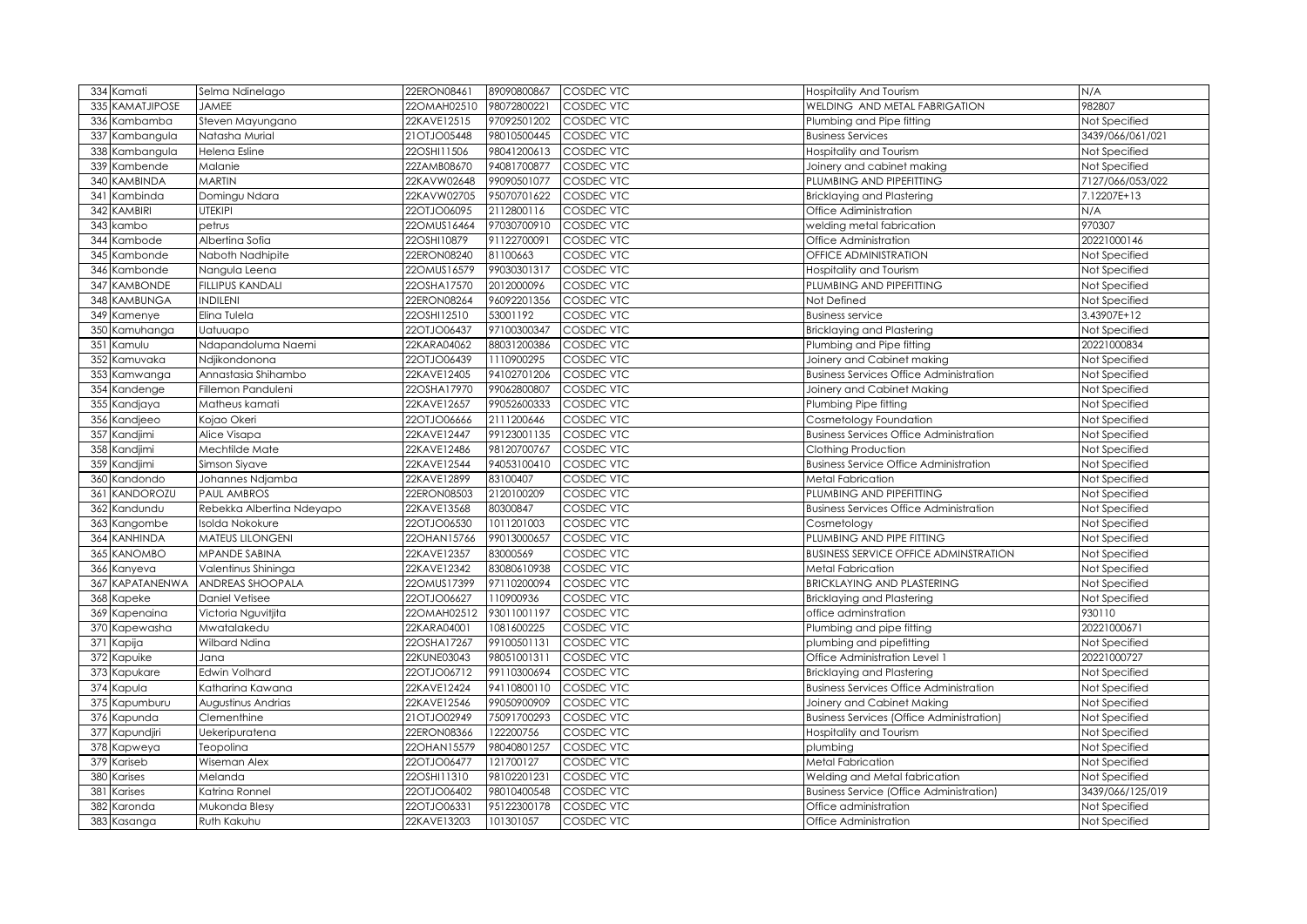| 384 KASAONA           | <b>VETONDOUUA VENUS</b>                  | 21OTJO05403 | 99011001117 | <b>COSDEC VTC</b>         | Office Administration                                                      | Not Specified |
|-----------------------|------------------------------------------|-------------|-------------|---------------------------|----------------------------------------------------------------------------|---------------|
| 385<br>Kasavi         | Kasavi Daniel                            | 22KAVE12545 | 1050300203  | COSDEC VTC                | Joinery and Cabinet Making                                                 | Not Specified |
| 386<br>Kasengo        | Erna Muahopatji                          | 22KUNE02856 | 80091410894 | <b>COSDEC VTC</b>         | Hospitality and Tourism Level 2                                            | 20221000119   |
| <b>KASETTA</b><br>387 | RUKUNDE SARAPHINA                        | 22KAVE12959 | 98121000874 | <b>COSDEC VTC</b>         | PLUMBING AND PIPE FITTING                                                  | Not Specified |
| 388                   | KASHIIWANHAPO JUSTINA NDADALEKA          | 22OMUS16700 | 110100476   | <b>COSDEC VTC</b>         | <b>CLOTHING PRODUCTION</b>                                                 | Not Specified |
| Kashimbala<br>389     | Hileni Thigiipo                          | 22OSHA17366 | 90032400551 | COSDEC VTC                | Joinery and Cabinet making                                                 | Not Specified |
| 390<br>Kashindi       | Stella-Maris Ndeshuuva                   | 22OTJO06528 | 99092501298 | COSDEC VTC                | Office administration                                                      | Not Specified |
| 391<br>Kashokora      | Helena Nghando                           | 22KAVE12345 | 94050300311 | COSDEC VTC                | Hospitality and Tourism                                                    | Not Specified |
| Kasirua<br>392        | Matukemumunapi                           | 22KUNE03101 | 92111400847 | <b>COSDEC VTC</b>         | Hospitality ad Tourism Level 2                                             | 20221000856   |
| 393<br>Katembo        | Immanuel                                 | 22OTJO06327 | 99070900227 | COSDEC VTC                | Cosmetology Foundation                                                     | Not Specified |
| Kativa<br>394         | Eveline Rukunde                          | 22KAVE12350 | 95101700746 | COSDEC VTC                | <b>Business Services Office Administration</b>                             | Not Specified |
| KATIVA<br>395         | ANNA KAYOLWANAO                          | 22KAVE13396 | 2080501186  | <b>COSDEC VTC</b>         | <b>HOSPITALITY AND TOURISM</b>                                             | Not Specified |
| Katjangua<br>396      | Uzembuavi                                | 22OMAH02581 | 98120801105 | <b>COSDEC VTC</b>         | Joinery and Capentry                                                       | Not Specified |
| 397<br>Katjatenja     | Victoria Naitha                          | 22OMAH02559 | 98021001291 | COSDEC VTC                | <b>Hospitality Tourism</b>                                                 | N/A           |
| 398<br>Katjatenja     | Lydia Kayando                            | 22OMAH02560 | 98021001356 | COSDEC VTC                | Office Administration                                                      | Not Specified |
| 399 KATJEME           | <b>JAFET</b>                             | 22OMUS16878 | 94122101131 | COSDEC VTC                | PLUMBING AND PIPEFITTING                                                   | Not Specified |
| 400<br>Katjeringo     | Mbakondja                                | 22OMAH02518 | 1032000066  | COSDEC VTC                | <b>Bricklaying and Plastering</b>                                          | Not Specified |
| Katjijova<br>401      | Nguvitjita                               | 22OMAH02636 | 91092401277 | COSDEC VTC                | Office Administration                                                      | Not Specified |
| Katjijova<br>402      | Ngajozikue                               | 22OMAH02642 | 94121200705 | COSDEC VTC                | Hospitality and Tourism                                                    | Not Specified |
| 403<br>Katjimbari     | Matjiheuavi                              | 22KUNE03100 | 93112000471 | COSDEC VTC                | Office Administration Level 1                                              | 20221000893   |
| Katokele<br>404       | Marthin Hafeni                           | 22OSHA17592 | 99042700491 | COSDEC VTC                | Plumbing and pipe fittings                                                 | Not Specified |
| KATSHUNA<br>405       | DANIEL NUUYOMA TUKWATHA                  | 22ERON08686 | 82100410016 | <b>COSDEC Private VTC</b> | PLUMBING AND PIPEFITTING                                                   | Not Specified |
| Katukundu<br>406      | Moureen                                  | 22OTJO06194 | 97100800641 | COSDEC VTC                | <b>Business and Office Administration</b>                                  | Not Specified |
| 407<br>Katuma         | Aveheovandu                              | 22OTJO06462 | 93050501855 | COSDEC VTC                | Hospitality and Tourism                                                    | <b>None</b>   |
| KAUAMI<br>408         | KUHEPA                                   | 22OMAH02721 | 3011301042  | COSDEC VTC                | PLUMBING AND PIPE FITTING                                                  | Not Specified |
| Kauatjama<br>409      | Uaundjua                                 | 21OTJO04905 | 98070600470 | COSDEC VTC                | Office Administration                                                      | Not Specified |
| 410                   | Kaulungamenwa Fikameni Linekela Tuhafeni | 22OHAN15582 | 94010601205 | <b>COSDEC VTC</b>         | Joinery & Cabinet Making                                                   | 7.42207E+12   |
| Kautondokwa<br>411    | Josophine Shopala                        | 22OSHI10878 | 96081000753 | <b>COSDEC VTC</b>         | Welding and Metal Fabrication                                              | Not Specified |
| 412<br>Kavari         | Zahinguavi                               | 22KUNE02923 | 98012801027 | COSDEC VTC                | Hospitality and Tourism Level 2                                            | 20221000320   |
| Kavari<br>413         | Raandekua                                | 22KUNE02938 | 96081001172 | COSDEC VTC                | Hospitality and Tourism Level 2                                            | 20221000433   |
| 414 KAVARI            | <b>UENDJIPA</b>                          | 22OMAH02538 | 3021200524  | COSDEC VTC                | WELDING AND METAL FABRICATION                                              | Not Specified |
| <b>KAVARI</b><br>415  | LUCIA VERONICA                           | 22OMUS17374 | 1031801006  | COSDEC VTC                | <b>CLOTHING PRODUCTION</b>                                                 | Not Specified |
| <b>KAVETO</b><br>416  | <b>PAULUS</b>                            | 22KAVE13058 | 99122900675 | COSDEC VTC                | JOINERY AND CABINET MAKING                                                 | Not Specified |
| Kavita<br>417         | Nicoletha Veunauna                       | 22OTJO06593 | 92071701149 | COSDEC VTC                | Clothing Production                                                        | Not Specified |
| KAWINJIE<br>418       | PAMELA PETRICIA                          | 22KUNE02950 | 1061401189  | COSDEC VTC                | OFFICE ADMINISTRATION                                                      | Not Specified |
| Kaxwadi<br>419        | Olavi Ndeulita                           | 22OTJO06259 | 98032000402 | COSDEC VTC                | Metal fabrication                                                          | Not Specified |
| Kayuxwa<br>420        | Josef                                    | 22OSHI10971 | 97072200215 | COSDEC VTC                | Office Administration                                                      | Not Specified |
| Kazibe<br>421         | Brenda Kapie                             | 22KAVE13145 | 1060601605  | COSDEC VTC                | Office Administration In Business Services                                 | Not Specified |
| 422<br>Keibes         | Sara                                     | 21OSHI09515 | 99080901067 | COSDEC VTC                | Clothing Production                                                        | Not Specified |
| Keibes<br>423         | Eveline                                  | 22OSHI11530 | 1110800247  | COSDEC VTC                | Hospitality and Tourism                                                    | Not Specified |
| 424<br>Kenahama       | Uazunda Ashly                            | 22kune02744 | 98080601399 | COSDEC VTC                | Hospitality and Tourism Level 2                                            | 20221000120   |
| 425<br>Kenare         | Nancy                                    | 22KUNE03082 | 94072500712 | COSDEC VTC                | Clothing Production                                                        | Not Specified |
| Khabeb<br>426         | Norman Alfred                            | 22OTJO06422 | 84022010681 | COSDEC VTC                | <b>Welding (Metal Fabrication)</b>                                         | Not Specified |
| 427<br>Khaebeb        | Edison Moshe                             | 22OSHI11366 | 1042800545  | COSDEC VTC                | Welding and Metal Fabrication                                              | Not Specified |
| 428<br>Khaebeb        | <b>Brandon Efraim</b>                    | 22OSHI11438 | 97071001367 | COSDEC VTC                | Joinery And Cabinet Making                                                 | Not Specified |
| KHAMUXAS<br>429       | <b>JOHANNA</b>                           | 22KUNE02946 | 94061600230 | COSDEC VTC                | <b>HOSPITALITY</b>                                                         | Not Specified |
| Kheibes<br>430        | Roseda                                   | 22OSHI11559 | 99081001067 | COSDEC VTC                | Hospitality and Tourism                                                    | Not Specified |
| <b>CHOMOS</b><br>43   | <b>REJOICE</b>                           | 22OTJO06229 | 82501408    | COSDEC VTC                | COSMETOLOGY                                                                | Not Specified |
| 432<br>Khoses         | Jessica                                  | 22OTJO06340 | 97090201198 | COSDEC VTC                | National Vocational Certificate in Hospitality and Touris 5120/065/031/022 |               |
| Khubeb<br>433         | Johannes Gascoigne                       | 22OSHI11441 | 99122000437 | COSDEC VTC                | Joinery and Cabinet Making                                                 | Not Specified |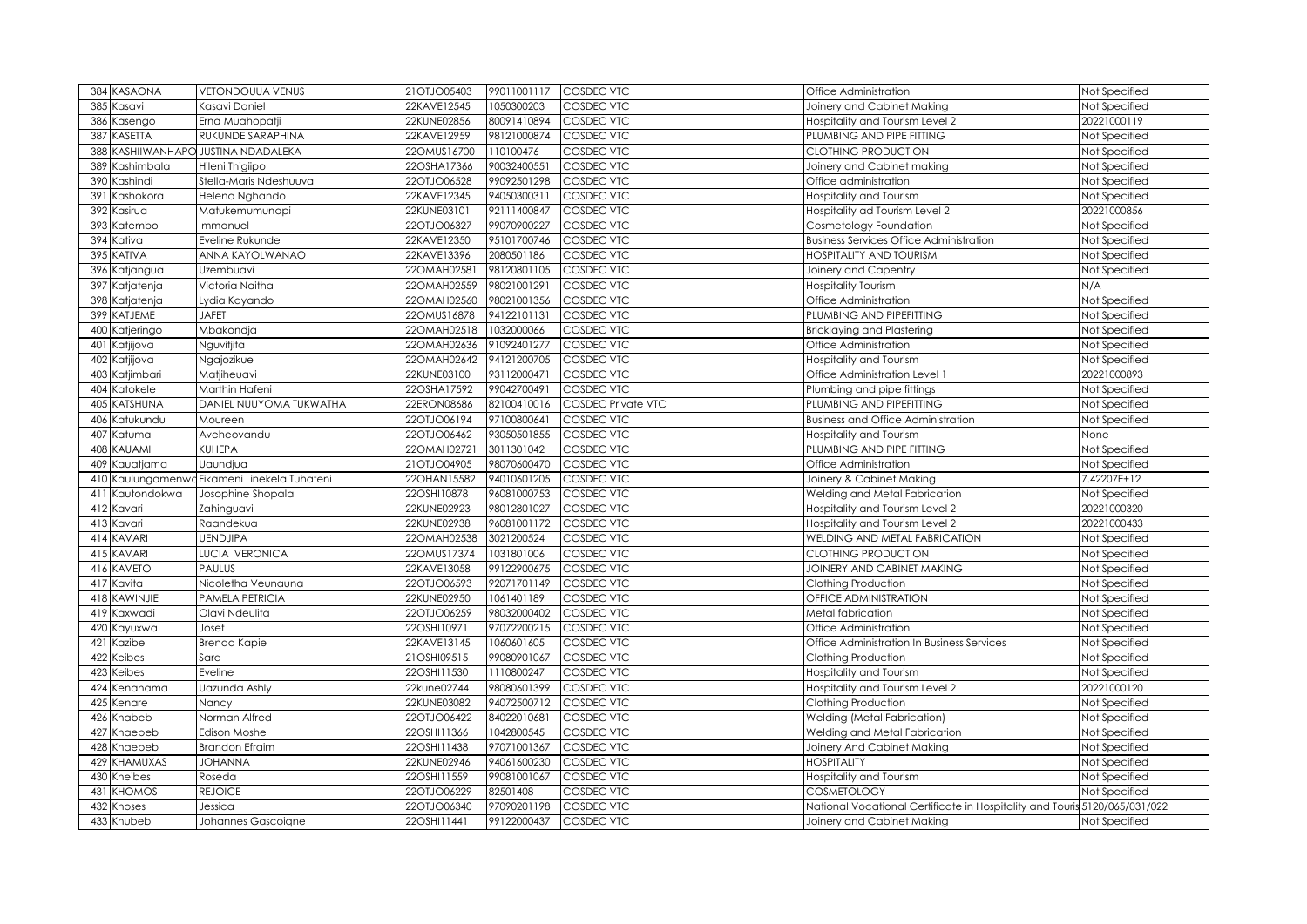| 434 Kiewiet                       | Frans                      | 22OMAH02691                | 92051600236               | <b>COSDEC VTC</b>               | Plumbing and Pipefitting                                              | Not Specified                  |
|-----------------------------------|----------------------------|----------------------------|---------------------------|---------------------------------|-----------------------------------------------------------------------|--------------------------------|
| 435<br><b>KIINGE</b>              | <b>ADELHEID</b>            | 22OMUS16904                | 98022600997               | COSDEC VTC                      | <b>OSPITALITY AND TOURISM</b>                                         | Not Specified                  |
| Kock<br>436                       | Taylor Johanna-Lin         | 22OTJO07062                | 2061101062                | <b>COSDEC VTC</b>               | Clothing Production                                                   | Not Specified                  |
| 437<br>Kooper                     | Rasalia Dalane             | 22KARA03764                | 3080600908                | <b>COSDEC VTC</b>               | <b>Business Service Office Administration</b>                         | 20221000177                    |
| KORNELIUS<br>438                  | <b>ALINA</b>               | 22OSHA17340                | 93080700759               | <b>COSDEC VTC</b>               | CLOTHING PRODUCTION                                                   | 10004122022                    |
| <b>KOTZE</b><br>439               | <b>JOHACHIM SYDNEY</b>     | 22OMAH02688                | 96121900156               | <b>COSDEC VTC</b>               | JOINERY AND CABINET MAKING                                            | Not Specified                  |
| Kudumo<br>440                     | Magdalena Makuliro         | 22KAVE12619                | 95102700499               | <b>COSDEC VTC</b>               | Clothing Production                                                   | Not Specified                  |
| 441<br>Kufuna                     | Flora beauty               | 22KARA03760                | 1110500491                | <b>COSDEC VTC</b>               | <b>Business Service Office Administration</b>                         | 20221000468                    |
| Kufuna<br>442                     | Milca                      | 22KARA03761                | 110300068                 | COSDEC VTC                      | <b>Business Office Administration</b>                                 | 20221000178                    |
| KUHANGA<br>443                    | <b>UAUNDJA CHACLAS</b>     | 22OMAH02656                | 2112000087                | COSDEC VTC                      | <b>BRICKLAYING AND PLASTERING</b>                                     | Not Specified                  |
| Kujambera<br>444                  | Ngavirue                   | 22KUNE02871                | 84072710121               | <b>COSDEC VTC</b>               | Office Administration Level                                           | 20221000122                    |
| Kujambera<br>445                  | Mahunguaijani              | 22KUNE03047                | 95080100761               | COSDEC VTC                      | Hospitality and Tourism Level 2                                       | 20221000577                    |
| 446<br>Kumus                      | <b>Edna Beverly</b>        | 22OSHA17586                | 97122300137               | <b>COSDEC VTC</b>               | Clothing Production                                                   | Not Specified                  |
| 447<br>Kupembona                  | Kudumo Lukas               | 22KAVE12520                | 91092300686               | <b>COSDEC Private VTC</b>       | National Vocational Certificate in General Construction Not Specified |                                |
| KUSHUNWA<br>448                   | NORBET SHIKONGO            | 22ERON08279                | 91051000165               | <b>COSDEC VTC</b>               | Not Defined                                                           | Not Specified                  |
| 449<br>Kuume                      | Johanna Ndapewa            | 22OSHA17317                | 52800555                  | COSDEC VTC                      | Office Admistration                                                   | Not Specified                  |
| 450<br>Kuvare                     | Ngaitjitue                 | 22OTJO06562                | 99022300862               | COSDEC VTC                      | Cosmetology Foundation                                                | Not Specified                  |
| <b>KWALA</b><br>451               | <b>ANDERSON</b>            | 22KAVE12398                | 98102000902               | <b>COSDEC VTC</b>               | JOINERY AND CABINET MAKING                                            | Not Specified                  |
| 452<br>Kwala                      | Jenny                      | 22KAVW02475                | 95071700832               | <b>COSDEC VTC</b>               | Plumbing and Pipe Fitting                                             | Not Specified                  |
| 453<br>Kwedhi                     | Ndinelago Mekondjo Tusneld | 22OSHA17354                | 98031200807               | <b>COSDEC VTC</b>               | Hospitality and Tourism                                               | Not Specified                  |
| KWEENDA<br>454                    | <b>MARTHA</b>              | 22OSHI10850                | 91050501853               | <b>COSDEC VTC</b>               | CLOTHING PRODUCTION                                                   | Not Specified                  |
| 455<br>Lazarus                    | Meudafano                  | 22OSHA17259                | 89011400477               | <b>COSDEC VTC</b>               | Clothing Production                                                   | Not Specified                  |
| 456<br>Leo                        | Ndinelago Monika           | 22OMUS16721                | 98121601061               | <b>COSDEC VTC</b>               | Plumbing & pipefitting                                                | Not Specified                  |
| 457<br>Leonard                    | Rosalia Naango             | 22OHAN15770                | 93020200288               | <b>COSDEC VTC</b>               | Plumbing And Pipe Fitting                                             | Not Specified                  |
| 458<br>Leonard                    | Rafael                     | 22OTJO06491                | 91072201097               | <b>COSDEC VTC</b>               | Bricklaying & plastering                                              | 7122/066/0040/022              |
| 459<br>Leonard                    | Elisabeth                  | 22OSHI11498                | 92072701376               | <b>COSDEC VTC</b>               | Clothing Production                                                   | Not Specified                  |
| 460<br>Liep                       | John                       | 22ZAMB08355                | 91400333                  | <b>COSDEC VTC</b>               | <b>Business Service Office Administration</b>                         | Not Specified                  |
| 461<br>Linus                      | Rosalia Nditodino          | 22OHAN16182                | 52101107                  | <b>COSDEC VTC</b>               | Clothing Production                                                   | Not Specified                  |
| LITABA<br>462                     | NAMATAA LUCCY              | 22KAVE12484                | 96071100984               | <b>COSDEC VTC</b>               | PLUMBING AND PIPEFITTING                                              | Not Specified                  |
| Livu<br>463                       | Johannes Kulutwe           | 22KAVE13416                | 61500957                  | <b>COSDEC VTC</b>               | Metal Fabrication                                                     | Not Specified                  |
| Ludwig<br>464                     | Uiava                      | 22OTJO06564                | 3100200772                | <b>COSDEC VTC</b>               | <b>Briccklaying and Plastering</b>                                    | Not Specified                  |
| LUISHI<br>465                     | <b>BOOYSEN FIMANEKWA</b>   | 22OSHA17678                | 99082201097               | <b>COSDEC VTC</b>               | WELDING AND METAL FABRICATION                                         | Not Specified                  |
| Lukas<br>466                      | Leena Ndapandula           | 22OHAN16597                | 93092801105               | <b>COSDEC VTC</b>               | Hospitality and Tourism                                               | Not Specified                  |
| LUKAS<br>467                      | FITIRIH SHIKODHI           | 22OSHA17300                | 1051201087                | <b>COSDEC VTC</b>               | Plumbing and Pipefitting                                              | 20221000341                    |
| Lukas<br>468                      | Kamati                     | 22OSHI11552                | 22800964                  | <b>COSDEC VTC</b>               | Bricklaying                                                           | Not Specified                  |
| Lukas<br>469                      | Oven                       | 22OTJO06533                | 96062600066               | <b>COSDEC VTC</b>               | <b>Business In Office Administration</b>                              | Not Specified                  |
| Lukas<br>470                      | Benhard Kaapanda           | 22OSHI11383                | 1102700417                | <b>COSDEC VTC</b>               | Welding (Metal Fabrication)                                           | Not Specified                  |
| LUMBU<br>471                      | HILIA PENYAMBEKO           | 22OSHA17347                | 98010300284               | <b>COSDEC VTC</b>               | CLOTHING PRODUCTION                                                   | Not Specified                  |
| LUNGULESI<br>472                  | <b>LEMPI NANDJILA</b>      | 22OSHA17357                | 1071300482                | <b>COSDEC VTC</b>               | CLOTHERING PRODUCTION                                                 | Not Specified                  |
| <b>LUTANGI</b><br>473             | <b>ISAACK</b>              | 22KAVE12815                | 30100178                  | <b>COSDEC VTC</b>               | <b>WELDING AND FABRICATION METAL</b>                                  | Not Specified                  |
| 474<br>Luyemi                     | Sileze                     | 22ZAMB08646                | 97062101087               | <b>COSDEC VTC</b>               | Water Care                                                            | 701192                         |
| Lwaanda<br>475                    | Jason                      | 22OSHA17355                | 95092800542               | <b>COSDEC VTC</b>               | oinery and cabinet making                                             | 7.42207E+12                    |
| Mafuta<br>476                     | Lydia                      | 22ZAMB08356                | 95021901028               | <b>COSDEC VTC</b>               | <b>Business Service Office Administration</b>                         | Not Specified                  |
| 477<br>Magnus                     | Simon                      | 22OMUS16714                | 97030901037               | <b>COSDEC VTC</b>               | welding and metal fabrication                                         | Not Specified                  |
| 478<br>Majundo                    | David Kambinda             | 22KAVE12460                | 97101600557               | <b>COSDEC VTC</b>               | <b>Business Service Office Administration</b>                         | Not Specified                  |
| Makanga<br>479                    |                            |                            |                           | COSDEC VTC                      | <b>Metal Fabrication</b>                                              | Not Specified                  |
|                                   | Fredricks Shikerete        | 22KAVE12353                | 94011000132               |                                 |                                                                       |                                |
| 480<br>Makayi                     | Anna                       | 22KAVE12510                | 99021900505               | COSDEC VTC                      | Plumbing and Pipe fitting                                             | Not Specified                  |
| MALETZKY<br>48                    | <b>BRENDON WAYNE</b>       | 22ERON08510                | 10200276                  | COSDEC VTC                      | PLUMBING AND PIPEFITTING                                              | Not Specified                  |
| 482<br>Maletzky<br>483<br>Malungu | Myra Estelle               | 22ERON08646<br>22OTJO06349 | 3051300977<br>92032500507 | <b>COSDEC VTC</b><br>COSDEC VTC | Welding and Metal Fabrication                                         | Not Specified<br>Not Specified |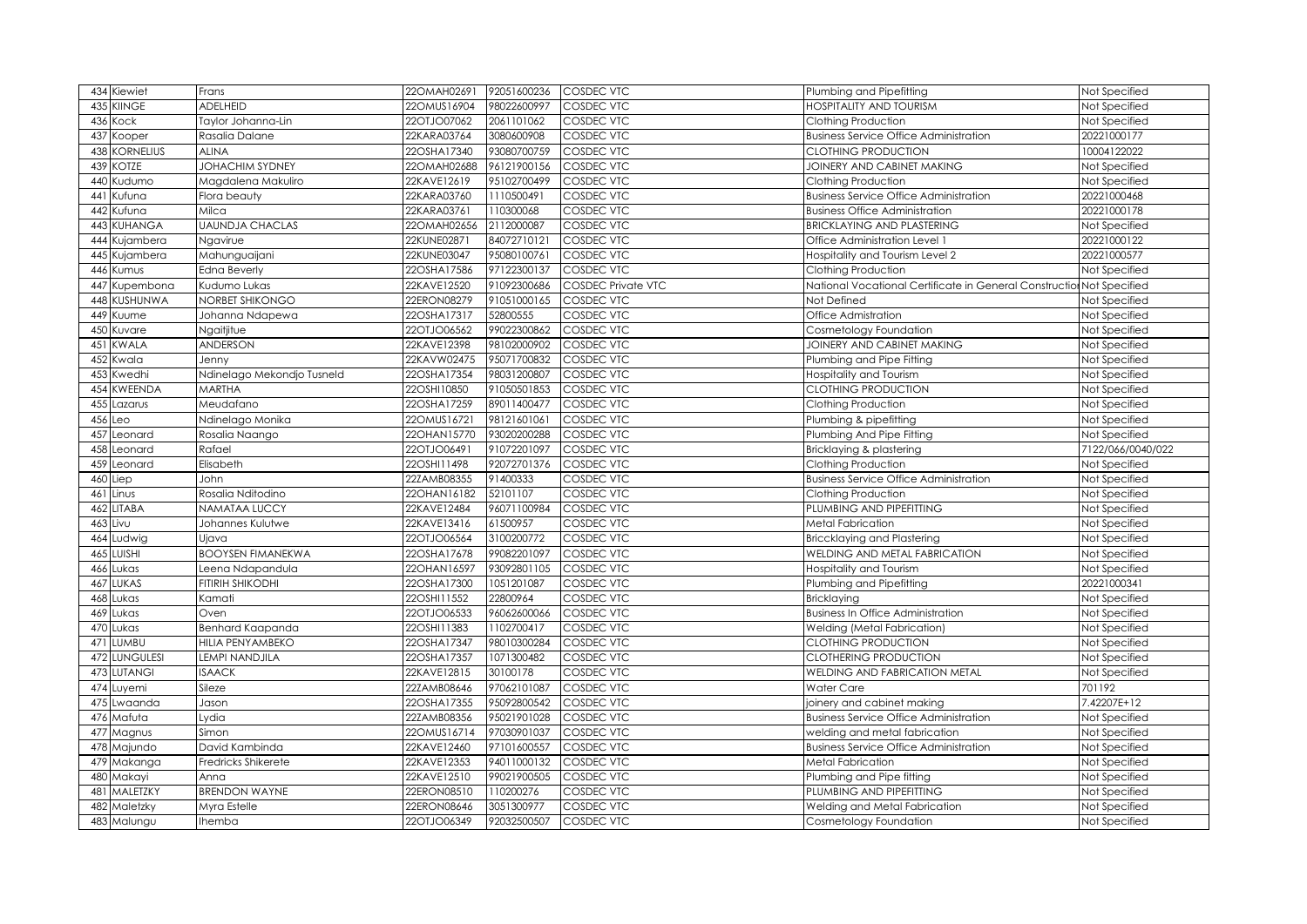| 484 Mambo             | Leopoldine Namutenya Lishuro   | 22KAVE12427 | 96111700189 | <b>COSDEC VTC</b>         | Business services and office administration                        | Not Specified |
|-----------------------|--------------------------------|-------------|-------------|---------------------------|--------------------------------------------------------------------|---------------|
| 485<br>Mango          | France                         | 22KAVE13065 | 98050301559 | COSDEC VTC                | <b>Bricklaying and Plastering</b>                                  | Not Specified |
| MANUEL<br>486         | <b>BALBINA WIMBU</b>           | 21OTJ005367 | 20020310000 | COSDEC VTC                | <b>Business services (Office Administration)</b>                   | Not Specified |
| 487<br>Manya          | Esther Lungondo Britney        | 22OTJO06186 | 120200422   | COSDEC VTC                | Office Administration                                              | Not Specified |
| <b>MARIA</b><br>488   | <b>NDARA</b>                   | 22KAVE12956 | 99013100767 | COSDEC VTC                | PLUMBING AND PIPEFITTING                                           | Not Specified |
| Marovu<br>489         | Noagem Haingura                | 22OSHI11318 | 98031600120 | COSDEC VTC                | Welding and Metal Fabrication                                      | Not Specified |
| Martin<br>490         | Linea Soondaha Nghitvali       | 22OHAN15883 | 42100879    | COSDEC VTC                | Office Administration                                              | Not Specified |
| 491<br>Mashambo       | Annastasia katiku              | 22KAVE12202 | 71700099    | <b>COSDEC Private VTC</b> | Hospitality and Tourism                                            | Not Specified |
| Mashika<br>492        | Magdalena Mashora              | 22KAVE12845 | 101900357   | COSDEC VTC                | Clothing Production                                                | Not Specified |
| 493<br>MASHUNA        | <b>TOMAS SAKEUS NDEY ANALE</b> | 22OMUS16905 | 92062100108 | <b>COSDEC VTC</b>         | PLUMBING AND PIPEFITTING                                           | Not Specified |
| 494 Mashuna           | Paulus                         | 22OMUS17759 | 97071200130 | COSDEC VTC                | <b>Bricklaying and Plastering</b>                                  | Not Specified |
| <b>MASHUNA</b><br>495 | MARIA NANDJILA                 | 22OMUS17388 | 92050900171 | COSDEC VTC                | <b>HOSPITALITY</b>                                                 | Not Specified |
| <b>MATAMBO</b><br>496 | <b>MORISON</b>                 | 22KAVE12813 | 93123101045 | COSDEC VTC                | JOINERY AND CABINET MAKING                                         | Not Specified |
| 497<br>Matati         | Maria Tuwilika                 | 22OMUS16890 | 94031800727 | COSDEC VTC                | OFFICE ADMINISTRATION                                              | Not Specified |
| Matheus<br>498        | Genesius                       | 22ERON08237 | 90042501121 | COSDEC VTC                | Office Administration                                              | Not Specified |
| 499 MATHEUS           | LISIAS LINUS                   | 22OMUS17368 | 87052600517 | COSDEC VTC                | OFFICE ADMINSTRATION                                               | Not Specified |
| <b>MATHEUS</b><br>500 | <b>TOBIAS TONATENI</b>         | 22OSHA17310 | 99101500996 | COSDEC VTC                | JOINERY AND CABINET MAKING                                         | Not Specified |
| Matheus<br>501        | Benisiu                        | 22OSHI10847 | 122800508   | COSDEC VTC                | Welding and Metal Fabrication                                      | Not Specified |
| Matias<br>502         | pilut.                         | 22OSHA17183 | 81700636    | COSDEC VTC                | Clothing Production                                                | Not Specified |
| 503 Matias            | Wilka Shiwoovanhu              | 22ERON08305 | 98121600944 | COSDEC VTC                | Hospitality and Tourism                                            | $N/\alpha$    |
| matjayi<br>504        | verna simbare                  | 22KAVW02543 | 93011900744 | COSDEC VTC                | Office Administration                                              | Not Specified |
| <b>MATTYS</b><br>505  | <b>MARSHALL HEINRICH</b>       | 22KARA03674 | 97071500630 | COSDEC VTC                | PLUMBING AND PIPEFITTING                                           | Not Specified |
| 506 Matundu           | Vetireendo                     | 22KUNE03200 | 96030401367 | COSDEC VTC                | Hospitality and Tourism Level 2                                    | 20221000124   |
| 507 Mbalangu          | Dapeua                         | 22OTJO06197 | 94061401130 | COSDEC VTC                | <b>Business Office Administration</b>                              | Not Specified |
| 508 MBAMBI            | KLEMENS MBEMBA HAUPINDI        | 22KAVE12362 | 97081801552 | COSDEC VTC                | PLUMBING AND PIPEFITTING                                           | Not Specified |
| 509 Mbambi            | Katjilimonua                   | 22KUNE02765 | 97020801207 | COSDEC VTC                | Office Administration Level 1                                      | 20221000125   |
| 510 Mbangura          | Frans                          | 22OMAH02786 | 89060600916 | <b>COSDEC VTC</b>         | Welding and Metal Fabrication                                      | Not Specified |
| 511 MBAUKUA           | OPERI                          | 22OMAH02756 | 4080500149  | COSDEC VTC                | <b>BRICKLAYING AND PLASTERING</b>                                  | Not Specified |
| 512 Mbinga            | Erickson                       | 21KAVE10196 | 99040900485 | COSDEC VTC                | PLUMBING AND PIPE FITTING                                          | Not Specified |
| 513 Mbinge            | Tjirihongua Leredy             | 22KUNE03165 | 98030200528 | COSDEC VTC                | Hospitality and Tourism Level 2                                    | 20221000858   |
| 514 Mbomboro          | Kavinandjamo                   | 22KUNE02883 | 95052501455 | <b>COSDEC VTC</b>         | Hospitality and Tourism Level 2                                    | 20221000422   |
| 515 Mbongi            | David Fanny                    | 22KAVE13159 | 96020201236 | COSDEC VTC                | Office Administration In Business Services                         | Not Specified |
| 516 Mbuende           | Enginie                        | 22OTJO06199 | 93101100704 | <b>COSDEC VTC</b>         | Cosmetology                                                        | Not Specified |
| 517 Mbumba            | Vitus Rukano                   | 22KAVW02528 | 91022800717 | COSDEC VTC                | Joinery and Cabinent Making                                        | Not Specified |
| 518 Mbunga            | Athur                          | 22KAVE12788 | 97092801157 | COSDEC VTC                | <b>Bricklaying and Plastering</b>                                  | Not Specified |
| 519 MENDOSA           | <b>EMILIE NDEMBELE</b>         | 22KAVE12811 | 99080100331 | COSDEC VTC                | PLUMBING AND PIPEFITING                                            | Not Specified |
| <b>MENDOZA</b><br>520 | JOHANNA PAHUKENI               | 22KAVE12958 | 96111600656 | COSDEC VTC                | OFFICE ADMINSTARTION                                               | Not Specified |
| MENEGELA<br>521       | <b>EMILIHA NGHAMENHOTE</b>     | 22KAVE12570 | 98100500517 | COSDEC VTC                | JOINERY AND CABINET MAKING                                         | Not Specified |
| 522<br><b>MHANI</b>   | <b>SIMON PULENI</b>            | 22OSHA18863 | 95091601187 | COSDEC VTC                | PLUMBING AND PIPE FITTTING                                         | Not Specified |
| 523<br>Mogen          | Menette Nandjila Ndeyapo       | 22ERON08239 | 61601071    | COSDEC VTC                | <b>OFFICE ADMINISTRATION</b>                                       | Not Specified |
| 524 Moses             | Nestor Kwafeinge               | 22OMUS16693 | 96092300621 | COSDEC VTC                | Welding & Metal Fabrication                                        | Not Specified |
| 525<br>Moses          | Selma Twiipuleni               | 22OSHA17583 | 99012600464 | COSDEC VTC                | Office Administration                                              | Not Specified |
| 526<br>Moses          | Tomas Tuwafeni                 | 22OSHI11392 | 94101001715 | COSDEC VTC                | Welding and Metal Fabrication                                      | Not Specified |
| 527<br>Moses          | Amwaalwa Paulus                | 22OSHA17333 | 98090901204 | COSDEC VTC                | Joinery and Cabinet making                                         | Not Specified |
| 528 Moshana           | Timoteus                       | 22OTJO06423 | 94040406234 | COSDEC VTC                | <b>Metal Fabrication</b>                                           | Not Specified |
| <b>MOSSON</b><br>529  | MARIA                          | 22KAVE12445 | 1102800945  | COSDEC VTC                | CERTIFICATE IN BUSINESS SERVICE OFFICE ADMINISTRATION of Specified |               |
| 530<br>Motonane       | Eugene                         | 22OMAH02736 | 2111200425  | COSDEC VTC                | welding and metal fabrication                                      | Not Specified |
| 531<br>Moyo           | Kuyema                         | 22KAVE13406 | 96040700963 | COSDEC VTC                | Hospitality and Tourism                                            | Not Specified |
| 532 Moyo              | Meresi                         | 22ZAMB08427 | 92111000914 | COSDEC VTC                | <b>Business Service Office Administration</b>                      | Not Specified |
| 533 mpande            | Bartholomeus hamutenya         | 22KAVE12104 | 99250300805 | COSDEC VTC                | material fabrication                                               | Not Specified |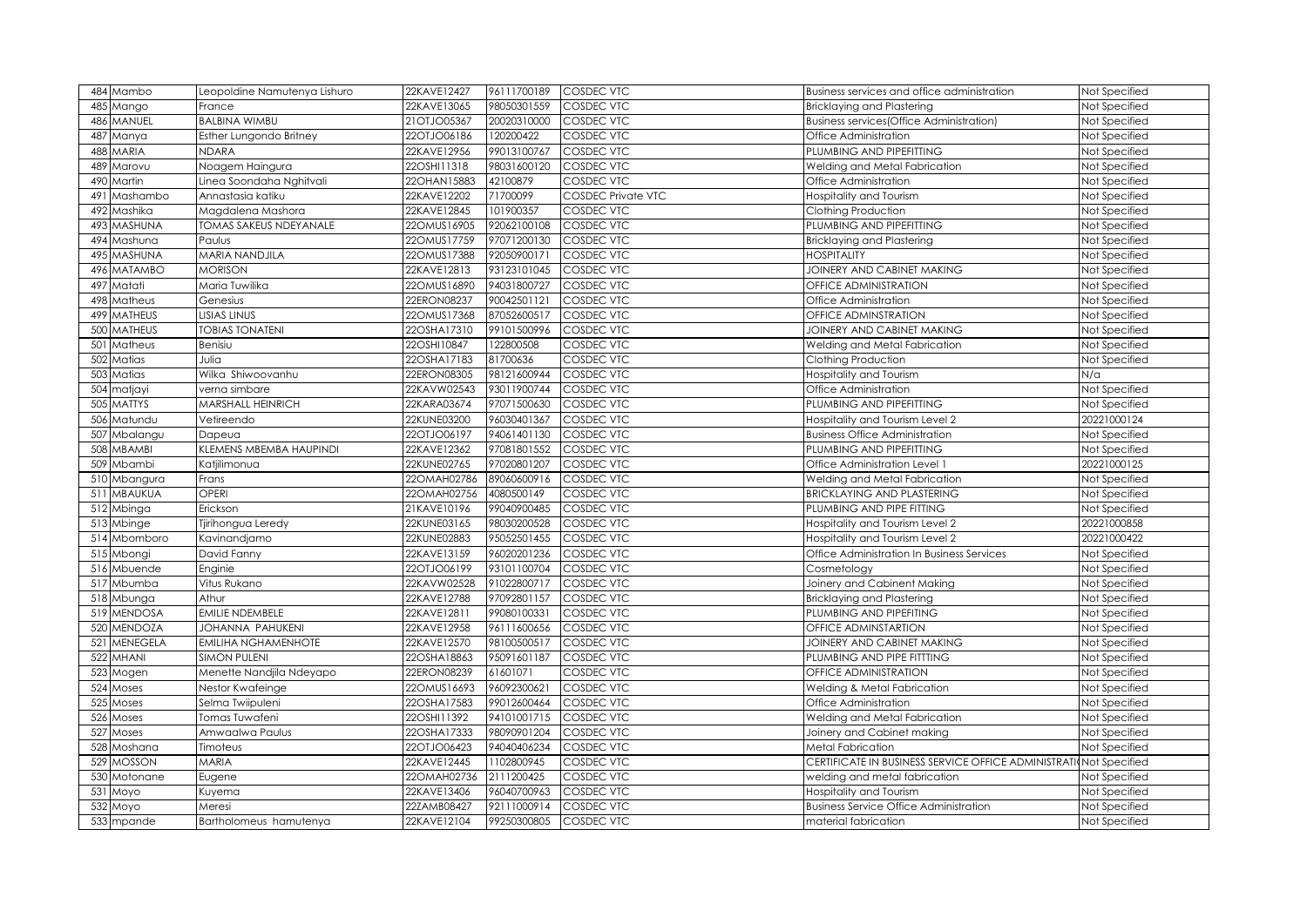| 534 Mpareke                     | Valentinus Sivambo                 | 22KAVE12341                | 97012500662             | <b>COSDEC VTC</b>         | Hospitality and Tourism                                     | Not Specified                  |
|---------------------------------|------------------------------------|----------------------------|-------------------------|---------------------------|-------------------------------------------------------------|--------------------------------|
| 535<br>Mpasi                    | Daniel Mandume                     | 22KAVW02526                | 98020601279             | COSDEC VTC                | <b>Bricklaying and Plastering</b>                           | Not Specified                  |
| 536<br>Mpolongela               | Lovisa Panduleni                   | 22ERON08161                | 84102610081             | COSDEC VTC                | Office adiministration                                      | Not Specified                  |
| 537<br>Muharukua                | Taa                                | 22KUNE02891                | 93052501577             | <b>COSDEC VTC</b>         | Hospitality and Tourism Level 2                             | 20221000129                    |
| 538<br>Muinjo                   | Stellina                           | 22OTJO06614                | 2122800957              | <b>COSDEC VTC</b>         | Comestology                                                 | Not Specified                  |
| 539<br>MUJAHERE                 | <b>DAISY TJIJANDJEWA</b>           | 22KHOM30474                | 99041000240             | <b>COSDEC VTC</b>         | <b>OFFICE ADMINISTRATION</b>                                | N/A                            |
| Mukena<br>540                   | Rinnah Munyandi                    | 22KUNE02997                | 96090601543             | COSDEC VTC                | Office Administration Level 1                               | 20221000576                    |
| 541<br>Mukete                   | lleni-kuye Hamufenu                | 22OHAN15684                | 96031500191             | COSDEC VTC                | Welding & Metal Fabrication                                 | Not Specified                  |
| 542<br>Mukoya                   | Willem Silotji                     | 22KAVE12489                | 95012000145             | <b>COSDEC VTC</b>         | Hospitality and Tourism                                     | Not Specified                  |
| 543<br>Mukoya                   | Selina                             | 22KAVE12890                | 94060700436             | COSDEC VTC                | Clothing Production                                         | Not Specified                  |
| 544<br>Mulundu                  | Frieda Panduleni Ndemupehafo       | 22OHAN16673                | 98021300914             | COSDEC VTC                | Hospitality and Tourism                                     | Not Specified                  |
| 545<br>Mumbala                  | Saara Helalia                      | 22OMUS16747                | 102301034               | <b>COSDEC VTC</b>         | Hospitality and Tourism                                     | Not Specified                  |
| 546<br>Mumbuu                   | Ngaritengue                        | 22KUNE02885                | 93061701346             | <b>COSDEC VTC</b>         | Office Administration Level 1                               | 20221000130                    |
| 547<br>Munango                  | Petrina Rumono                     | 22KAVE12818                | 91061601374             | <b>COSDEC VTC</b>         | <b>Clothing Production</b>                                  | Not Specified                  |
| 548<br>Mundjanga                | Celine Makena                      | 22KAVE12338                | 89041400297             | COSDEC VTC                | Joinery and Cabinet Making                                  | Not Specified                  |
| 549<br>Mungandjo                | Taimi                              | 22OHAN15730                | 93112500571             | COSDEC VTC                | Clothing Production                                         | Not Specified                  |
| Mungendje<br>550                | Kaurarakanua                       | 22OTJO06343                | 97070701837             | COSDEC VTC                | Clothing Production                                         | Not Specified                  |
| 551<br>Munkalapeke              | Lovey Vetupenya                    | 22KUNE03081                | 99080101176             | COSDEC VTC                | Office Administration Level 1                               | 20221000728                    |
| 552<br>Munyingwa                | ikezo                              | 22ZAMB08425                | 97020100627             | COSDEC VTC                | <b>Business Service Office Administration</b>               | Not Specified                  |
| 553<br>Mupetami                 | Gustava Ndapandula                 | 22OSHA17350                | 98100100756             | COSDEC VTC                | Clothing Production                                         | Not Specified                  |
| 554<br>Mupetami                 | Venokatongo Ndahekelekwa Ndeshipar | 22OSHI10853                | 1020101067              | COSDEC VTC                | Welding                                                     | Not Specified                  |
| 555<br>Mupyauke                 | Mbuleiva                           | 22OMUS16915                | 95121201157             | COSDEC VTC                | Bricklaying and plastering                                  | Not Specified                  |
| 556<br>Muronga                  | Asser Mapeu                        | 22KAVE12299                | 97042600428             | COSDEC VTC                | Certificate in Metal Fabrication Level 2                    | Not Specified                  |
| 557<br>Muronga                  | <b>Bertha Sidona</b>               | 22KAVE12347                | 98041800564             | COSDEC VTC                | Hospitality and Tourism                                     | Not Specified                  |
| 558<br>Mushavanga               | Amadia Foibe                       | 22ZAMB08921                | 95110100667             | COSDEC VTC                | Office Administration In Business Services                  | Not Specified                  |
| 559<br>Musisanyane              | Waren Mwakamui                     | 22ZAMB08929                | 99021100851             | COSDEC VTC                | Joinery                                                     | Not Specified                  |
| 560<br>Musore                   | Melastus Nkumbwa                   | 22KAVE12789                | 2062700687              | COSDEC VTC                | Plumbing and Pipe fitting                                   | Not Specified                  |
| Mutambo<br>561                  | Tjingorori                         | 22KUNE03105                | 89122400702             | COSDEC VTC                | Hospitality and Tourism Level 2                             | 2022000133                     |
| <b>MUTANGARA</b><br>562         | SOFIA NEHOVA                       | 22ERON08259                | 94122501318             | COSDEC VTC                | PLUMBING AND PIPEFITTING                                    | Not Specified                  |
| 563<br>Mutaza                   | Josepha Itwamba                    | 22KAVE12857                | 2072200709              | COSDEC VTC                | Metal Fabrication                                           | Not Specified                  |
| 564<br>Mutilua                  | Venessa Tumeni                     | 22KUNE02795                | 1082100803              | COSDEC VTC                | Hospitality and Tourism Level 2                             | 20221000435                    |
| 565<br>Mutilwa                  | Tueuthiilwa                        | 22KUNE02884                | 94102001007             | COSDEC VTC                | <b>Hospitality and Tourism Level 2</b>                      | 20221000135                    |
| 566<br>Mutjira                  | Rejoice uahepurua                  | 22ERON08354                | 97122400840             | COSDEC VTC                | <b>Hospitality And Tourism</b>                              | N/A                            |
| 567<br>Mutondo                  | Thimoteus Shirengerenge            | 22KAVE13059                | 92020800926             | COSDEC VTC                | Bricklaying and Plastering                                  | Not Specified                  |
| Mutota<br>568                   | Peneyambeko Ndatondamukalo         | 22OHAN15726                | 92110400226             | COSDEC VTC                | Hospitality and tourism                                     | Not Specified                  |
| MUTUKU<br>569                   | <b>LEONARD HAIKERA</b>             | 22KAVE12505                | 99080400270             | <b>COSDEC Private VTC</b> | <b>Vational Vocational Certificate in Metal Fabrication</b> | Not Specified                  |
| 570<br>Muukweli                 | Herbert                            | 22OSHI11304                | 85090811075             | COSDEC VTC                | Plumbing and Pipe Fitting                                   | Not Specified                  |
| 571<br>Muyamba                  |                                    |                            |                         |                           | <b>Metal Fabrication</b>                                    | Not Specified                  |
| 572<br>Muyenga                  | Ngatangwe                          | 22OTJO06373                | 99042400226             | COSDEC VTC                |                                                             |                                |
|                                 | Cecilia Napemba                    | 22KAVE12376                | 96050900884             | COSDEC VTC                | Metal Fabrication                                           | Not Specified                  |
| 573<br>Muyenga                  | Andreas Kambango                   | 22KAVE12412                | 99051401377             | COSDEC VTC                | <b>Business Services Office Administration</b>              | Not Specified                  |
| 574<br>Muyeu                    | Romanus katjire                    | 21KAVE10231                | 98070500816             | COSDEC VTC                | Plumbing and pipe fitting                                   | 20211001943                    |
| Muzinda<br>575                  | Jenny Kalumbu                      | 22KAVE13129                | 99021300524             | COSDEC VTC                | Office Administration                                       | Not Specified                  |
| 576<br>Mvula                    | Hileni Magano Simaneka             | 22OTJO06347                | 3112100263              | COSDEC VTC                | Clothing Production                                         | Not Specified                  |
| <b>MWAMBO</b><br>577            | <b>DAVID JUNIORS</b>               | 22KAVE12983                | 2030300934              | COSDEC VTC                | JOINERY AND CABINET MAKING                                  | Not Specified                  |
| <b>MWANDINGI</b><br>578         | <b>ESTER LONGEIPO</b>              | 22OHAN1580                 | 83001077                | COSDEC VTC                | <b>OFFICE ADMINISTRATION</b>                                | Not Specified                  |
| Mwatile<br>579                  | Natangwe Tuhafeni                  | 22OHAN16031                | 97091400542             | COSDEC VTC                | Bricklaying and Plastering                                  | Not Specified                  |
| 580<br>Mweendobe                | Monica Ndapewoshali                | 22OHAN16509                | 1072000307              | COSDEC VTC                | <b>Bricklaying and Plastering</b>                           | Not Specified                  |
| 58<br>Mwetako                   | <b>Ndapewomwene Lena</b>           | 22OSHI11468                | 88071800031             | COSDEC VTC                | Clothing Production                                         | Not Specified                  |
| 582<br>Nabases<br>NAFTAL<br>583 | Beauty<br>PAULINA                  | 22OMAH02622<br>22OSHA18939 | 96121000848<br>52600939 | COSDEC VTC<br>COSDEC VTC  | nospitality and tourism<br>HOSPITALITY AND TOURISM          | Not Specified<br>Not Specified |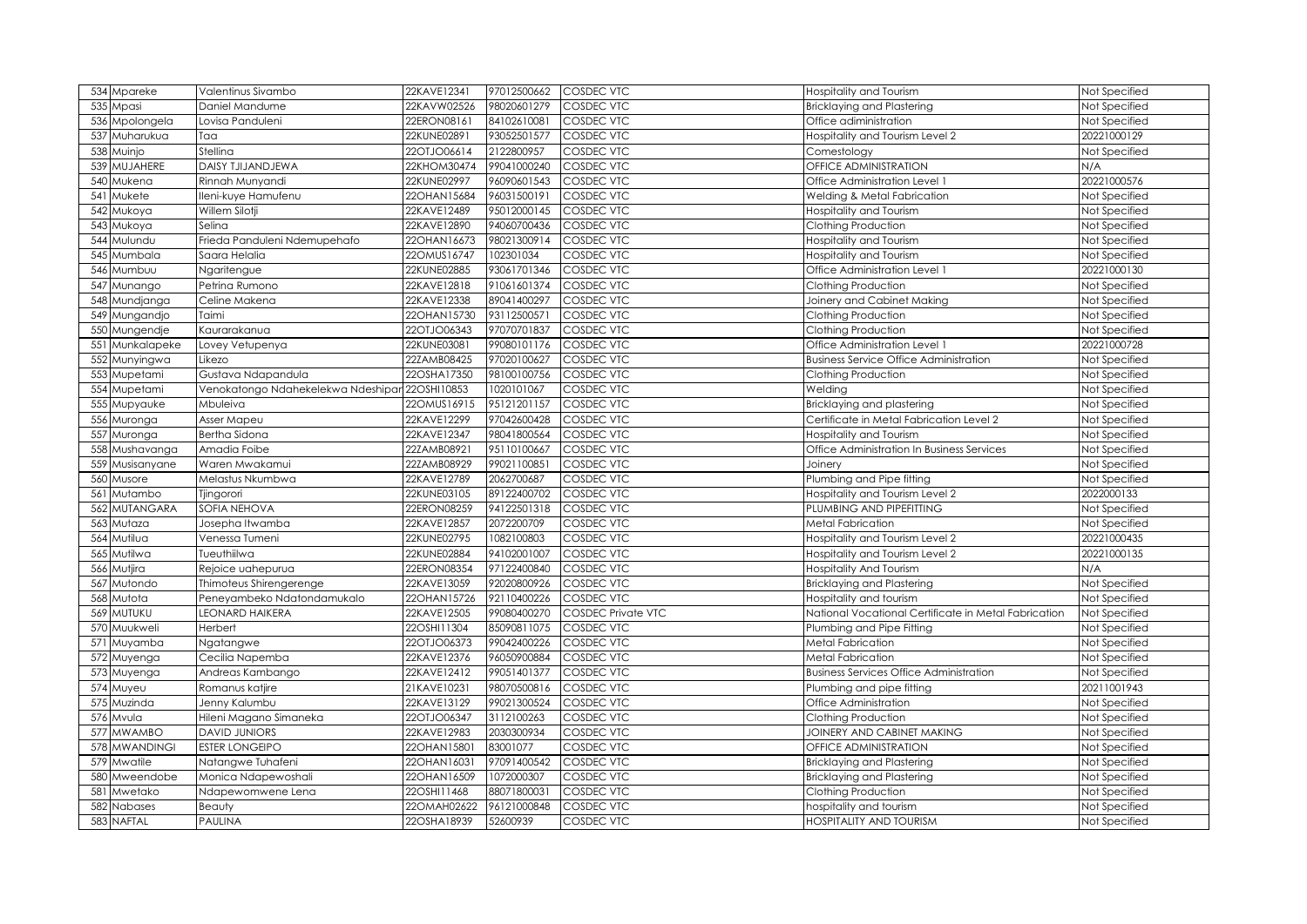| 584 NAGSON                         | <b>GOTFREID</b>              | 22KAVE12809 | 92121201424 | <b>COSDEC VTC</b>         | PLUMBING AND PIPEFITTING                       | Not Specified     |
|------------------------------------|------------------------------|-------------|-------------|---------------------------|------------------------------------------------|-------------------|
| 585<br>Nahole                      | Christof                     | 22OSHI11485 | 3111700224  | COSDEC VTC                | Joinery & Cabinet-making                       | Not Specified     |
| Naiteta<br>586                     | Elisabeth                    | 22KAVE12807 | 22400656    | COSDEC VTC                | Clothing production                            | 21ox240417        |
| 587<br>Nakanyala                   | Paulus llithilwa             | 22OSHI10917 | 99051901194 | <b>COSDEC VTC</b>         | <b>Bricklaying and Plastering</b>              | Not Specified     |
| Nakanyala<br>588                   | Johannes                     | 22OSHI10926 | 3081800471  | <b>COSDEC VTC</b>         | <b>Bricklaying and Plastering</b>              | Not Specified     |
| Nakashole<br>589                   | Teopolina                    | 22OSHI12513 | 96052300450 | <b>COSDEC VTC</b>         | Office Administration (Business Services)      | 3.43907E+12       |
| Nakashona<br>59C                   | Angula Tangi Tulela          | 22OTJO06459 | 97050300691 | <b>COSDEC VTC</b>         | <b>Metal Fabrication</b>                       | Not Specified     |
| 591<br>Namawe                      | Hilma Tweuthigilwa Nekulu    | 22KAVE12440 | 94072600229 | COSDEC VTC                | <b>Business Services Office Administration</b> | Not Specified     |
| 592<br>Nambahu                     | Elia Nghiyelekwa             | 22OSHA17469 | 99102901005 | <b>COSDEC VTC</b>         | Joinery and Cabinet Making                     | Not Specified     |
| 593<br>Nambahu                     | Elizabeth Ndinelago          | 22OSHI10890 | 2092200879  | <b>COSDEC VTC</b>         | Hospitality and Tourism                        | Not Specified     |
| <b>NAMBALA</b><br>594              | <b>JOHANNES</b>              | 22OSHA19437 | 97050901261 | COSDEC VTC                | JOINERY AND CABINET MAKING                     | Not Specified     |
| Nambudhi<br>595                    | Johanna Nuugwanga            | 22OMUS16739 | 99052301166 | COSDEC VTC                | Hospitality                                    | Not Specified     |
| <b>NAMBULI</b><br>596              | MARIA NDAPEWA PANDULENI      | 22OHAN15751 | 112400558   | COSDEC VTC                | clothing production                            | Not Specified     |
| 597<br>Namholo                     | Naftal Nghikoshomwenyo       | 22OHAN16067 | 96020900851 | COSDEC VTC                | Office Administration                          | Not Specified     |
| Nampala<br>598                     | Micheal                      | 22OTJO06435 | 99121100000 | COSDEC VTC                | Metal Fabrication                              | Not Specified     |
| 599<br>Nampunya                    | Johannes                     | 22OSHA17471 | 1021700207  | COSDEC VTC                | Joinery and Cabinet Making                     | Not Specified     |
| Namukwaya<br>600                   | Selma Panduleni              | 22OSHI11543 | 1091000638  | COSDEC VTC                | Bricklaying and plastering                     | Not Specified     |
| 601<br>Nangolo                     | Nicodemus Pendukeni          | 22OSHA17994 | 98052300681 | COSDEC VTC                | Plumbing and Pipe fitting                      | Not Specified     |
| 602<br>Nangolo                     | Wilbard Panduleni Shipandeni | 22OSHI10887 | 101300395   | COSDEC VTC                | Joinery and Cabinet Making                     | Not Specified     |
| <b>NANGOLO</b><br>603              | SAIMA NDAPEWA                | 22OSHI11347 | 93021700365 | COSDEC VTC                | OFFICE ADMINISTRATION                          | Not Specified     |
| 604 Nangoro                        | Ritha                        | 22OSHI11551 | 1091700397  | COSDEC VTC                | Hospitality and Tourism                        | Not Specified     |
| 605<br>Narib                       | <b>Frances Machardly</b>     | 22KUNE02935 | 92021600335 | COSDEC VTC                | Office Administration                          | Not Specified     |
| 606<br>Naris                       | Selma                        | 22OMAH02626 | 2020500043  | COSDEC VTC                | Hospitality and Tourism                        | Not Specified     |
| Naris<br>607                       | Kavetjunua                   | 22OMAH02628 | 98081500391 | COSDEC VTC                | Office administration                          | Not Specified     |
| <b>NASEB</b><br>608                | CHRISTIAAN                   | 22OTJO06504 | 99050101607 | COSDEC VTC                | PLUMBING ANS PIPE FITTING                      | Not Specified     |
| 609 Nases                          | Roselina                     | 22OSHI11499 | 60100745    | COSDEC VTC                | Hospitality and Tourism                        | Not Specified     |
| <b>NATANGWE</b><br>610             | MALAKIA AMUKWA KALIPI        | 22OMUS16748 | 2051900965  | COSDEC VTC                | JOINERY AND CABINET MAKING                     | Not Specified     |
| Naukosho<br>611                    | Dortea Gundjileni            | 22OHAN15953 | 1041701071  | COSDEC VTC                | Clothing production                            | Not Specified     |
| 612 Naule                          | Rinus                        | 22OSHI10921 | 81900759    | COSDEC VTC                | Joinery and Cabinet making                     | Not Specified     |
| Nauyoma<br>613                     | Jafeth Kauma                 | 22KAVW02556 | 88062100391 | COSDEC VTC                | Bricklaying and Plastering                     | Not Specified     |
| 614 Nauyoma                        | Ania Ndafilwonghenda         | 22OHAN15688 | 99101900463 | <b>COSDEC VTC</b>         | Welding and Metal Fabrication                  | Not Specified     |
| 615 Nawases                        | <b>Berenth Hindrik</b>       | 22OSHI11492 | 92070500500 | COSDEC VTC                | Clothing Production                            | Not Specified     |
| 616 Ndakenongo                     | Letisia                      | 21ohan14817 | 98082200154 | COSDEC VTC                | Business service office administration         | 3439/066/022/021  |
| <b>NDANGO</b><br>617               | AINA MBAVA                   | 22KAVW02542 | 95061300785 | <b>COSDEC Private VTC</b> | <b>HOSPITALITY AND TOURISM</b>                 | Not Specified     |
| 618 Ndango                         | Essau                        | 21KAVE09564 | 95081100827 | COSDEC VTC                | Bricklaying and plastering                     | Not Specified     |
| 619 Ndapo                          | Julia Mwiitalawo             | 22OMUS17099 | 98073101114 | COSDEC VTC                | Clothing Production and design                 | N/A               |
| Ndara<br>620                       | Helga Nankero                | 21KAVW02373 | 83091310876 | COSDEC VTC                | Clothing Production                            | Not Specified     |
| Ndara<br>621                       | Patricia Ngambo              | 22KAVE12295 | 90121201406 | COSDEC VTC                | Office Administration                          | Not Specified     |
| <b>NDARA</b><br>622                | MARIANE MANYAMBE             | 22KAVE12458 | 96122501007 | COSDEC VTC                | OFFICE ADMINISTRATION                          | 20211002608       |
| <b>NDARA</b><br>623                | JOSEPH NDEMUYIMBA            | 22OTJO06247 | 96040800798 | COSDEC VTC                | <b>OFFICE ADMINISTRATION</b>                   | Not Specified     |
| 624 NDARA                          | <b>CROSS JOHN</b>            | 22ERON08257 | 98111700822 | COSDEC VTC                | PLUMBING AND PIPEFITTING                       | Not Specified     |
| Ndelyeetela<br>625                 | Silas                        | 22OSHI10815 | 96032300668 | COSDEC VTC                | Joiner and Cabinet Making                      | Not Specified     |
| <b>NDEUNYEMA</b><br>626            | <b>JOSEPH NDEUNYEMA</b>      | 22OHAN16026 | 95102600699 | COSDEC VTC                | PLUMBING AND PIPEFITTING                       | Not Specified     |
| Ndilishange<br>627                 | Elia                         | 22OTJO06207 | 97030300769 | COSDEC VTC                | Metal Fabrication                              | N/A               |
| Ndipwashimwe<br>628                | Josephina Lukeiko S          | 22ERON08238 | 61300349    | COSDEC VTC                | Office Administration                          | Not Specified     |
| <b>VDIWAKALUNGA LASARUS</b><br>629 |                              | 22OSHI11514 | 32301383    | COSDEC VTC                | <b>BRICKLAYING AND PLASTERING</b>              | 7122/066/0044/022 |
| 630<br>Ndiwakalunga                | Petrus                       | 22OSHI11519 | 2070900444  | COSDEC VTC                | Bricklaying & Plastering                       | 7122/066/0043/022 |
| 631<br><b>NDJAMBA</b>              | JOHANNES HAMUTENYA           | 22KAVE12361 | 41700837    | COSDEC VTC                | PLUMBING AND PIPEFITTING                       | Not Specified     |
| 632<br>Ndjembela                   | Rauna Ndaendaelao            | 22OMUS16760 | 97050900214 | COSDEC VTC                | Clothing Production                            | Not Specified     |
| 633 NDJENE                         | WILHEMINA NDINELAGO          | 22OMUS17517 | 71000984    | COSDEC VTC                | <b>HOSPITALITY AND TOURISM</b>                 | Not Specified     |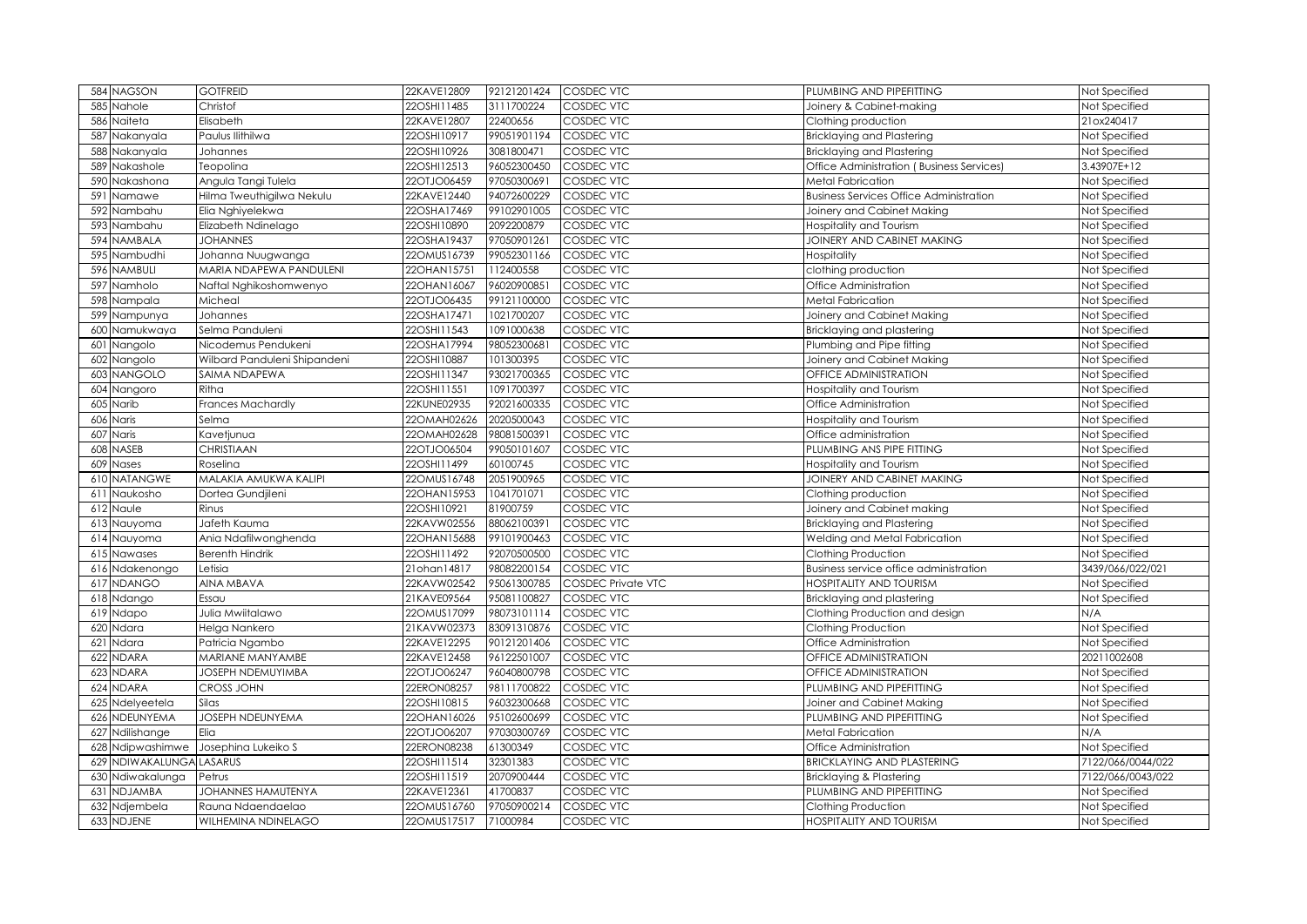| 634 Ndjoze              | Mbitjita                           | 22OMAH02536 | 98061701111 | <b>COSDEC VTC</b> | Welding                                            | Not Specified        |
|-------------------------|------------------------------------|-------------|-------------|-------------------|----------------------------------------------------|----------------------|
| 635<br>Ndjukuma         | Theresia Makanga                   | 22KAVE12777 | 94020300666 | COSDEC VTC        | Hospitality and Tourism                            | Not Specified        |
| Ndodo<br>636            | Tulikki Tangi Ndamanguluka         | 22ERON08298 | 22000623    | COSDEC VTC        | Not Defined                                        | Not Specified        |
| 637<br>Ndozi            | Leaon kangumu                      | 22ZAMB08465 | 91081600845 | COSDEC VTC        | Office Administration                              | Not Specified        |
| 638<br>Ndumba           | Linda Kalumbu                      | 22KAVE12491 | 96070300823 | COSDEC VTC        | <b>Business Service Office Administration</b>      | Not Specified        |
| 639<br>Ndumba           | Mushimali Jona                     | 22KAVE12784 | 97080701473 | COSDEC VTC        | <b>Briklaying and Plastering</b>                   | Not Specified        |
| Ndura<br>64C            | Rinovandu                          | 22OTJO06118 | 1102900842  | COSDEC VTC        | Plumbing and Pipe fitting                          | Not Specified        |
| Ndyamba<br>641          | Helena                             | 22KAVE12817 | 2020301253  | COSDEC VTC        | Joinery and Cabinet Making                         | Not Specified        |
| Ndyamba<br>642          | Rovisa Rukusu                      | 22OSHI11251 | 99051200347 | <b>COSDEC VTC</b> | Office Administration                              | Not Specified        |
| Ndyuluwa<br>643         | Justina Ndeshihala                 | 22OSHA17358 | 89072700147 | <b>COSDEC VTC</b> | Clothing Production                                | Not Specified        |
| NEELS<br>644            | <b>MORGAN RALPH</b>                | 22OMAH02534 | 99112400707 | COSDEC VTC        | OFFICE ADMINISTRATION                              | N/A                  |
| 645<br>Negumbo          | Fillipus Megameno                  | 22OMUS16765 | 96122201127 | <b>COSDEC VTC</b> | Plumbing and Pipefitting                           | Not Specified        |
| Nehale<br>646           | Ottilie Panduleni Nangulohi        | 22OSHI11882 | 52401057    | <b>COSDEC VTC</b> | Clothing Production                                | Not Specified        |
| 647<br>nehemia          | mashina iyaloo tuyenikelao         | 22KARA03913 | 2101100436  | <b>COSDEC VTC</b> | plumbing and pipe fitting                          | q004000010004142022  |
| Neibeb<br>648           | Samson                             | 21OSHI09425 | 84061910547 | COSDEC VTC        | <b>Bricklaying and Plastering</b>                  | Not Specified        |
| 649<br>Neibeb           | Stefanus                           | 21OSHI09835 | 80082010676 | COSDEC VTC        | <b>Bricklaying and Plastering</b>                  | 7122/066/0020/021    |
| Neibeb<br>650           | Herold Immanuel                    | 22OSHI11529 | 99040700176 | <b>COSDEC VTC</b> | Hospitality and Tourism                            | Not Specified        |
| <b>Neides</b><br>651    | Ripure Anna                        | 22OSHI11256 | 2122400439  | <b>COSDEC VTC</b> | Office Administration                              | Not Specified        |
| Nekundi<br>652          | Telho                              | 22OSHI11363 | 2010900138  | COSDEC VTC        | Plumbing and pipefitting                           | 7127/066/060/022     |
| NEKWAYA<br>653          | NAPHTAL NAMPALA                    | 22OMUS17932 | 1081900482  | COSDEC VTC        | metal fabrication (welding)                        | 20221000813          |
| Nelumbu<br>654          | Gideon Halweendo                   | 22OMAH02737 | 98100101205 | COSDEC VTC        | Joinery and Cabinet making                         | Not Specified        |
| Nembungu<br>655         | Thomas                             | 22OHAN16199 | 82121211365 | COSDEC VTC        | Welding and Metal fabrication                      | Not Specified        |
| 656<br>Nepando          | Sakeus Megameno                    | 22OSHA17473 | 96043000598 | COSDEC VTC        | <b>Bricklaying and Plastering</b>                  | Not Specified        |
| Nepembe<br>657          | Ruth Lusia Tulela                  | 22OSHA17380 | 83000267    | COSDEC VTC        | Clothing Production                                | Not Specified        |
| <b>NEPOLO</b><br>658    | PENDAPALA                          | 22ERON08501 | 99060400216 | COSDEC VTC        | <b>Bricklaying and Plastering</b>                  | Not Specified        |
| <b>Nettie</b><br>659    | Martha Glady Anthea                | 22KARA03967 | 90120800241 | COSDEC VTC        | <b>Business Services Office Administration</b>     | 20221000506          |
| Ngaitumbe<br>66C        | Ngetume                            | 22OTJO06466 | 20030516    | COSDEC VTC        | <b>Bricklaying and Plastering</b>                  | Not Specified        |
| Ngambue<br>661          | Hilipelevio Vehekuavi              | 22KUNE02892 | 99061600642 | COSDEC VTC        | Hospitality and Tourism Level 2                    | 20221000483          |
| Ngasia<br>662           | Theophilie Mayenga                 | 22KAVE12855 | 93062700057 | COSDEC VTC        | Clothing production                                | Not Specified        |
| Nghaamwa<br>663         | Sakaria                            | 22KARA03805 | 90111700914 | COSDEC VTC        | Metal Fabrication Welding                          | 20221000453          |
| 664 Nghifikepunye       | Abed Nghuukelelwa                  | 22OTJO06653 | 95111500502 | COSDEC VTC        | Hospitality                                        | Not Specified        |
| <b>NGHIFIKWA</b><br>665 | <b>VICTORIA NDITUNGA</b>           | 22KAVE12411 | 94100900686 | COSDEC VTC        | PLUMBING AND PIPEFITTING                           | Not Specified        |
| Nghifindaka<br>666      | Lusia You Did Tukaleni             | 22OHAN17297 | 92081800543 | COSDEC VTC        | Office Administration                              | Not Specified        |
| 667 Nghihupula          | Emilia Ndinelao                    | 22OHAN16024 | 98071800376 | COSDEC VTC        | Hospitality and Tourism                            | Not Specified        |
| <b>668 NGHIKOVALI</b>   | <b>THEOFILIA</b>                   | 22ERON08752 | 99050800677 | COSDEC VTC        | Clothing Production                                | Not Specified        |
| 669 NGHIKWETIWE         | <b>FREDDIE TUTYENITANGI</b>        | 22OTJO06208 | 97122900924 | COSDEC VTC        | Plumbing and Pipe Fitting                          | N/A                  |
| Nghilalulwa<br>670      | Rachel Tuyenikelao Ndilokelwa      | 22KARA03801 | 97031500427 | COSDEC VTC        | Civil and Building Services Engineering (Plumbing) | 20221000415          |
| 671<br>Nghilinganye     | Nghidimbwandjila Matheus           | 22OSHI10826 | 102900612   | COSDEC VTC        | Joinery and Cabinet making                         | Not Specified        |
| 672 Nghilokwa           | Julia Ndaninganawa                 | 22OHAN15767 | 93110600528 | COSDEC VTC        | Hospitality and Tourism                            | Not Specified        |
| 673 Nghilukwa           | Shali Nghikongwanungo              | 22OSHI10963 | 81300301    | COSDEC VTC        | Welding and Metal Frabrication                     | Not Specified        |
| 674 Nghipulavali        | Penomwameni                        | 22ERON08543 | 89062700845 | COSDEC VTC        | Joinery and Cabinet Making                         | 7422/033/033/001/021 |
| 675 Nghishidimbwa       | Petrina Ndahambelela               | 22OSHA17338 | 2081200635  | COSDEC VTC        | Hospitality and Tourism                            | Not Specified        |
| 676 Nghitenanye         | Indileni Neepo                     | 22OHAN15880 | 3101500157  | COSDEC VTC        | Hospitality and Tourism                            | Not Specified        |
| Nghitongo<br>677        | Petrus Ndifikepo Ndiiweda          | 22OHAN15694 | 98091400578 | COSDEC VTC        | Welding & Metal Fabrication                        | Not Specified        |
| 678                     | Nghivavanghues Johannes Ndafetango | 22OSHI11365 | 2040500626  | COSDEC VTC        | Plumbing and pipefitting                           | 7127/066/061/022     |
| NGHIYALWA<br>679        | FRIDA NDAHEPULUKA                  | 22OHAN15954 | 94032901198 | COSDEC VTC        | <b>OFFICE ADMINISTRATION</b>                       | Not Specified        |
| 68C<br><b>Ngombe</b>    | Paulina Makena                     | 22KAVE12429 | 96092400065 | COSDEC VTC        | <b>Business Services Office Administration</b>     | Not Specified        |
| 68<br>Ngozu             | Punaje Elzan                       | 21OTJO05268 | 99072100247 | COSDEC VTC        | Clothing Production                                | Not Specified        |
| 682<br>Nguapia          | Faith Ngakaepo                     | 22OTJO06849 | 2081201445  | COSDEC VTC        | Cosmetology Foundation                             | Not Specified        |
| 683<br>Nguarambuka      | Vitjitua Razikama                  | 22ERON08210 | 1092700145  | COSDEC VTC        | Not Defined                                        | Not Specified        |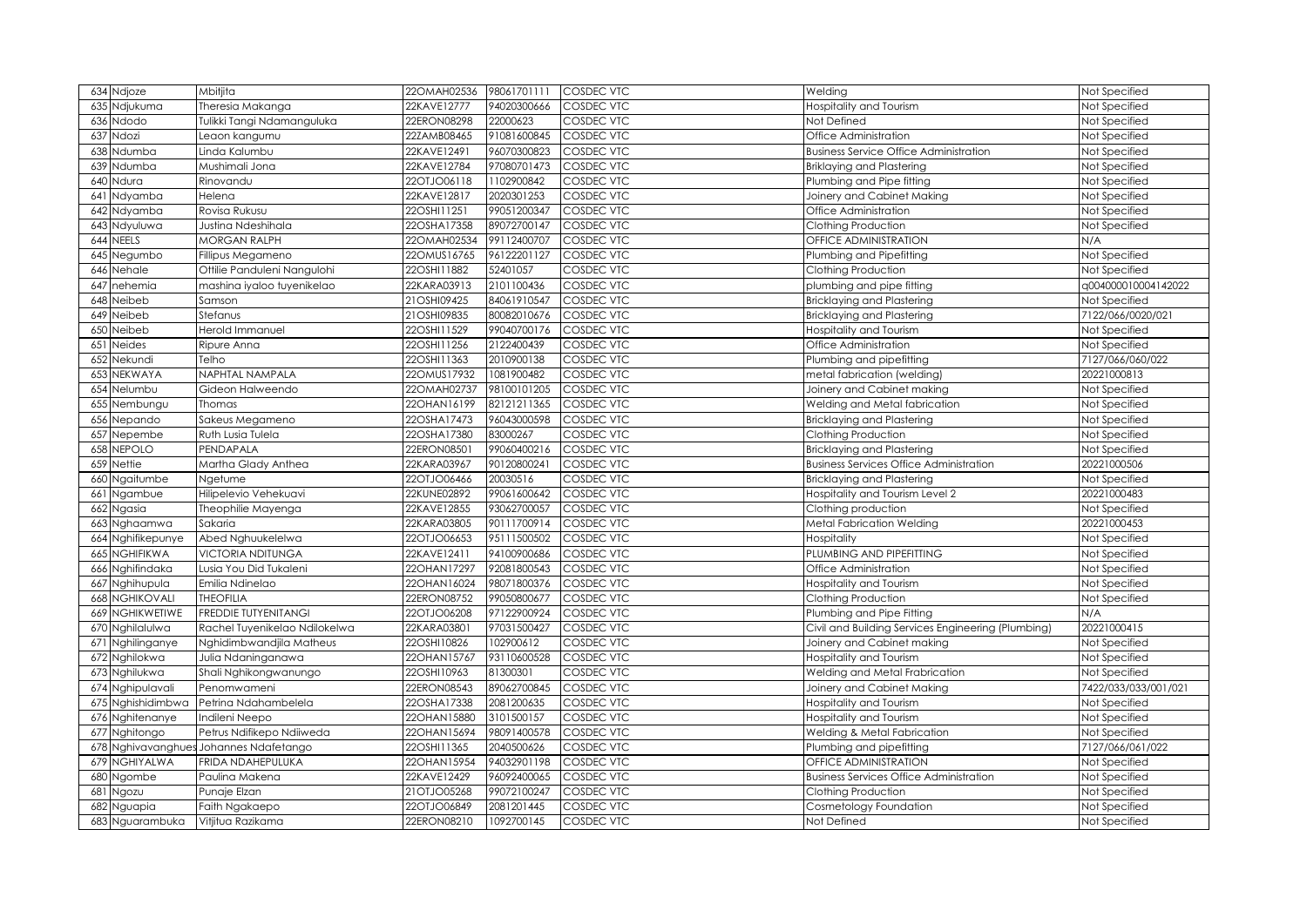| Ngugwe<br>684                | Malacky                    | 22KAVE12906                | 95022200953               | <b>COSDEC VTC</b>        | <b>Bricklaying and Plastering</b>                                          | Not Specified                  |
|------------------------------|----------------------------|----------------------------|---------------------------|--------------------------|----------------------------------------------------------------------------|--------------------------------|
| 685<br>Vgula                 | Filippus Ndeshipanda       | 22OSHI11444                | 98080200181               | COSDEC VTC               | <b>Bricklaying</b>                                                         | 7122/066/0046/022              |
| NGULUWE<br>686               | NDIOGENUS NDAPANDA         | 22OSHI10906                | 1062601572                | COSDEC VTC               | <b>BRICKLAY AND PLASTERING</b>                                             | Not Specified                  |
| 687<br>Ngunaihe              | Vemuzarera                 | 22KUNE03049                | 1010200836                | COSDEC VTC               | Office Administration Level 1                                              | 20221000731                    |
| <b>Jgunga</b><br>688         | Rosalia Karumbu            | 22KAVE12856                | 31400213                  | COSDEC VTC               | Clothing Production                                                        | Not Specified                  |
| 689<br>Ngwezi                | Paulus Ihemba              | 22KAVE13567                | 93062800429               | COSDEC VTC               | <b>Bricklaying and Plastering</b>                                          | Not Specified                  |
| Nicodemus<br>690             | Gustav                     | 22ERON08558                | 97011401202               | COSDEC VTC               | Joinery and Cabinet Making                                                 | Not Specified                  |
| 691<br>Viiho                 | Nestory Nghidipohamba      | 21OHAN12278                | 80301169                  | COSDEC VTC               | Office Administration                                                      | Not Specified                  |
| NIIHO<br>692                 | DOLIVA NDAWENDWA           | 22OHAN16811                | 98052801297               | COSDEC VTC               | PLUMBING AND PIPE FITTING                                                  | Not Specified                  |
| Niitembu<br>693              | Einnox Tangatate           | 22OHAN15717                | 1041001077                | <b>COSDEC VTC</b>        | Bricklaying and plastering                                                 | Not Specified                  |
| Ninda<br>694                 | Nghitudjodi                | 22OSHA17346                | 5070800000                | COSDEC VTC               | <b>Bricklaying and Plastering</b>                                          | Not Specified                  |
| 695<br><b>NKORE</b>          | URBAN MUNGOWA              | 22KAVE12783                | 96102900081               | COSDEC VTC               | WELDING AND METAL FABRICATION                                              | Not Specified                  |
| <b>NOASEB</b><br>696         | LASARUS                    | 22OMAH02703                | 99050800424               | <b>COSDEC VTC</b>        | JOINERY AND CABENET MAKING                                                 | Not Specified                  |
| Noobe<br>697                 | Rosalia Ndeshihanga        | 22OHAN17988                | 96111000306               | <b>COSDEC VTC</b>        | office Administration                                                      | 3439/066/025/021               |
| Noobe<br>698                 | Malakia                    | 22OSHI11315                | 1040601065                | <b>COSDEC VTC</b>        | Plumbing and Pipe Fitting                                                  | Not Specified                  |
| 699<br>Noreses               | Camey Magrietha Jennifer   | 22OTJO06196                | 99102701081               | <b>COSDEC VTC</b>        | Office Administration                                                      | Not Specified                  |
| <b>700</b><br>Novengi        | Karirondua                 | 22OTJO06544                | 98012300834               | COSDEC VTC               | National Vocational Certificate in Hospitality and Tousri 5120/065/034/022 |                                |
| 701<br>Nsamba                | Salome Ihemba Lingenu      | 22KAVE12373                | 97042200594               | COSDEC VTC               | <b>Business Services Office Administration</b>                             | Not Specified                  |
| Ntambanga<br>702             | Lorry Makena               | 22KAVE13064                | 1102300209                | COSDEC VTC               | Clothing Production                                                        | Not Specified                  |
| Ntinda<br>703                | Petrus Nadhipite           | 22OSHA17394                | 101100159                 | COSDEC VTC               | Welding and Metal Fabrication                                              | Not Specified                  |
| Numbala<br>704               | Queen Johanna              | 22OTJO06260                | 99072400763               | COSDEC VTC               | Cosmetology                                                                | Not Specified                  |
| 705<br>Nunu                  | Nunu                       | 22OSHI11497                | 1111700249                | COSDEC VTC               | Joinery                                                                    | Not Specified                  |
| Nuuha<br>706                 | Petrus Tulinane            | 22OSHI11480                | 98021900997               | COSDEC VTC               | Joniery                                                                    | Not Specified                  |
| 707<br>Nuunyango             | Josephine Ndeukumwa        | 22OMUS16848                | 94093001170               | COSDEC VTC               | Office Administration                                                      | Not Specified                  |
| 708<br>Nuuyoma               | Monica Shiwa               | 22KAVE12461                | 97112300932               | COSDEC VTC               | Clothing Production                                                        | Not Specified                  |
| 709<br>Nuuyoma               | Laina                      | 22OSHI10824                | 99102800616               | COSDEC VTC               | clothing production                                                        | 20221000059                    |
| NUUYOMA<br>710               | JOHANNA AINA TUYAKULA      | 22OTJO06534                | 100900666                 | COSDEC VTC               | joinery & Cabinet making                                                   | Not Specified                  |
| 711<br>Nuwuses               | Rebecca Dorkas Ernsie      | 22OSHI11575                | 93122300311               | COSDEC VTC               | Joinery and Cabinet Making                                                 | 7422/066/060/022               |
| 712<br>NYATI                 | FILLEMON INDILA            | 22OSHI10862                | 52900983                  | COSDEC VTC               | PLUMBING AND PIPEFITTING                                                   | Not Specified                  |
| Nyumba<br>713                | Innocentia Shihawa         | 22ERON08314                | 95060600084               | COSDEC VTC               | Hospitality And Tourism                                                    | N/A                            |
| Ogurus<br>714                | Fransiska                  | 22OTJO06222                | 97110700167               | COSDEC VTC               | OFFICE ADMINISTRATION                                                      | n/a                            |
| Olavi<br>715                 | Pineas Mise                | 22KAVE12414                | 81090911270               | COSDEC VTC               | Joinery and Cabinet Making                                                 | Not Specified                  |
| 716<br>Onesmus               | Pinehas Onesmus Mwatukange | 22OMUS16689                | 97072000380               | COSDEC VTC               | Welding & Metal Fabrication                                                | Not Specified                  |
| Orren<br>717                 | Nadia Marissa Jenely       | 22KARA03815                | 3110500922                | COSDEC VTC               | metal fabrication(welding)                                                 | 20221000670                    |
| PAULO<br>718                 | SAARA                      | 22OSHA17741                | 1102700991                | COSDEC VTC               | JOINERY AND CALPENTRY                                                      | Not Specified                  |
| <b>PAULUS</b><br>719         | SIKANDUKO                  | 22KAVE12363                | 112200478                 | COSDEC VTC               | PLUMBING AND PIPEFITTING                                                   | Not Specified                  |
| Paulus<br>720                | Patrisia Tuwilika          | 22OMUS16665                | 96082601041               | COSDEC VTC               | office administration                                                      | Not Specified                  |
| Paulus<br>721                | Paulus Shapumba            | 22OMUS16735                | 99090700374               | COSDEC VTC               | Hospitaly and Tourism                                                      | Not Specified                  |
| <b>PAULUS</b><br>722         | WILLIAM IKUSHI             | 22OSHA17415                | 1100300457                | COSDEC VTC               | JOINERY AND CABINET MAKING                                                 | Not Specified                  |
| Paulus<br>723                | Selina                     | 22OSHI10854                | 99120301006               | COSDEC VTC               | Clothing Production                                                        | 10004392022                    |
| 724<br>Paulus                | Victoria Kauna Pawa        | 22OSHI11511                | 96041401129               | COSDEC VTC               | Clothing Production                                                        | Not Specified                  |
| Paulus<br>725                | Elizabeth                  | 22OSHI11570                | 2052500871                | COSDEC VTC               | Clothing Production                                                        | Not Specified                  |
| 726<br>Petrus                | Gertrud Tsheetheni         | 22OSHA17465                | 94122800749               | COSDEC VTC               | Office Administration                                                      | Not Specified                  |
| Petrus<br>727                | Lukas Natangwe             | 22OSHA17654                | 99061200407               | COSDEC VTC               | Welding and Metal Fabrication                                              | Not Specified                  |
| 728<br>Pienaar               | Tusnelda Patience          | 22KARA04002                | 97091400399               | COSDEC VTC               | Hospitality and Tourism                                                    | 20221000814                    |
| Piet<br>729                  | Maria                      | 22OMAH02611                | 93030300579               | COSDEC VTC               | Office Administration                                                      | Not Specified                  |
| Piet<br>730                  | Ritiza                     | 22OMAH02627                | 97112400562               | COSDEC VTC               | Joinery and carpentry making                                               | Not Specified                  |
| Plaatjie<br>73               |                            |                            | 93121100084               | COSDEC VTC               | Plumbing and Pipefitting                                                   | Not Specified                  |
|                              | Chrisjan                   | 22OMAH02746                |                           |                          |                                                                            |                                |
| 732<br>Pomba<br>Qvaba<br>733 | Muariovandu<br>May         | 22ERON09081<br>22ZAMB08462 | 2050601387<br>92051501513 | COSDEC VTC<br>COSDEC VTC | Hospitality and Tourism<br><b>Bricklaying and Plastering</b>               | Not Specified<br>Not Specified |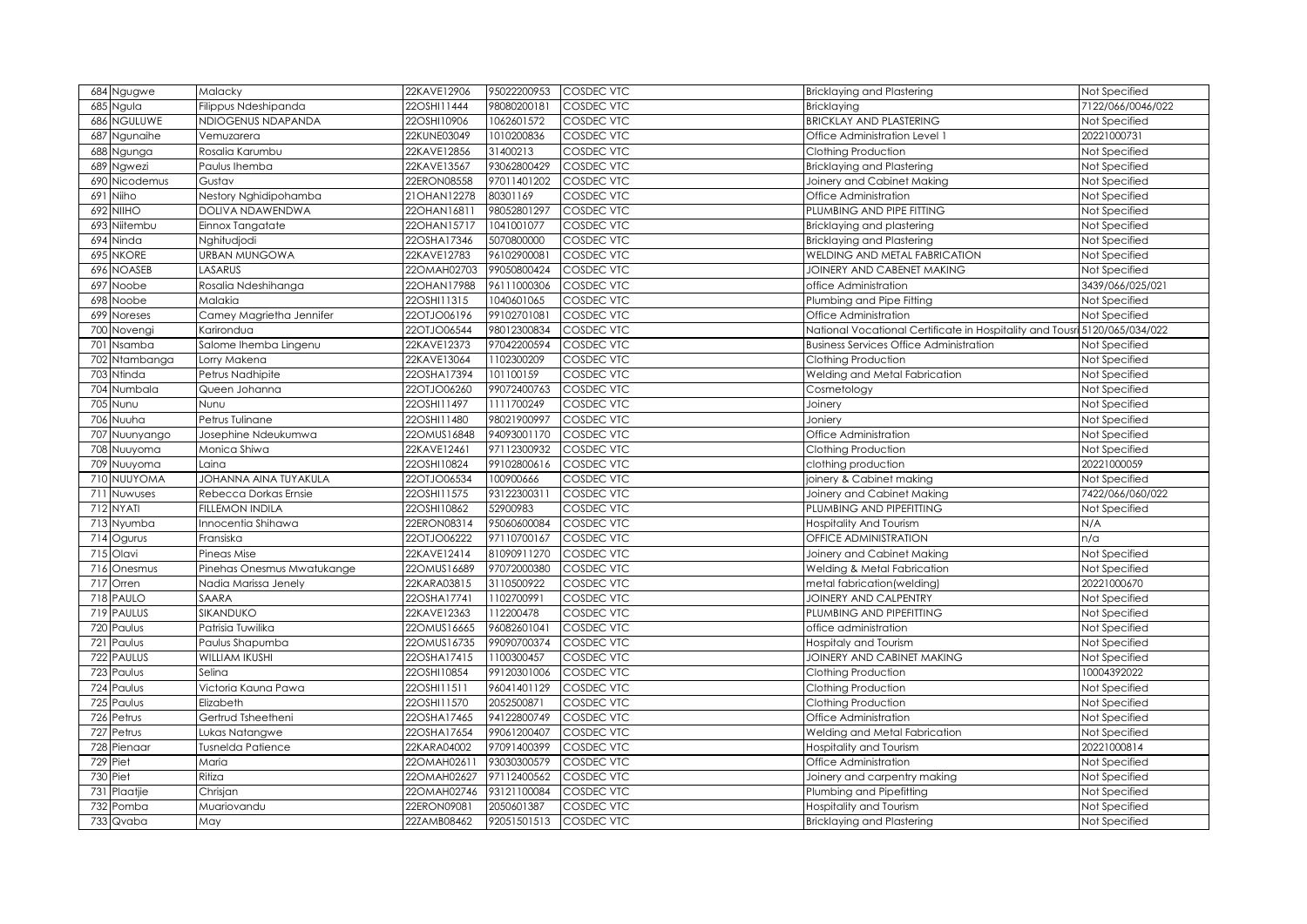| 734 Rainhold         | David Natangwe          | 22OSHA17279 | 2022600118  | <b>COSDEC VTC</b> | Welding and Metal Fabrication                    | Not Specified       |
|----------------------|-------------------------|-------------|-------------|-------------------|--------------------------------------------------|---------------------|
| 735<br>Rasona        | Anna                    | 22OMAH02638 | 94070500030 | COSDEC VTC        | Joinery and Cabinet Making                       | 7.42206E+12         |
| 736 REINHOLD         | <b>ESTER</b>            | 22OMUS17395 | 93100101030 | COSDEC VTC        | <b>HOSPITALITY AND TOURISM</b>                   | Not Specified       |
| 737 Richter          | Hermanus                | 22KUNE03048 | 91090101244 | COSDEC VTC        | <b>Metal Fabrication</b>                         | Not Specified       |
| 738 Roman            | Malena                  | 22KAVE13143 | 98050401669 | COSDEC VTC        | Office Administration                            | Not Specified       |
| 739 RONNIES          | SELMA                   | 22KAVE12473 | 1052900941  | COSDEC VTC        | PLUMBING AND PIPEFITTING                         | Not Specified       |
| Rooi<br>740          | Valencia                | 22OMAH02629 | 99040201177 | COSDEC VTC        | Office Administration                            | Not Specified       |
| Rooinasie<br>741     | Melany Benmelda         | 22ERON08459 | 82000425    | COSDEC VTC        | <b>Hospitality And Tourism</b>                   | N/A                 |
| Rukero<br>742        | Touny Uatombonge        | 22OMAH02542 | 97102901053 | <b>COSDEC VTC</b> | welding and metal fabrication                    | Not Specified       |
| 743 RUKIRA           | Godfried                | 22OTJO06498 | 3110900173  | <b>COSDEC VTC</b> | Joinery                                          | Not Specified       |
| 744 Rutavi           | Venouvi                 | 22KUNE02918 | 111100879   | COSDEC VTC        | Office Administration Level 2                    | 3439/084/014/021    |
| 745 Rutjani          | Tjikeja                 | 22KUNE02859 | 91040401783 | <b>COSDEC VTC</b> | Hospitality and Tourism Level 2                  | 20221000424         |
| 746 Sakaria          | Pius Sheehama           | 22OMUS16802 | 99042500719 | <b>COSDEC VTC</b> | <b>Bricklaying and Plastering</b>                | Not Specified       |
| 747 Sakaria          | Mikael                  | 22OSHI10907 | 97061501278 | <b>COSDEC VTC</b> | Plumbing and Pipefitting                         | Not Specified       |
| 748 SAMUEL           | MAGDALENA SAARA         | 22OTJO06497 | 71100709    | <b>COSDEC VTC</b> | JOINERY AND CABINET MAKING                       | Not Specified       |
| 749 Sandu            | Johanna Mpande          | 22KAVE12591 | 97103100535 | COSDEC VTC        | Hospitality and Tourism                          | Not Specified       |
| <b>SEBRON</b><br>750 | FRANSINA NIIMPUNGU      | 22OMUS17744 | 89121400927 | COSDEC VTC        | OFFICE ADMINISTRATION                            | Not Specified       |
| <b>SEIBES</b><br>751 | SHERIEN ANGELIKA ANGELO | 21OTJO04979 | 99011300491 | COSDEC VTC        | <b>Business services (office administration)</b> | Not Specified       |
| 752 SEISTR           | <b>IZAAN RAYMONDINE</b> | 22KARA03910 | 3070400407  | <b>COSDEC VTC</b> | Plumbing and pipefitting                         | 20221000669         |
| 753 Seonduru         | Peyavi                  | 22OTJO06425 | 2041900776  | COSDEC VTC        | Bricklaying and Plastering                       | Not Specified       |
| 754 SHAANDA          | NDETILA HILLIA          | 22KAVE12679 | 96071001226 | COSDEC VTC        | PLUMBING AND PIPE FITTING                        | Not Specified       |
| 755 Shadjuuka        | Peneyambeko             | 22OHAN16480 | 99062100279 | COSDEC VTC        | Office Administration                            | 3439/066/138/019    |
| 756 Shaimange        | NAEMI                   | 22KARA03908 | 97021801246 | COSDEC VTC        | <b>HOSPITALITY AND TOURISM</b>                   | 20221000800         |
| 757 shalihaxwe       | indileni                | 21OHAN14807 | 97032701353 | COSDEC VTC        | Office Adminstration                             | 3439/066/028/021    |
| 758 Shamba           | Ester                   | 22ERON08266 | 99072900917 | COSDEC VTC        | Office Administration                            | Not Specified       |
| 759 Shangula         | Gerhard Kaawete         | 22OSHA17861 | 30301211    | COSDEC VTC        | Clothing Production                              | Not Specified       |
| 760 Shanyengange     | Benisia Nehoya          | 22OMUS16704 | 90100200168 | COSDEC VTC        | Office Administration                            | 3439/068/012/019    |
| 761 Shanyonapo       | Tuyenikelao Kavayamwa   | 22OSHI11350 | 10500677    | COSDEC VTC        | Office Administration                            | Not Specified       |
| 762 Sharupote        | Johannes Haingura       | 22ERON08678 | 94071700847 | COSDEC VTC        | Welding and Metal and Fabrication                | Not Specified       |
| 763 Shatiwa          | <b>Teofelus Teobald</b> | 22OMUS17469 | 95041101067 | COSDEC VTC        | Joinery                                          | Not Specified       |
| 764 Shazanale        | Joel Shipopyeni         | 22KARA03900 | 1031400807  | COSDEC VTC        | Hospitality and Tourism                          | 10004642022         |
| 765 SHEEHAMA         | <b>FESTUS KALOLA</b>    | 22OSHA19027 | 97020200540 | COSDEC VTC        | PLUMBING AND PIPE FITTING                        | Not Specified       |
| 766 Shekutamba       | Charlotte Ndinelago     | 22OSHI11287 | 99043000469 | COSDEC VTC        | Office Administration                            | Not Specified       |
| 767 Shetunyenga      | Veronika                | 22OSHI11565 | 95032900737 | COSDEC VTC        | Clothing Production                              | Not Specified       |
| 768 Shidimeni        | Eliaser Mupandeni       | 22OSHI11374 | 122400593   | COSDEC VTC        | Welding and Metal Fabrication                    | Not Specified       |
| 769 Shidolo          | Ndapandula Rauna        | 22OSHI11401 | 96071800285 | COSDEC VTC        | Office Administration                            | 3439/066/139/019    |
| 770 Shifonono        | Alfeus Ndemupohamba     | 22OSHI11382 | 99082900777 | COSDEC VTC        | Welding and Metal Fabrication                    | Not Specified       |
| 771 Shifura          | Paulus Shampapi         | 22KAVE12485 | 85041910642 | COSDEC VTC        | Metal Fabrication                                | Not Specified       |
| 772 SHIGWEDHA        | <b>JOHANNES TANGENI</b> | 22OMUS16851 | 96112000067 | COSDEC VTC        | OFFICE ADMINISTRATION                            | Not Specified       |
| 773 SHIGWEDHA        | EBBA                    | 22OMUS16909 | 98011500899 | COSDEC VTC        | <b>HOSPITALITY AND TOURISM</b>                   | Not Specified       |
| 774 SHIKONGO         | <b>FRANS NDANGI</b>     | 22OMUS16720 | 98050900975 | COSDEC VTC        | joinery and cabinet making                       | Not Specified       |
| 775 SHIKONGO         | PAULUS FALINDJE         | 22OSHA17323 | 1122400411  | COSDEC VTC        | <b>METAL FABRICATION</b>                         | Not Specified       |
| 776 SHIKONGO         | <b>VAINO PANDULENI</b>  | 22OSHI10772 | 99090101438 | COSDEC VTC        | WELDING AND METAL FABRICATION                    | N/A                 |
| 777 Shikongo         | Johannes Ndishishi Pawa | 22OSHI10841 | 2070200604  | COSDEC VTC        | Joinery & Cabinet Making                         | Not Specified       |
| 778 Shikongo         | Iyaloo Fagma            | 22OSHI11513 | 96072700551 | COSDEC VTC        | Hospitality and Tourism                          | Not Specified       |
| 779 Shikongo         | Ruth Ndapanda Ndinelago | 22KARA03799 | 3120200158  | COSDEC VTC        | <b>Busness Service Office Administration</b>     | Q004000010004722022 |
| 780 Shikongo         | Magdalena               | 22ERON08282 | 94051200167 | COSDEC VTC        | N/A                                              | N/A                 |
| Shikulundundu<br>781 | Paulina                 | 22OTJO06488 | 99120300794 | COSDEC VTC        | Plumbing                                         | Not Specified       |
| 782 Shilamba         | Lisias Ndemumana        | 22OSHI11428 | 99091100327 | COSDEC VTC        | Welding and Metal Fabrication                    | Not Specified       |
| 783 SHILEKA          | LINEA                   | 22OHAN17299 | 97092301537 | COSDEC VTC        | CLOTHING PRODUCTION                              | Not Specified       |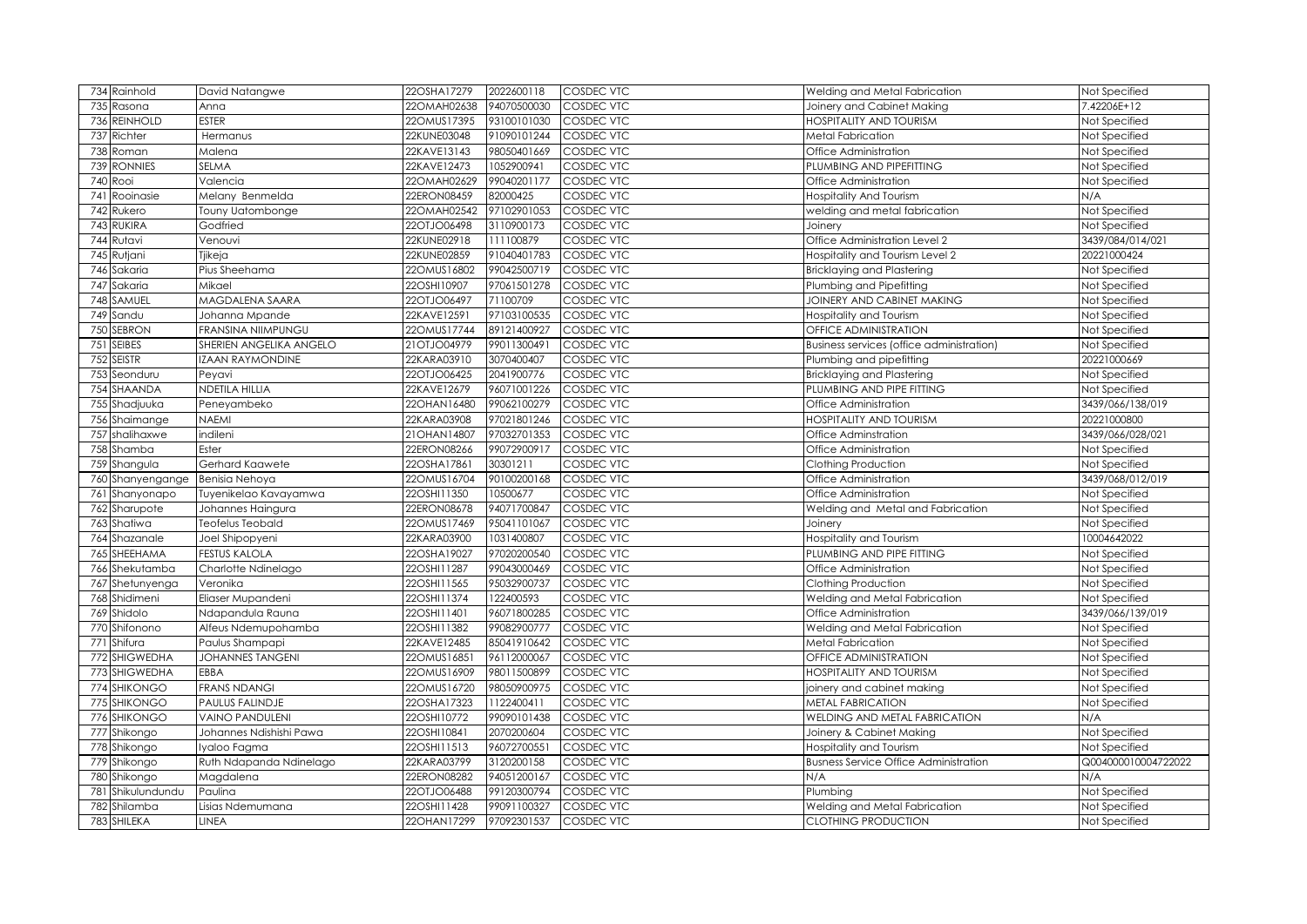| 784 SHILIPIPO          | NDUUYELEKA KREMENDINA             | 22KARA03922 | 98070900091 | <b>COSDEC VTC</b>         | plumbing and pipefitting                        | 20221000817          |
|------------------------|-----------------------------------|-------------|-------------|---------------------------|-------------------------------------------------|----------------------|
| 785 Shillongo          | Ester Nelao                       | 22OSHA17382 | 3110100088  | COSDEC VTC                | Clothing Production                             | Not Specified        |
| Shilongo<br>786        | Harwarda                          | 21OTJO04895 | 82092110039 | <b>COSDEC Private VTC</b> | <b>Business Service (Office administration)</b> | 20211002820          |
| 787<br>Shilongo        | Selma Ndahambelela Pandeni        | 22OSHA17352 | 1050700082  | <b>COSDEC VTC</b>         | Clothing Production                             | Not Specified        |
| 788<br>Shilongo        | Nuuyoma Daniel                    | 22OTJO06699 | 4110200002  | <b>COSDEC VTC</b>         | <b>Bricklaying and Plastering</b>               | Not Specified        |
| 789<br>Shilunga        | Reinhold Mondjila                 | 22OSHA17306 | 1110700873  | COSDEC VTC                | Welding                                         | Not Specified        |
| 790 Shilyomunhu        | Hildegard Ndahafa                 | 22ERON08457 | 99062900917 | COSDEC VTC                | Clothing Production                             | Not Specified        |
| 791<br><b>SHIMBIRO</b> | <b>KAKORO ISMAEL</b>              | 22KAVE12847 | 1051900816  | COSDEC VTC                | WELDING AND METAL FABRICATION                   | Not Specified        |
| SHIMHANDA<br>792       | MALAKIA NDESHIPANDA               | 22OHAN15752 | 96081600831 | COSDEC VTC                | Plumbing and pipe fitting                       | Not Specified        |
| 793 Shimweefeleni      | Frans Nghuulile                   | 22OHAN15716 | 93111000214 | COSDEC VTC                | Welding And Metal Fabrication                   | Not Specified        |
| Shinombedi<br>794      | Abia Ndapunikwa                   | 22ERON08579 | 99103100286 | COSDEC VTC                | Office Administration                           | Not Specified        |
| 795 Shipa              | Ndanyengwa Teemusa                | 22OHAN15689 | 1032900466  | COSDEC VTC                | welding and Metal Fabrication                   | Not Specified        |
| Shipanga<br>796        | Sidaria Fina                      | 21OTJO05392 | 99011400787 | COSDEC VTC                | Office Administration                           | Not Specified        |
| SHIPULWA<br>797        | <b>ELIZABETH</b>                  | 21OTJO05523 | 92061200184 | COSDEC VTC                | Office Administration                           | Not Specified        |
| Shipulwa<br>798        | Selma Kaleninasho                 | 22OMUS16713 | 80600743    | COSDEC VTC                | Clothing Production                             | Not Specified        |
| Shitaleni<br>799       | Tuwafeni Nadhipite                | 22OSHI11370 | 112600409   | COSDEC VTC                | Welding and Metal Fabrication                   | Not Specified        |
| Shituleipo<br>80C      | Hilde Tulonga                     | 22OSHA17405 | 98041401279 | COSDEC VTC                | Hospitality & Tourism                           | Not Specified        |
| 801<br>Shiudeni        | Kalistus Ndeyapo                  | 22KAVW02546 | 97102501161 | COSDEC VTC                | <b>Bricklaying and Plastering</b>               | Not Specified        |
| 802<br>Shivolo         | asarus Sheembekela Omaako Gaali   | 22OMUS16728 | 94082400818 | COSDEC VTC                | Welding and Metal Fabrication                   | Not Specified        |
| Shivute<br>803         | Natnael Natangwe                  | 22OSHI11058 | 99071701093 | COSDEC VTC                | Joinery and Cabinet making                      | Not Specified        |
| SHIYAMBA<br>804        | <b>BONIFATIUS MALITI</b>          | 22KAVE12885 | 71100091    | COSDEC VTC                | WELDING AND METAL FABRIACTION                   | Not Specified        |
| Shongolo<br>805        | Simon Tangeni                     | 22OSHI11391 | 95102601113 | <b>COSDEC VTC</b>         | Welding ) Metal Fabrication)                    | Not Specified        |
| 806<br>Shongora        | Kufere                            | 22OTJO06487 | 10811222    | COSDEC VTC                | Metal Fabrication                               | none                 |
| SHOPALA<br>807         | <b>ANDREAS</b>                    | 22OMUS16753 | 98010102075 | COSDEC VTC                | JOINERY AND CABINET MAKING                      | Q003000010005372022  |
| Shwana<br>808          | Masika                            | 22OTJO06351 | 1032001313  | COSDEC VTC                | Plumbing                                        | Not Specified        |
| SIKANDUKO<br>809       | ROMAN ANDREAS                     | 22KAVE12400 | 98010300896 | COSDEC VTC                | JOINERY AND CABINET MAKING                      | <b>Not Specified</b> |
| 810<br>Sikere          | Regina Nduwa                      | 22KAVE12592 | 91040100082 | COSDEC VTC                | <b>Business Services Office Administration</b>  | Not Specified        |
| SIKERE<br>811          | JULIA                             | 22KAVE12776 | 94091101027 | COSDEC VTC                | HOSPITALITY AND TOURISM                         | Not Specified        |
| Sikoka<br>812          | Annastasia Inerwa                 | 22KAVE12786 | 91092200711 | COSDEC VTC                | other                                           | Not Specified        |
| Sikongo<br>813         | Sara Kaisa                        | 22KAVE12743 | 97032901018 | COSDEC VTC                | Metal Fabrication                               | Not Specified        |
| 814<br>Sikongo         | Andreas Hamutenya                 | 22KAVE12840 | 94021601112 | COSDEC VTC                | Joinery and Cabinet Making                      | Not Specified        |
| 815 Sikunga            | <b>Haviety Sele</b>               | 22OSHI11656 | 96100400707 | COSDEC VTC                | Hospitality and Tourism                         | Not Specified        |
| 816<br>Simasiku        | Mutoiwa Obert                     | 22KUNE03096 | 94092100493 | COSDEC VTC                | Office Administration Level 1                   | 20221000894          |
| 817<br>Simeon          | Anna                              | 21OTJO05471 | 90011400617 | COSDEC VTC                | Office Administration                           | Not Specified        |
| Simeon<br>818          | Selma                             | 22OSHA18498 | 89050300472 | COSDEC VTC                | Hospitality and Tourism                         | Not Specified        |
| 819<br>Simon           | Paskalia Kashiimbandjola          | 22KUNE02920 | 1011101343  | COSDEC VTC                | Office Administration Level 1                   | 20221000136          |
| 820<br>Simon           | Ndeuyapunye Indileni              | 22OHAN15674 | 92092100707 | COSDEC VTC                | Hospitality and Tourism                         | 20221000193          |
| Simon<br>821           | Josefina Katuna                   | 22OHAN15679 | 91092800182 | COSDEC VTC                | Joinery and Cabinet Making                      | Not Specified        |
| 822<br>Simon           | Monika                            | 22OMUS17331 | 87050700657 | COSDEC VTC                | Clothing Production                             | Not Specified        |
| SIMON<br>823           | Simeon Nghiwileposhi Ndamonomhito | 22OSHI10839 | 98102900822 | COSDEC VTC                | Welding & Metal Fabrication                     | Not Specified        |
| 824<br>Simon           | Viviana Shekupe                   | 21OHAN14013 | 97022000263 | COSDEC VTC                | Office Administration                           | 3439/066/063/021     |
| SINDIMBA<br>825        | ANSELM KUDUMO                     | 22KAVE12344 | 94090301440 | COSDEC VTC                | PLUMBING AND PIPEFITTING                        | Not Specified        |
| 826<br>Sindimba        | Philip Kantema                    | 22KAVE12393 | 92072000947 | COSDEC VTC                | <b>Metal Fabrication</b>                        | <b>Vot Specified</b> |
| Sintango<br>827        | Andreas Musore                    | 22KAVW02525 | 90081200366 | COSDEC VTC                | <b>Bricklaying and Plastering</b>               | <b>Not Specified</b> |
| SIPSIANO<br>828        | ANDRIAS NDJUSE                    | 22KAVE13565 | 99021000617 | COSDEC VTC                | <b>METAL FARBRICATION</b>                       | <b>Not Specified</b> |
| SIPUNGA<br>829         | <b>ERASTUS SINDIMBA</b>           | 22KAVE12775 | 1022300393  | COSDEC VTC                | PLUMBING AND PIPEFITTING                        | <b>Not Specified</b> |
| 830<br>Sisindi         | wesley Isaak                      | 22KHOM31410 | 22800646    | COSDEC VTC                | Welding and Metal fabrication                   | <b>Not Specified</b> |
| <b>SITENGU</b><br>83   | <b>PATRICIA</b>                   | 22KAVE12290 | 97082001312 | COSDEC VTC                | PLYUMBING AND PIPEFITTING                       | <b>Not Specified</b> |
| 832<br>Sivambo         | Victoria Singana                  | 22KAVE12377 | 96070600290 | COSDEC VTC                | <b>Business Services Office Administration</b>  | Not Specified        |
| 833 SIVERA             | <b>MATHIAS</b>                    | 22KAVE12360 | 99040900396 | COSDEC VTC                | <b>HOSPITALITY AND TOURISIM</b>                 | Not Specified        |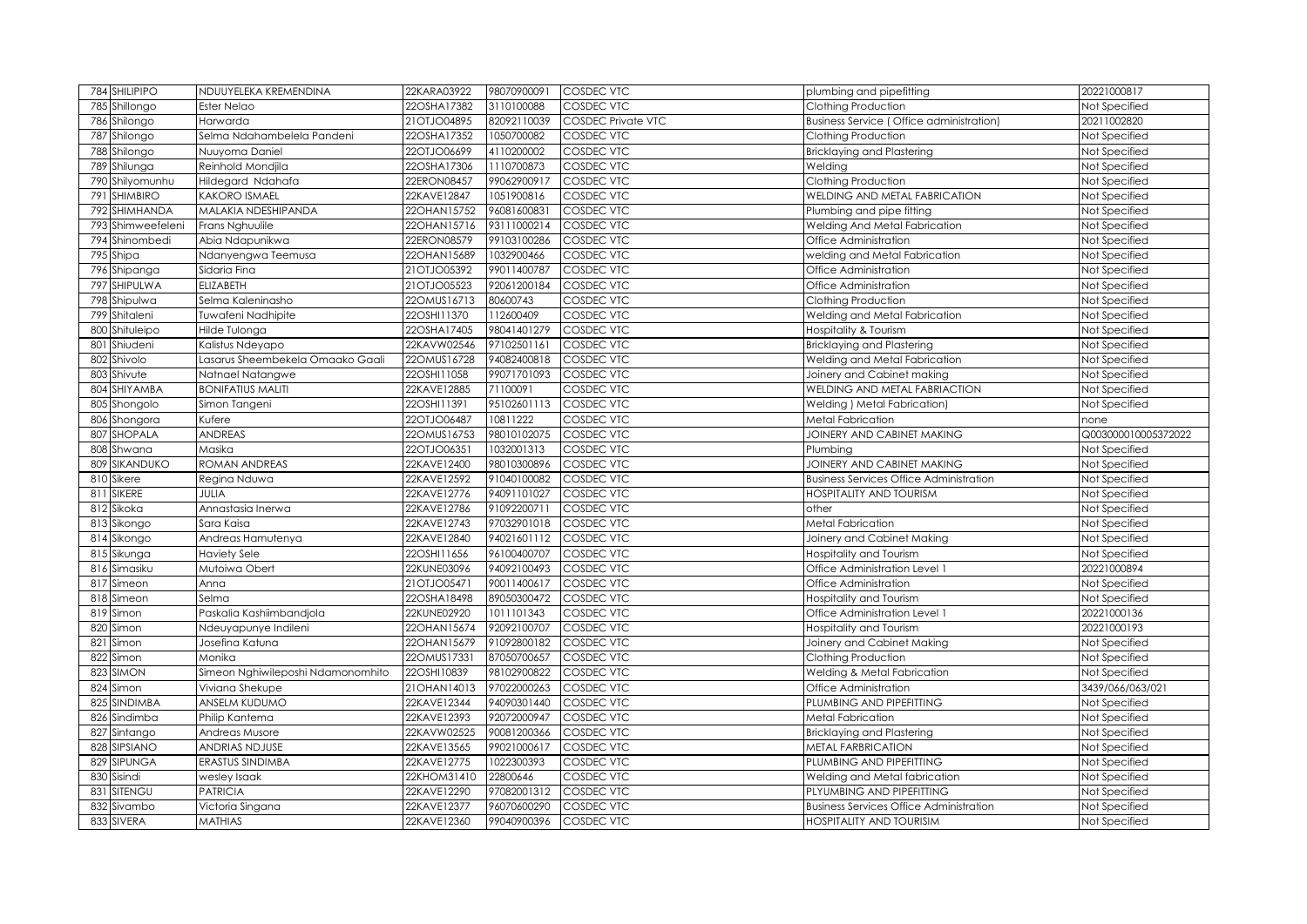|     | 834 Sivera                | Auleria Makena                  | 22KAVE12661                | 95050600243               | <b>COSDEC VTC</b>        | <b>Business Services Office Administration</b>                     | Not Specified              |
|-----|---------------------------|---------------------------------|----------------------------|---------------------------|--------------------------|--------------------------------------------------------------------|----------------------------|
|     | 835 Siwombe               | Johny Hambyuka                  | 22KAVW0251                 | 98021301023               | COSDEC VTC               | Hospitality and Tourism                                            | Not Specified              |
| 836 | Skrywer                   | Obed                            | 22OMAH02624                | 92081500825               | COSDEC VTC               | office administration                                              | Not Specified              |
|     | 837 SLINGER               | <b>FINDLEY FINIDI</b>           | 22OMAH02704                | 1080400664                | COSDEC VTC               | Plumbing and pip fitting                                           | Not Specified              |
| 838 | Soares                    | Faustinus Ngonga                | 22KAVE13355                | 87051900487               | COSDEC VTC               | Metal Fabrication                                                  | 20211002201                |
| 839 | Somaeb                    | Innocent Willem                 | 22OTJO06440                | 123000395                 | COSDEC VTC               | Joinery and Cabinet Making                                         | Not Specified              |
| 84C | Somaes                    | Benely                          | 22OTJO06256                | 99022700771               | COSDEC VTC               | Office Administration                                              | Not Specified              |
| 841 | Somaes                    | Kadisha Zemoni                  | 22OTJO06512                | 2121200738                | COSDEC VTC               | Cosmetology Foundation                                             | Not Specified              |
| 842 | Somses                    | Melody                          | 22OTJO06368                | 92060400217               | COSDEC VTC               | <b>Metal Fabrication</b>                                           | Not Specified              |
| 843 | Soroab                    | Manfred                         | 22OTJO06410                | 90042300134               | <b>COSDEC VTC</b>        | Office Administration                                              | Not Specified              |
|     | 844 Soroses               | Clodilde Kasigu                 | 22OTJO06470                | 96122500925               | COSDEC VTC               | Hospitality and Tourism                                            | Not Specified              |
| 845 | Soxub                     | Josteyn Culture                 | 22OSHI11385                | 1031000119                | <b>COSDEC VTC</b>        | Welding and Metal Fabrication                                      | Not Specified              |
| 846 | SPIEGEL                   | RAVEN SULLIVAN                  | 22OTJO06852                | 99051800274               | <b>COSDEC VTC</b>        | <b>METAL FABRICATION</b>                                           | Not Specified              |
| 847 | Stephanus                 | Leila Niilonga                  | 22OMUS16767                | 86033000757               | <b>COSDEC VTC</b>        | Clothing Production                                                | Not Specified              |
|     | 848 Subes                 | Ashley                          | 21OSHI05019                | 98032600167               | <b>COSDEC VTC</b>        | <b>Business Services</b>                                           | 3.43907E+12                |
|     | 849 sungu                 | Suria                           | 22OTJO06418                | 99110300856               | COSDEC VTC               | Office Administration                                              | Not Specified              |
| 850 | Swartbooi                 | <b>Theomores Elmino Pharell</b> | 22OMAH02579                | 4040700838                | <b>COSDEC VTC</b>        | Plumbing and Pipefittings                                          | Not Specified              |
| 851 | Swartbooi                 | Simone Liezel                   | 22OSHI11308                | 97121400097               | <b>COSDEC VTC</b>        | Office Administration                                              | Not Specified              |
|     | 852 Swartz                | Liezan                          | 22OMAH02511                | 97061000333               | COSDEC VTC               | Office Administration                                              | 971006                     |
|     | 853 Tempo                 | Barwoni                         | 21OTJO04878                | 2061800227                | COSDEC VTC               | <b>Business Administration (Office Administration)</b>             | Not Specified              |
|     | 854 Tenete                | Patricia                        | 22KAVE12439                | 91080801677               | COSDEC VTC               | <b>Business Service Office Administration</b>                      | Not Specified              |
|     | 855 Teodor                | Kaino ndishishi                 | 22ERON08370                | 99061201004               | COSDEC VTC               | Hospitality and Tourism                                            | Not Specified              |
|     | 856 Thomas                | Jolookeni Theopolina            | 22ERON08289                | 96121201568               | COSDEC VTC               | Clothing Production                                                | Not Specified              |
|     | 857 THOMAS                | REBBI DHJGININA NANGULA         | 22OSHI10928                | 91111500207               | COSDEC VTC               | <b>HOSPITALITY AND TOURISM</b>                                     | Not Specified              |
|     | 858 Tiofelus              | Tusnelde                        | 22OSHI11282                | 94051400115               | COSDEC VTC               | <b>Business Services</b>                                           | 3439/066/087/018           |
|     | 859 Titus                 | Conchitha Nicolene              | 22KARA03819                | 2042400041                | COSDEC VTC               | <b>Business Service And Office Administration</b>                  | Q20221000189               |
|     | 860 TITUS                 | <b>ELIZABETH</b>                | 22OMUS16703                | 87012900229               | COSDEC VTC               | PLUMBING & PIPEFITTING                                             | 20221000349                |
|     | 861 TJANKUTA              | LYDIA                           | 21OTJO05224                | 99051501218               | COSDEC VTC               | OFFICE AMDMINISTATION                                              | 2.0211E+11                 |
|     | 862 Tjaritje              | William Nicolas                 | 22OTJO06935                | 30601304                  | COSDEC VTC               | Welding                                                            | Not Specified              |
|     | 863 Tjauira               | Kaopi                           | 22KUNE02939                | 96091401505               | COSDEC VTC               | Hospitality and Tourism Level 2                                    | 20221000426                |
|     | 864 Tjazapi               | Kapetji                         | 22KUNE02917                | 99012901127               | COSDEC VTC               | Hospitality and Tourism Level 2                                    | 20221000427                |
|     | 865 TJEJA                 | <b>UJAMA</b>                    | 22OMAH02585                | 63001241                  | COSDEC VTC               | <b>HOSPITALITY AND TOURISM</b>                                     | Not Specified              |
|     | 866 Tjihonge              | Elisabeth                       | 22OMAH02580                | 99091201355               | <b>COSDEC VTC</b>        | <b>HOSPITALITY AND TOURISM</b>                                     | Not Specified              |
|     | 867 Tjihuiko              | Ngahupe                         | 22OTJO06509                | 3102100198                | COSDEC VTC               | <b>Metal Fabrication</b>                                           | Not Specified              |
|     | 868 TJIKOTY               | <b>DAVID</b>                    | 22OTJO06407                | 1061800687                | COSDEC VTC               | Plumbing                                                           | Not Specified              |
|     | 869 TJIKUWA               | SENDRAKKE KAMBONGE              | 22KAVE12352                | 96110300055               | COSDEC VTC               | WELDING AND METAL FABRICATION                                      | Not Specified              |
|     | 870 TJIKUZU               | <b>MORRISON</b>                 | 22KAVE12420                | 98010600393               | COSDEC VTC               | CIVIL AND BUILDING SERVICES ENGINEERING (BRINKLAY Not Specified    |                            |
|     | 871 Tjilumbu              | Mwatungilatji Venohange         | 22KUNE03102                | 99021400871               | COSDEC VTC               | Office Administration Level 1                                      | 20221000895                |
|     | 872 Tjimuhiva             | Veizemburuka                    | 22KUNE02961                | 1053000267                | COSDEC VTC               | Office Administration Level 1                                      | 20221000574                |
|     | 873 Tjindjumba            | Nandi Umutuapovi                | 22KUNE03094                | 1032700629                | COSDEC VTC               | Office Administration Level 1                                      | 20221000732                |
|     | 874 Tjinjama              | Mahoze Vanessa                  | 22OMAH02788                | 3040800256                | COSDEC VTC               | Hospitality and Tourism                                            | Not Specified              |
|     | 875 Tjinjeka              | Kunandjambi                     | 22OMAH02584                | 1041801432                | COSDEC VTC               | Hospitality and Tourism                                            | Not Specified              |
|     | 876 Tjipito               | Lina                            | 22KUNE02922                | 93040801341<br>2091901229 | COSDEC VTC               | Hospitality and Tourism Level 2                                    | 20221000484                |
|     | 877 Tjipuka               | Sadney Tjiuamuina               | 22KHOM31638                | 21200505                  | COSDEC VTC               | Bricklaying & plastering                                           | 7122/066/0050/022          |
|     | 878 Tjipura               | Paheja Zuva                     | 22OTJO06301                | 4050500547                | COSDEC VTC               | Hospitality                                                        | Not Specified              |
| 880 | 879 Tjiraso<br>Tjirondero | Rijapuree<br>Michelle           | 22KUNE03153<br>22KUNE03057 | 95031501049               | COSDEC VTC<br>COSDEC VTC | Office Administration Level 1<br>Hospitality and Tourism Level 2   | 20221000860<br>20221000733 |
| 881 |                           | Uavaza Nandovanga               | 22KUNE02893                | 95120801110               | COSDEC VTC               |                                                                    | 20221000140                |
| 882 | Tjiruuo<br>Tjiseua        | Tiouee                          | 22KUNE03077                | 94080201443               | COSDEC VTC               | Hospitality and Tourism Level 2<br>Hospitality and Tourism Level 2 | 20221000734                |
|     |                           |                                 |                            |                           |                          |                                                                    |                            |
|     | 883 Tjisuta               | Mijakujani                      | 22KUNE02940                | 97102101163               | COSDEC VTC               | <b>Bricklaying and Plastering</b>                                  | Not Specified              |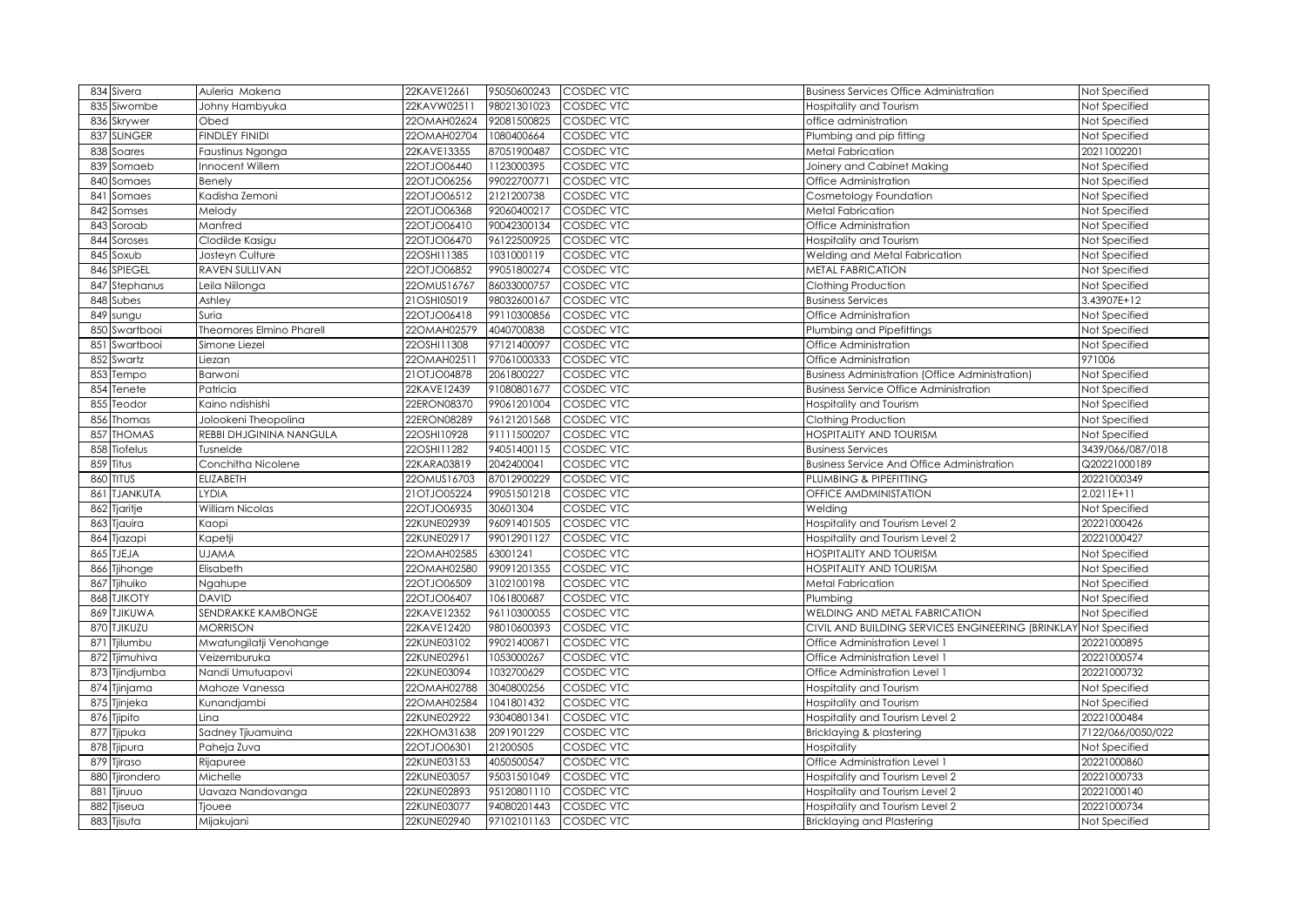| 884 Tjizake      | Bernice                    | 22OTJO06835 | 87122900247 | <b>COSDEC VTC</b>         | Clothing Production                                                 | Not Specified        |
|------------------|----------------------------|-------------|-------------|---------------------------|---------------------------------------------------------------------|----------------------|
| 885 Tjizao       | Lecado Johannes            | 22OSHI11384 | 123000335   | COSDEC VTC                | Welding and Metal Fabrication                                       | Not Specified        |
| 886 Tjizao       | Delisha Wenneth            | 22OTJO06375 | 98040900603 | COSDEC VTC                | Metal Fabrication                                                   | Not Specified        |
| 887 Tjizembisa   | Kavetaurire                | 22KUNE03058 | 97032901007 | COSDEC VTC                | Hospitality and Tourism Level 2                                     | 20221000578          |
| 888 Tjizembisa   | Vijanda                    | 22KUNE03073 | 1030400512  | COSDEC VTC                | Office Administration Level 1                                       | 20221000735          |
| 889 Tjizire      | Donald Uripuete            | 22ERON08458 | 20062200897 | COSDEC VTC                | welding and Metal Fabrication                                       | Not Specified        |
| 890 Tjizu        | Unoo                       | 22KUNE03080 | 99041401091 | COSDEC VTC                | office Administration Level 1                                       | 20221000736          |
| 891 Tiombe       | Alvesia                    | 22OMAH02514 | 98022300241 | COSDEC VTC                | Office Administration                                               | 982302               |
| 892 TJOMBE       | <b>NGUVARUA</b>            | 22OMAH02648 | 99022300797 | COSDEC VTC                | <b>HOSPITALITY AND TOURISM</b>                                      | Not Specified        |
| 893 Tjozongoro   | Donavan Nelson             | 22OTJO06479 | 3032200757  | <b>COSDEC VTC</b>         | Joinery                                                             | Not Specified        |
| 894 tjuunduwa    | katjimpu                   | 22OMAH02700 | 1062601416  | COSDEC VTC                | <b>BRICKLAYING AND PLASTERING</b>                                   | Not Specified        |
| 895 Tomas        | Matlide                    | 21ERON05515 | 94012100939 | COSDEC VTC                | Office                                                              | Not Specified        |
| 896 Tomas        | Angelina Ndilinasho        | 22OSHI11294 | 93051001538 | COSDEC VTC                | Office Administration                                               | 3439/066/145/019     |
| 897<br>Tsam      | Scholastika                | 22OSHI11390 | 1103100408  | COSDEC VTC                | Welding and Metal Fabrication                                       | Not Specified        |
| 898 Tsam         | Alfons                     | 22OTJO06445 | 94052501330 | COSDEC VTC                | bricklaying & Plastering                                            | Not Specified        |
| 899 Tsandis      | Memory Jenine              | 22OTJO06692 | 3021100082  | COSDEC VTC                | <b>Business in Office Administration</b>                            | Not Specified        |
| 900<br>Tsangubeb | Raimond !Notani            | 22OSHI11431 | 1093000619  | COSDEC VTC                | Welding and Metal Fabrication                                       | Not Specified        |
| 901<br>Tsanigas  | Mercya Mervina             | 22OTJO06355 | 98021100435 | COSDEC VTC                | <b>Business Services</b>                                            | 3439/066/089/018     |
| 902 Tshelakgosi  | Oletile Angela             | 22OMAH02787 | 2081400437  | COSDEC VTC                | Hospitality and Tourism                                             | Not Specified        |
| 903 Tsibes       | Ama-ai Jennifer            | 22OTJO06480 | 1061600696  | COSDEC VTC                | Office Administration                                               | Not Specified        |
| 904 Tsupa        | Guffy                      | 22KAVE12488 | 93021801145 | <b>COSDEC VTC</b>         | Bricklaying and Plastering                                          | Not Specified        |
| 905 Turitjo      | Tjipazu                    | 22KUNE03078 | 92901042    | COSDEC VTC                | Hospitality and Tourism Level 2                                     | 20221000737          |
| 906 Tutjavi      | Kavenatjari                | 22KUNE03061 | 98032401277 | COSDEC VTC                | Office Administration Level 1                                       | 20221000579          |
| 907 TWAMONENI    | SAIMA NDESHIPANDA          | 22OMUS17058 | 98021600977 | COSDEC VTC                | <b>HOSPITALITY</b>                                                  | Not Specified        |
| 908 Tyapa        | Christine Nelao            | 22OTJO06057 | 83101410819 | <b>COSDEC Private VTC</b> | Clothing Production                                                 | Not Specified        |
| 909 Tyluis       | Alexia Tunomuwiliki        | 22OSHA17643 | 95123001328 | COSDEC VTC                | Office Administration                                               | <b>Vot Specified</b> |
| 910 UAHUPIRAPI   | <b>UNANISA</b>             | 22OMAH02655 | 3112000347  | <b>COSDEC VTC</b>         | <b>BRICKLAYING AND PLASTERING</b>                                   | <b>Not Specified</b> |
| 911 Uamunika     | Uejaa                      | 22OTJO06317 | 2032801132  | COSDEC VTC                | Bricklaying and Plastering                                          | Not Specified        |
| 912 Uandara      | Uuii Vezembouua            | 22OMAH02561 | 2112800159  | <b>COSDEC VTC</b>         | Joinery and Capentry                                                | Not Specified        |
| 913 Uapeua       | Koviao Utarera             | 22OTJO06689 | 99032801171 | <b>COSDEC VTC</b>         | Hospitality and Tourism Level 2(Accommodation Servict Not Specified |                      |
| 914 Uariuavi     | Uaavi                      | 22OTJO06096 | 99122901345 | <b>COSDEC VTC</b>         | Clothing Production                                                 | Not Specified        |
| 915 Ubukhaeb     | Moses                      | 22OTJO06248 | 99101700553 | <b>COSDEC VTC</b>         | Metal Fabrication                                                   | <b>Vot Specified</b> |
| 916 Ugulu        | Taimi Ilsuwe               | 22OSHI10918 | 94100400039 | <b>COSDEC VTC</b>         | Office Administration                                               | Not Specified        |
| 917 Uiras        | <b>Memory Grace</b>        | 22OTJO06232 | 96080300257 | COSDEC VTC                | Plumbing and Pipe fitting                                           | <b>Not Specified</b> |
| 918 UISED        | <b>WESLEY MAYOVA</b>       | 22KAVE12993 | 94012900595 | COSDEC VTC                | PLUMBING AND PIPEFITTING                                            | Not Specified        |
| 919 Unatjo       | Karanozoje                 | 22KUNE02919 | 96011201105 | <b>COSDEC VTC</b>         | Hospitality and Tourism Level 2                                     | 20221000142          |
| 920 Urikhos      | Loraine                    | 22OSHI11496 | 93060101175 | <b>COSDEC VTC</b>         | Clothing Production                                                 | Not Specified        |
| 921 Urikob       | Richard                    | 22OSHI11258 | 98111500173 | <b>COSDEC VTC</b>         | <b>Business Service (Office Administration)</b>                     | Not Specified        |
| 922 Uses         | Roswitha Anet              | 22OTJO06326 | 97071500711 | COSDEC VTC                | Cosmetology Foundation                                              | Not Specified        |
| 923 Uses         | Magdalena                  | 22OTJO06500 | 11400315    | COSDEC VTC                | Cosmetology                                                         | Not Specified        |
| 924 Uudhila      | Pena Naitsuwe              | 22KUNE02925 | 91110600445 | <b>COSDEC VTC</b>         | Hospitality and Tourism Level 2                                     | 20221000143          |
| 925 Uugwanga     | Maria                      | 200mus04433 | 92071300203 | COSDEC VTC                | OFFICE ADMINISTRATION                                               | <b>Not Specified</b> |
| 926 UUKONGO      | <b>JONAS NATANGWE</b>      | 22OMUS16852 | 99051700679 | COSDEC VTC                | PLUMBING AND PIPEFITTING                                            | Not Specified        |
| 927 Uunona       | Johannes Africa Hafeni     | 22OSHA17602 | 1052700667  | COSDEC VTC                | Plumbing and pipefitting                                            | <b>Not Specified</b> |
| 928 Uushona      | Oiva Shapange              | 22OSHA17593 | 94092000146 | COSDEC VTC                | Plumbing and Pipefitting                                            | Not Specified        |
| 929 UUSHONA      | ANDREAS KOKULE NDANGI      | 22OSHI11061 | 99111400587 | COSDEC VTC                | <b>BRICKLAYING AND PLASTERING</b>                                   | <b>Not Specified</b> |
| 930 Vakundeni    | Helvi Ketulumuko           | 22OSHA18195 | 99033001233 | COSDEC VTC                | Iospitality and Tourism                                             | Not Specified        |
| 931<br>Valombola | Herman Mandume kuutondokwa | 22ERON09391 | 95120500625 | COSDEC VTC                | Welding and Metal Fabrication                                       | <b>Vot Specified</b> |
| 932 VALOMBOLA    | <b>VERONIC VATILENI</b>    | 22OHAN15810 | 98090101054 | COSDEC VTC                | office administration                                               | Not Specified        |
| 933 Van Kent     | Jenefer                    | 22KARA03712 | 97042000277 | COSDEC VTC                | <b>Business Service Office Administration</b>                       | 3.43908E+15          |